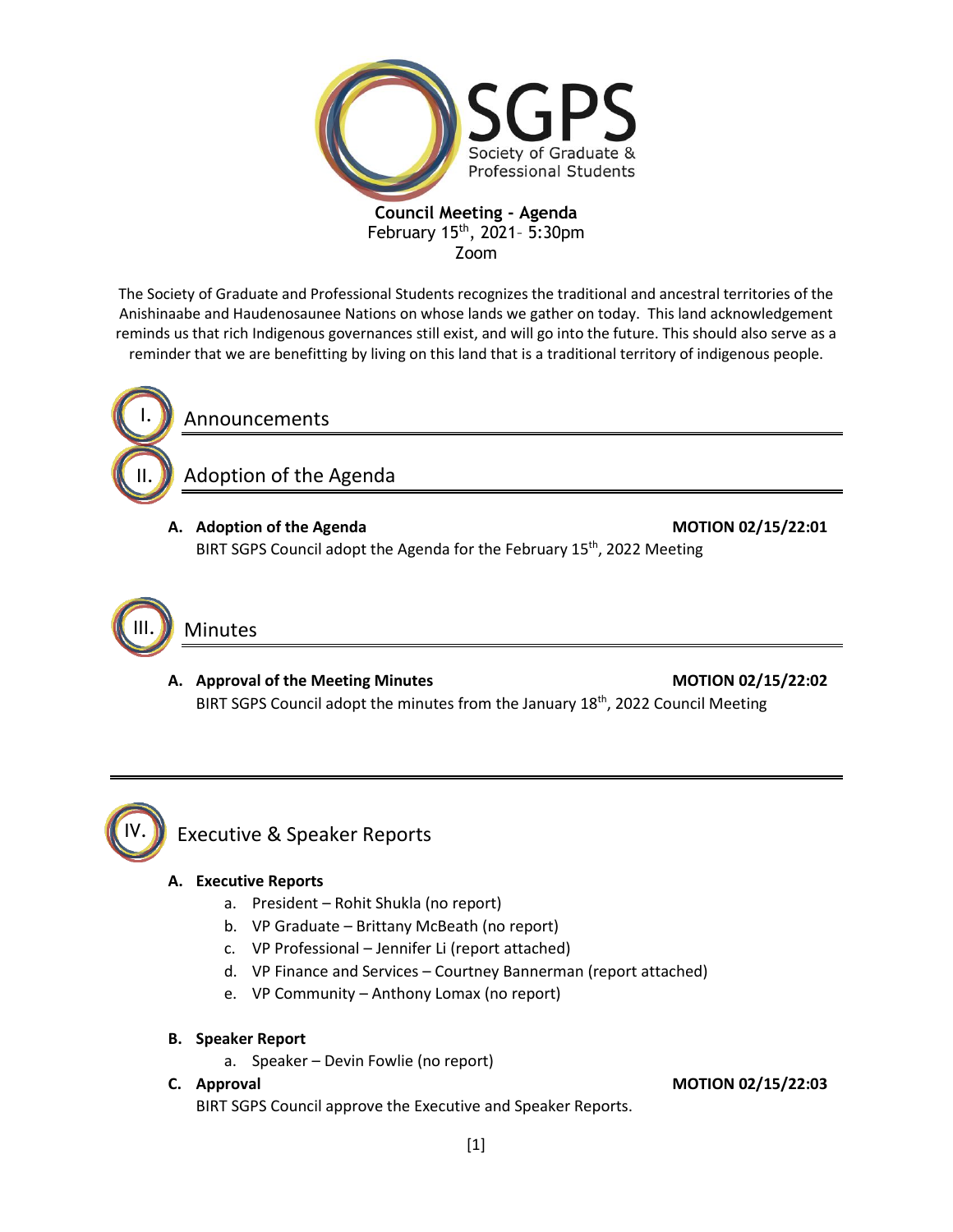



VII.

VI.

VII.

# Senator, Trustee, Commissioner, Committee & Other Reports

- **A. Senator Report** Graduate Student Senator Emils Matiss (no report)
- **B. Trustee Report** Graduate Student Trustee (no report)
- **C. Commissioner Reports**
	- a. Athletics & Wellness Commissioner Kassandra Coyle (report attached)
	- b. Equity & Diversity Commissioner Monica Garvie (oral report)
	- c. Indigenous Graduate Liason Duncan Stewart (report attached)
	- d. Social Commissioner Emilia Ganslandt (report attached)
	- e. International Students' Affairs Commissioner Sabrina Masud (report attached)
- **D. Committee Reports**
- **E. Department Reports**
- **F. Other Reports**
	- a. University Rector (no report)
- 

G. **Approval MOTION 02/15/22:04**

**BIRT SGPS Council approve the Senator, Trustee, Commissioner, Committee & Other Reports.**



Business Arising from the Minutes

Main Motions & Discussion

- **A. Approval of Additional Motions per Document(s) sent to Council on February 14th**
- **B. Approval MOTION 02/15/22:05 BIRT SGPS Council approve the proposed Graduate Student Trustee Timeline**

| Purpose | <b>Important Dates</b> |
|---------|------------------------|
|         |                        |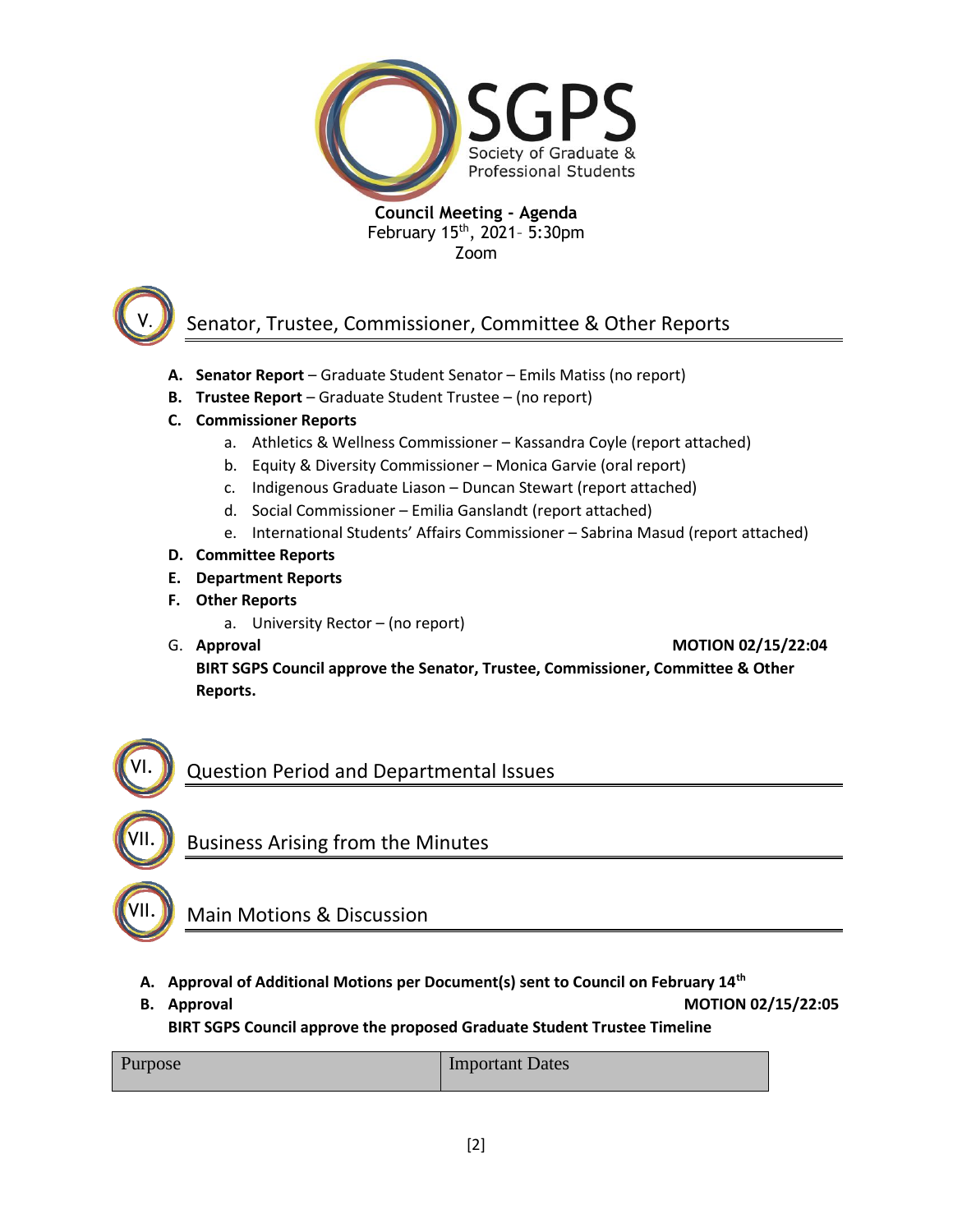

| Zoom |  |
|------|--|
|      |  |

| Nomination Packages Available | March 1 <sup>st</sup> , 12pm |
|-------------------------------|------------------------------|
| <b>Nominations Open</b>       | March $3rd$ , 12pm           |
| <b>Nominations Close</b>      | March $7th$ , 11:59pm        |
| All Candidates' Debate        | March $10th$ , TBA           |
| Campaign Period Begins        | March $12th$ , 12:00am       |
| Campaign Period Ends          | March $19th$ , 11:59pm       |
| <b>Voting Opens</b>           | March 20 <sup>th</sup> , 9am |
| <b>Voting Closes</b>          | March $21st$ , 4pm           |
| <b>Winner Announced</b>       | March $22nd$ , 9:00am        |

**C.** Approval **C. Approval** 

## **BIRT SGPS Council approve the removal of B.26 GPSC and the subsequent modification of P.2.1**

*Current Bylaw (p 34-35)*

B.26 Peer Support Centre

B.26.1 Graduate Peer Support Centre Mandate

a. The Graduate Peer Support Centre is a staffed and volunteer service for members of the SGPS to provide a confidential peer-based support service; b. the Centre is not a substitute for the provision of professional counseling by Queen's Health, Counseling and Disability Services. The Peer Support Centre is a paraprofessional service – it does not diagnose or treat mental illness. The Centre provides short-term support to students in need of assistance and to appraise students of services available on campus and in the Kingston community

c. The Centre will adhere to a peer support model. The philosophy behind this model is that for some individuals, and for some areas of individual concern, the assistance provided by a peer trained in active listening, will be the most effective form of support. This model is founded on: self-determination and equality, mutuality and empathy and active listening skills;

#### B.26.2 Personnel

a. The VP Graduate is an individual elected by the membership of the SGPS to manage the Peer Academic Advisor Program including: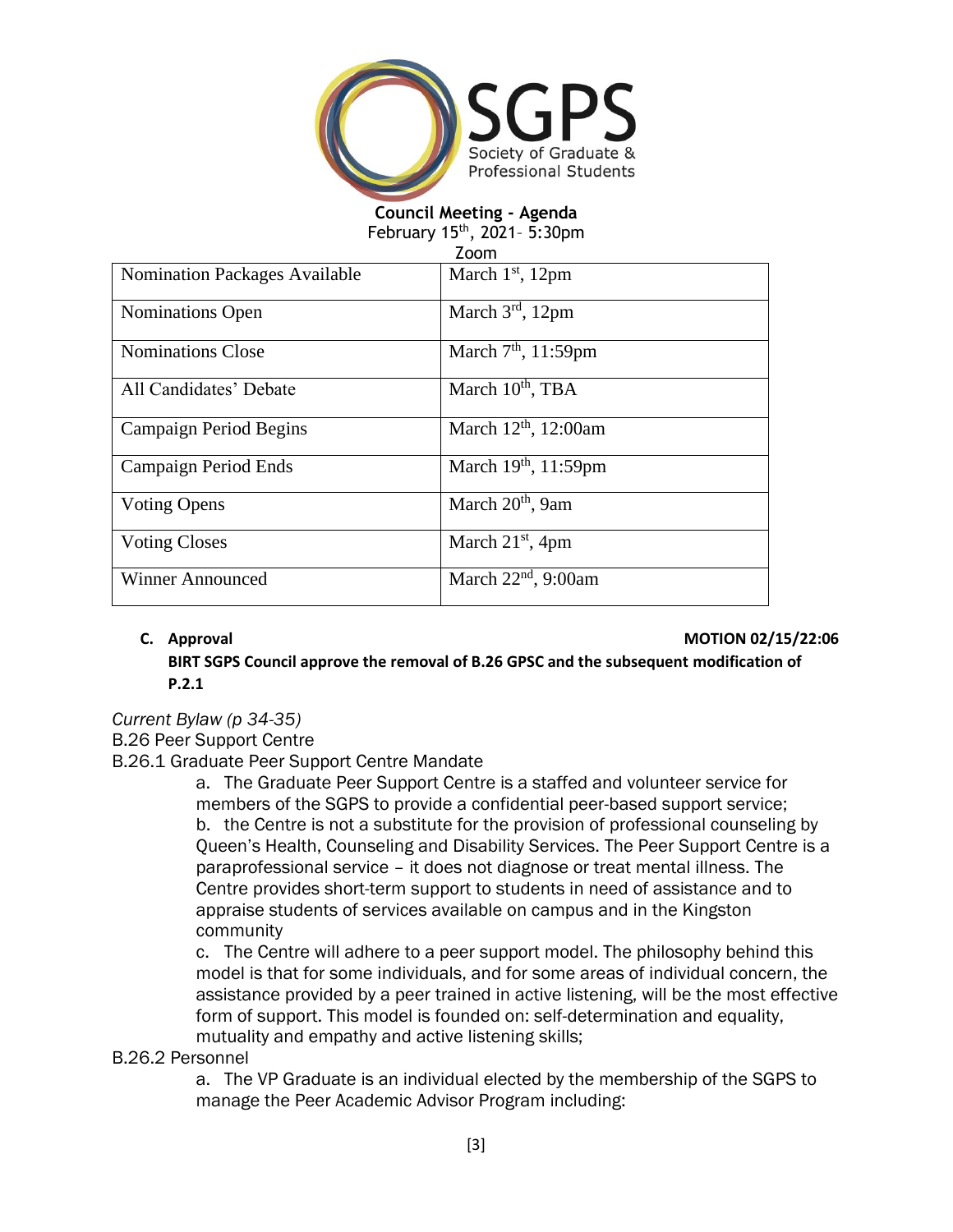

Zoom

1. acting as Chair of the Graduate Peer Support Centre Hiring Committee;

2. following the guidelines in the Memorandum of Agreement;

3. consulting with the Graduate Peer Support Centre staff in the daily functioning of the Program;

4. advertising the Graduate Peer Support Centre to SGPS member and the Queen's community;

5. acting as the final oversight of the Graduate Peer Support Centre; and

6. reviewing program statistics to advocate for Queen's University level policy changes to benefit SGPS members.

b. The Graduate Peer Support Centre Coordinator is a individual hired by the SGPS that is responsible for:

1. Scheduling for all Peer Support Centre volunteers;

2. supervising the volunteers of the service and ensuring the filing of the confidentiality forms from peer meetings;

3. taking on-call shifts;

4. providing support during emergency situations while on-call;

5. being available for debriefing for volunteers after a peer visit while oncall;

6. empowering and supporting volunteers and;

7. completing all training deemed mandatory by the VP Graduate and Executive Director.

8. make recommendations to the VP Graduates on potential University wide policy changes to benefit SGPS members;

9. compiling regular reports for Health Counseling and Disability Services and the VP Graduate on visit numbers;

10. other tasks as assigned by the Executive Director or VP Graduate c. Volunteer responsibilities shall include but are not limited to:

1. providing confidential support to students by informing them of pertinent rules, regulations and guidelines of the services provided by the Graduate Peer Support Centre;

2. attend all training sessions deemed necessary

3. attend shifts assigned to them. In the event that they are unable to attend a shift, a volunteer must attempt to ensure that the shift is covered;

4. complete volunteer projects as assigned by Graduate Peer Support Centre Staff and the VP Graduate;

- 5. maintain high level of expertise in the Centre's services;
- 6. have clear knowledge of on and off-campus services;
- 7. report to Graduate Peer Support Centre paid staff and;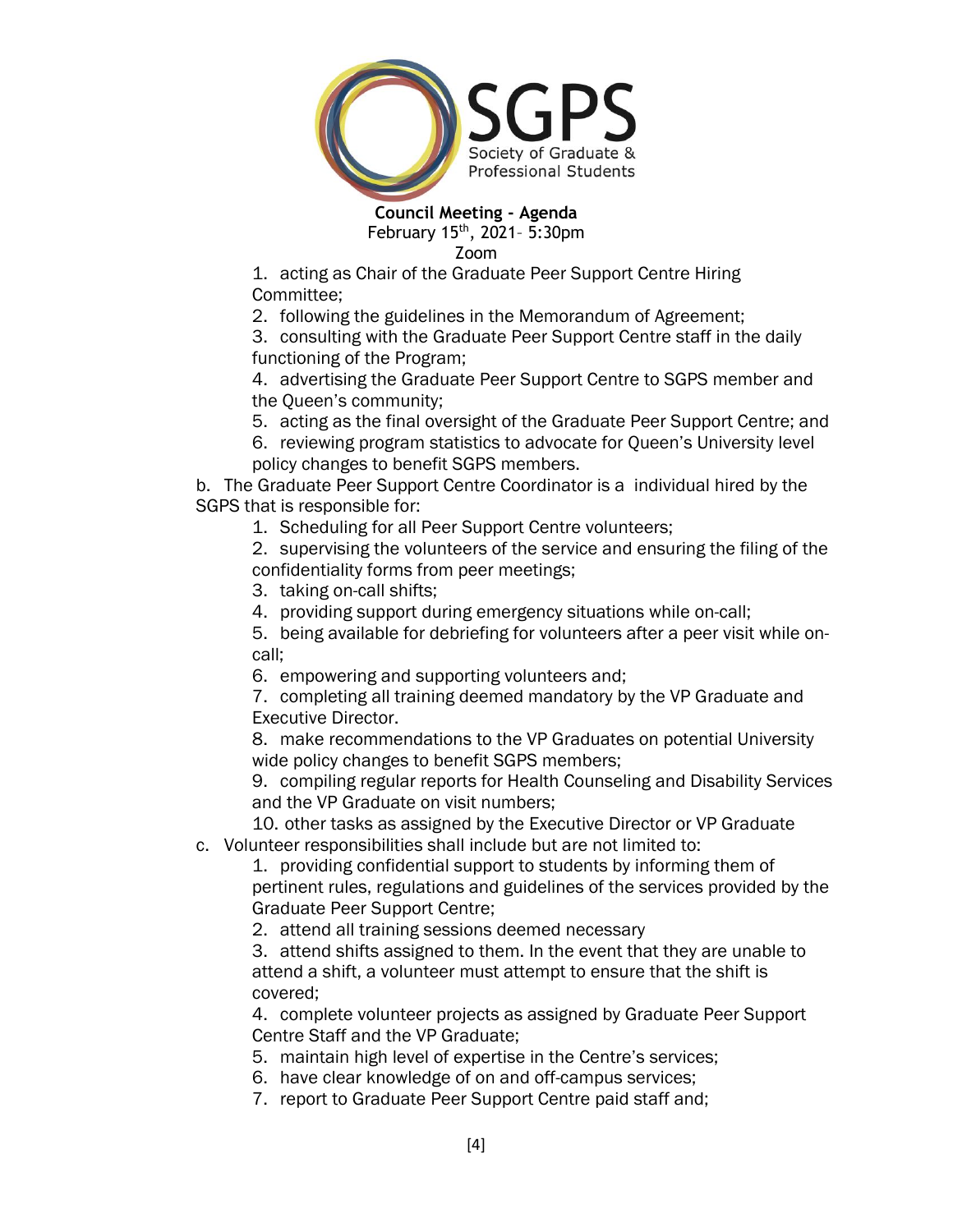

**Council Meeting - Agenda**

February 15<sup>th</sup>, 2021- 5:30pm

Zoom

- 8. adhere to the Centre's confidentiality policies;
- d. All Other matters regarding the Peer Support Centre can be found in SGPS Policy.

*Proposed Changes*

Full removal due to the termination of the program.

*Current Policy (p 46)*

P.2.1.1 Description of Executive Responsibilities

b. The Vice President Graduate is responsible for:

(6) management of the Peer Academic Advisor Program and the Graduate Peer Support Centre.

*Proposed Changes*

P.2.1.1 Description of Executive Responsibilities

b. The Vice President Graduate is responsible for:

(6) management of the Peer Academic Advisor Program and the Graduate Peer Support Centre.

- **D.** Approval **MOTION 02/15/22:07 BIRT SGPS Council approved the projected deficit for the 2021/2022 Fiscal Year**
- **E.** Approval **MOTION 02/15/22:08 BIRT SGPS Council approve the proposed changes to B.1 Definitions**

*Current Bylaw (p 9-10)*

## B.1.1 Definitions

a. "Aboriginal Student Representative" shall mean a representative position on Council for Aboriginal students.

j. "Constituent Bodies" shall mean the School of Graduate Studies, the Faculty of Law, the Faculty of Education and graduate programs in the School of Business, except for the MBA programs.

x. "Law Student Senator" shall mean an individual who is registered in the Faculty of Law JD Program, and holds a seat on the University Senate.

z. "Mature Student Representative" shall mean a representative position on Council for Mature students.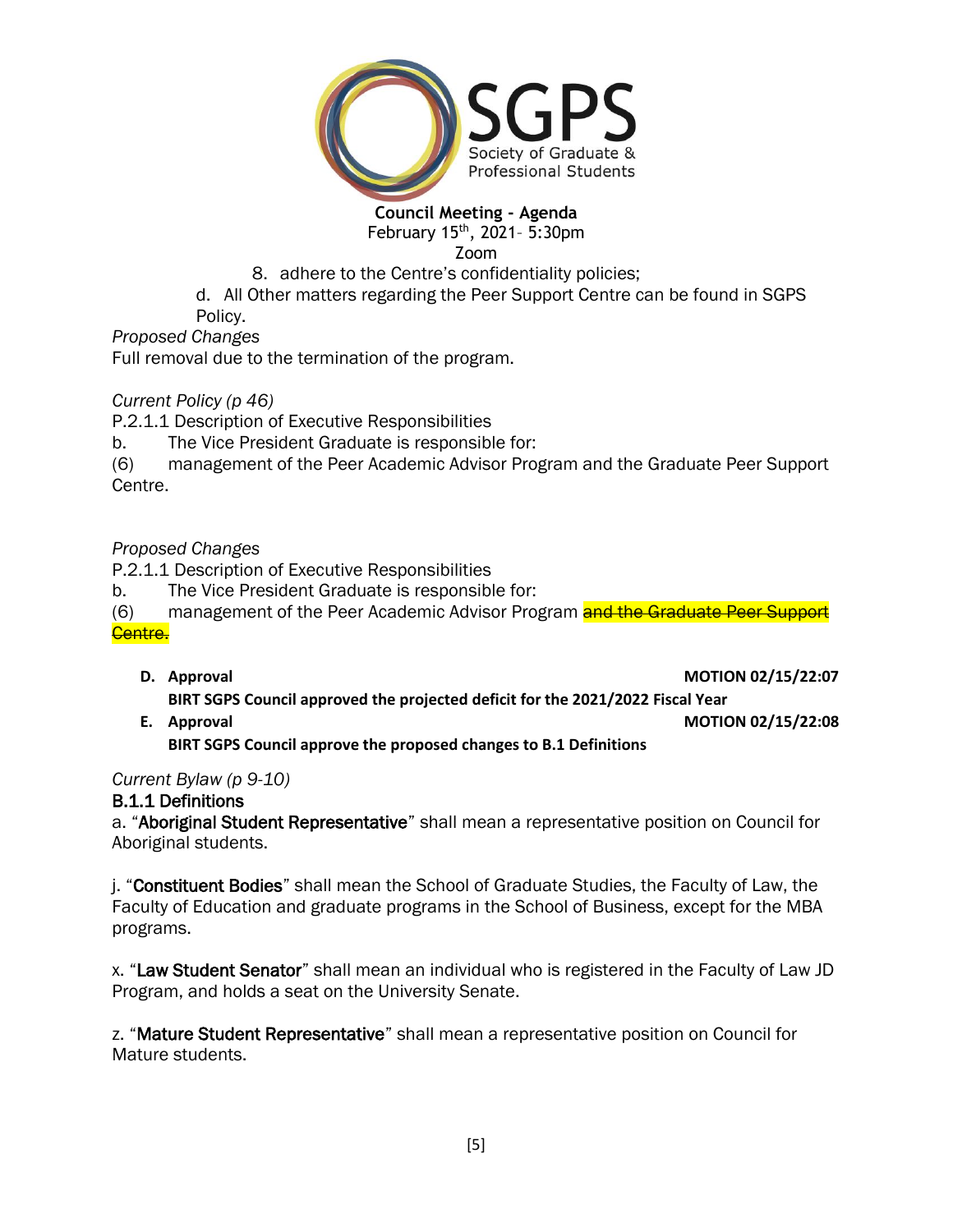

ii. "Part-time Student Representative" shall mean a representative position on Council for part-time students.

mm. "Queen's Clubs Officer" shall mean…

oo. "Rehab Student Senator" shall mean an individual who is registered in the Rehabilitation Program, and holds a seat on the University Senate.

uu. "Student Senators" shall mean the positions of "Graduate Student Senator," "Law Student Senator," and "Rehab Student Senator."

Proposed Changes

#### B.1.1 Definitions

a. "Aboriginal Student Representative" shall mean a representative position on Council for Aboriginal students.

j. "Constituent Bodies" shall mean the School of Graduate Studies, the Faculty of Law, the School of Medicine, the Faculty of Education and graduate programs in the School of Business, except for the MBA programs and programs taking place outside of Kingston, Ontario..

x. "Law Student Senator" shall mean an individual who is registered in the Faculty of Law JD **Program, and holds a seat on the University Senate.** 

z. "Mature Student Representative" shall mean a representative position on Council for Mature students.

ii. "Part-time Student Representative" shall mean a representative position on Council for part-time students.

mm. "Queen's Clubs Officer" shall mean…

oo. "Rehab Student Senator" shall mean an individual who is registered in the Rehabilitation Program, and holds a seat on the University Senate.

uu. "Student Senators" shall mean the positions of "Graduate Student Senator," "Law Student Senator," "Medical Student Senator", and "Rehab Student Senator."

**F. Approval MOTION 02/15/22:09**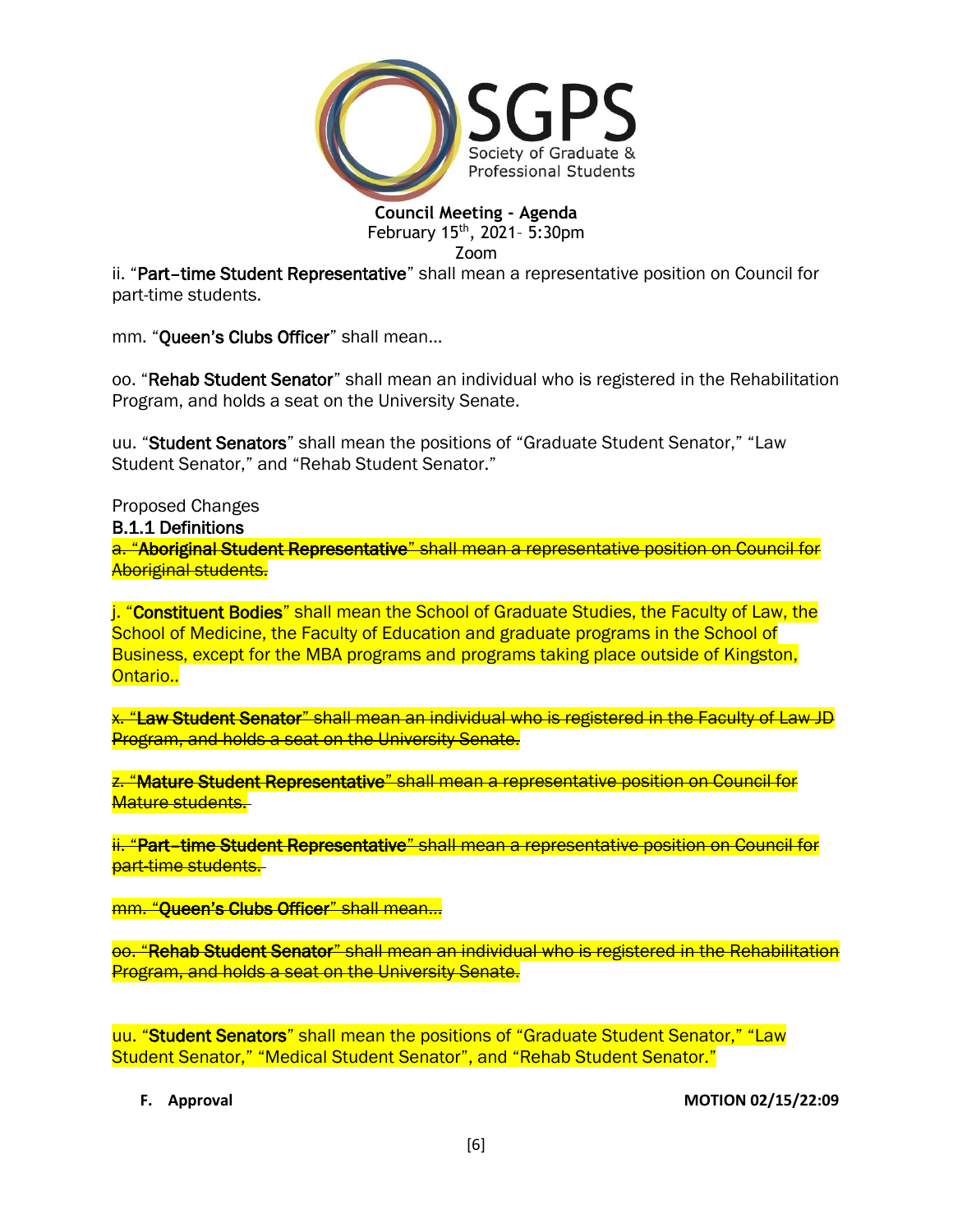

Zoom

## **BIRT SGPS Council approve the proposed changes to B.2 Name**

*Current Bylaw (p 10)*

B.2 Name

a. The name of the Society is "The Society of Graduate and Professional Students at Queen's University".

## *Proposed Change*

#### B.2 Name

a. The name of the Society is "The Society of Graduate and Professional Students at Queen's University, Kingston".

#### **G.** Approval **MOTION 02/15/22:10**

## **BIRT SGPS Council approve the proposed changes to B.4 Membership**

## *Current Bylaw (p 11)*

## B.4.1 Ordinary Members

a. An Ordinary Member of the SGPS is defined as any Graduate Student or Professional Student at Queen's University that has paid the SGPS Society fee [Ordinary Member].

## b. Ordinary Members of the SGPS have the right to:

1. vote in all SGPS elections and referenda;

2. attend and speak at Council and General Meetings of the SGPS subject to the SGPS' rules of order;

3. move motions, second motions, and vote at General Meetings of the SGPS;

4. place referendum questions before the members of the SGPS as described in Policy;

5. seek office within the SGPS by standing for election; and

6. make use of the SGPS' facilities and services, subject to the general regulations governing their use.

## B.4.2 Recognized Groups

a. Ordinary Members may choose to organize themselves into collective groups based on faculty, school, department, program, or degree specialization [Recognized Group] and apply to the SGPS for recognition as prescribed below.

b. The Ordinary Members of the group must demonstrate either:

1. that they do not currently belong to any existing Recognized Group; or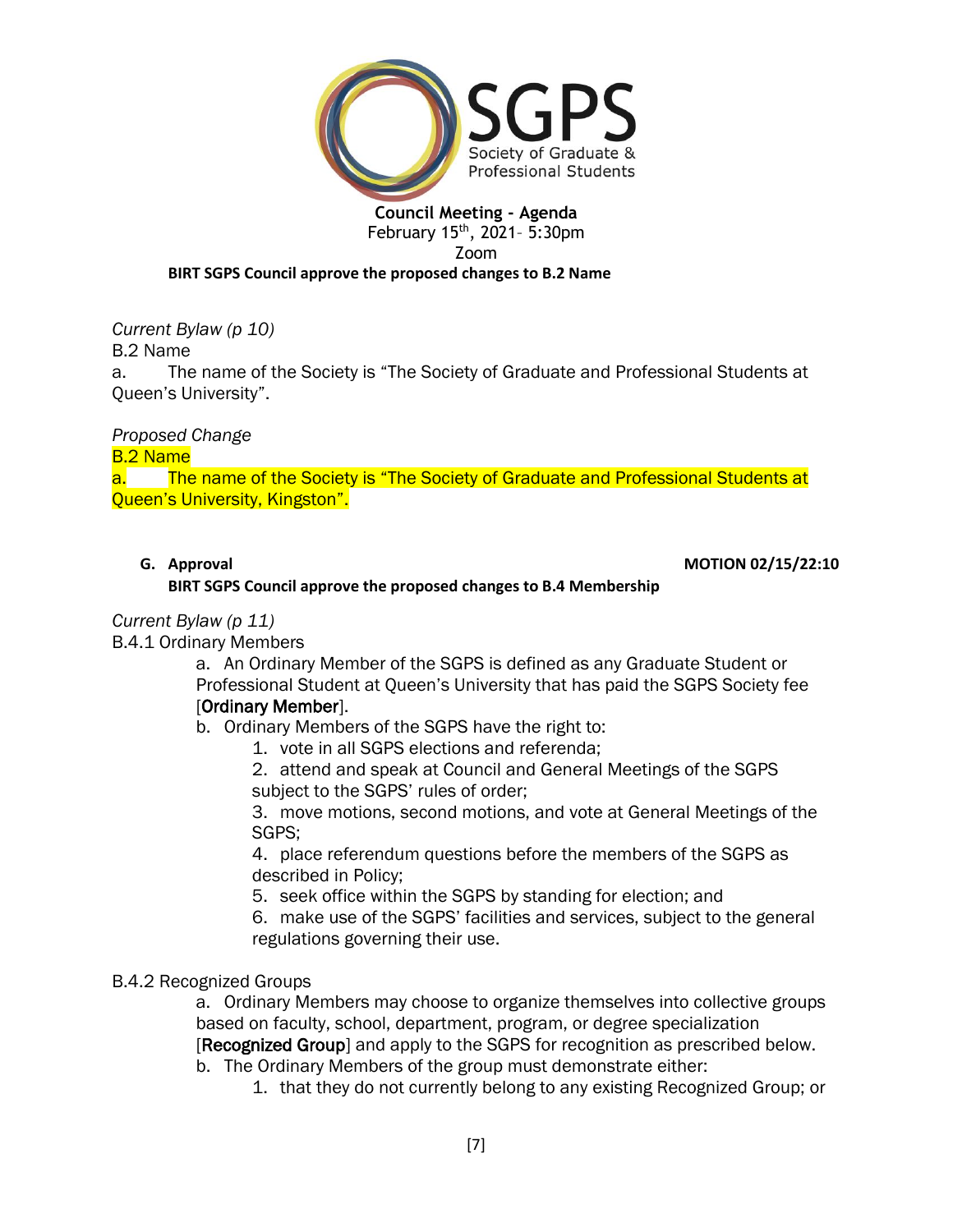

2. the Recognized Group to which they currently belong do not serve their collective needs.

c. The Ordinary Members of the Recognized Group must demonstrate that they have elected one or more representatives by a Simple Majority vote of the Ordinary Members in the Recognized Group.

d. Applications shall be made to the Speaker, who shall refer each application to the Bylaw and Policy Revisions Standing Committee. The Bylaw and Policy Revisions Standing Committee shall consider the application and make a recommendation to Council within 30 days of receipt.

e. The Bylaw and Policy Revisions Standing Committee may also recommend on its own initiative that Council make changes to the list of Recognized Groups.

f. Council shall make the final decision on whether or not to amend the list of Recognized Groups by a vote requiring Simple Majority.

g. Once an application has been approved, the Recognized Group will be added to a list of Recognized Groups maintained by the Executive Director and they will be entitled to representation on the Council as outlined in B.5.1.

h. Ordinary Members can only be part of one (1) Recognized Group. In the event that a new Recognized Group is composed of members from existing Recognized Groups, the number of representatives to which that group is entitled will be adjusted to reflect the number of Ordinary Members within the new Recognized Group.

## *Proposed Changes*

B.4.1 Ordinary Members

a. An Ordinary Member of the SGPS is defined as any Graduate Student or Professional Student at Queen's University that has paid the SGPS Society fee as assessed by the Office of the University Registrar [Ordinary Member].

b. Ordinary Members of the SGPS have the right to:

1. vote in all SGPS elections and referenda;

2. attend and speak at Council and General Meetings of the SGPS subject to the SGPS' rules of order;

3. move motions, second motions, and vote at General Meetings of the SGPS;

4. place referendum questions before the members of the SGPS as described in Policy;

5. seek office within the SGPS by standing for election; and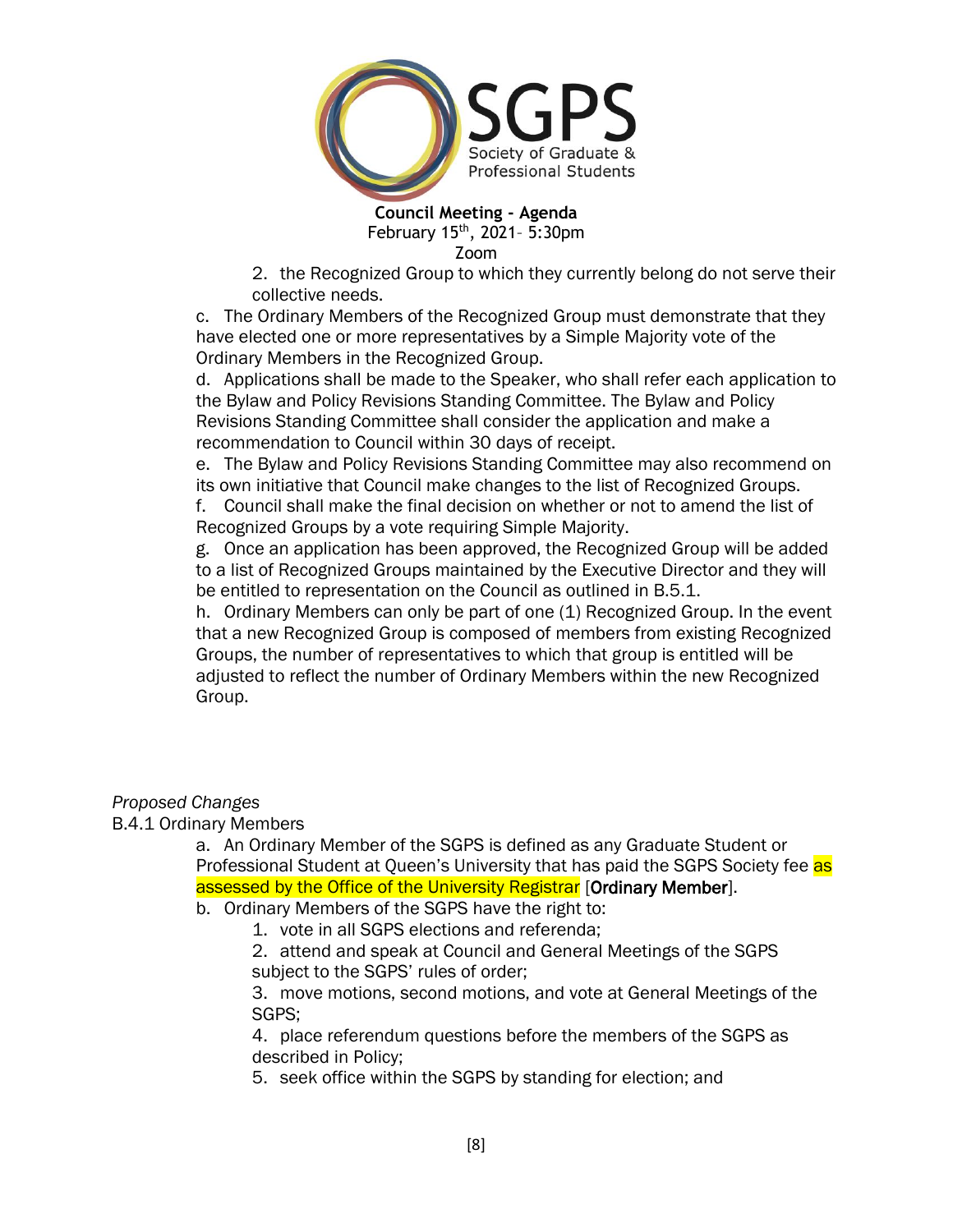

6. make use of the SGPS' facilities and services, subject to the general regulations governing their use.

#### B.4.2 Recognized Groups

a. Ordinary Members may choose to organize themselves into collective groups based on faculty, school, department, program, or degree specialization [Recognized Group] and apply to the SGPS for recognition as prescribed below.

- b. The Ordinary Members of the group must demonstrate either:
	- 1. that they do not currently belong to any existing Recognized Group; or
	- 2. the Recognized Group to which they currently belong does not serve their collective needs.

c. The Ordinary Members of the Recognized Group must demonstrate that they have elected one or more representatives by a Simple Majority vote of the **Ordinary Members in the Recognized Group.** 

d. Applications shall be made to the Speaker, who shall refer each application to the Bylaw and Policy Revisions Standing Committee. The Bylaw and Policy Revisions Standing Committee shall consider the application and make a recommendation to Council within 30 days of receipt.

e. The Bylaw and Policy Revisions Standing Committee may also recommend on its own initiative that Council make changes to the list of Recognized Groups.

f. Council shall make the final decision on whether or not to amend the list of Recognized Groups by a vote requiring Simple Majority.

g. Once an application has been approved, the Recognized Group will be added to a list of Recognized Groups maintained by the Executive Director and they will be entitled to representation on the Council as outlined in B.5.1.

h. Ordinary Members can only be part of one (1) Recognized Group. In the event that a new Recognized Group is composed of members from existing Recognized Groups, the number of representatives to which that group is entitled will be adjusted to reflect the number of Ordinary Members within the new Recognized Group.

#### **H.** Approval **MOTION 02/15/22:11**

**BIRT SGPS Council approve the proposed changes to B.5 Council**

## *Current Bylaw (p 12)*

B.5 Council

- a. The Council of the SGPS:
	- 1. acts as the legislative body of the SGPS;
	- 2. makes decisions that are final, unless they are amended or rejected by referendum or General Meeting;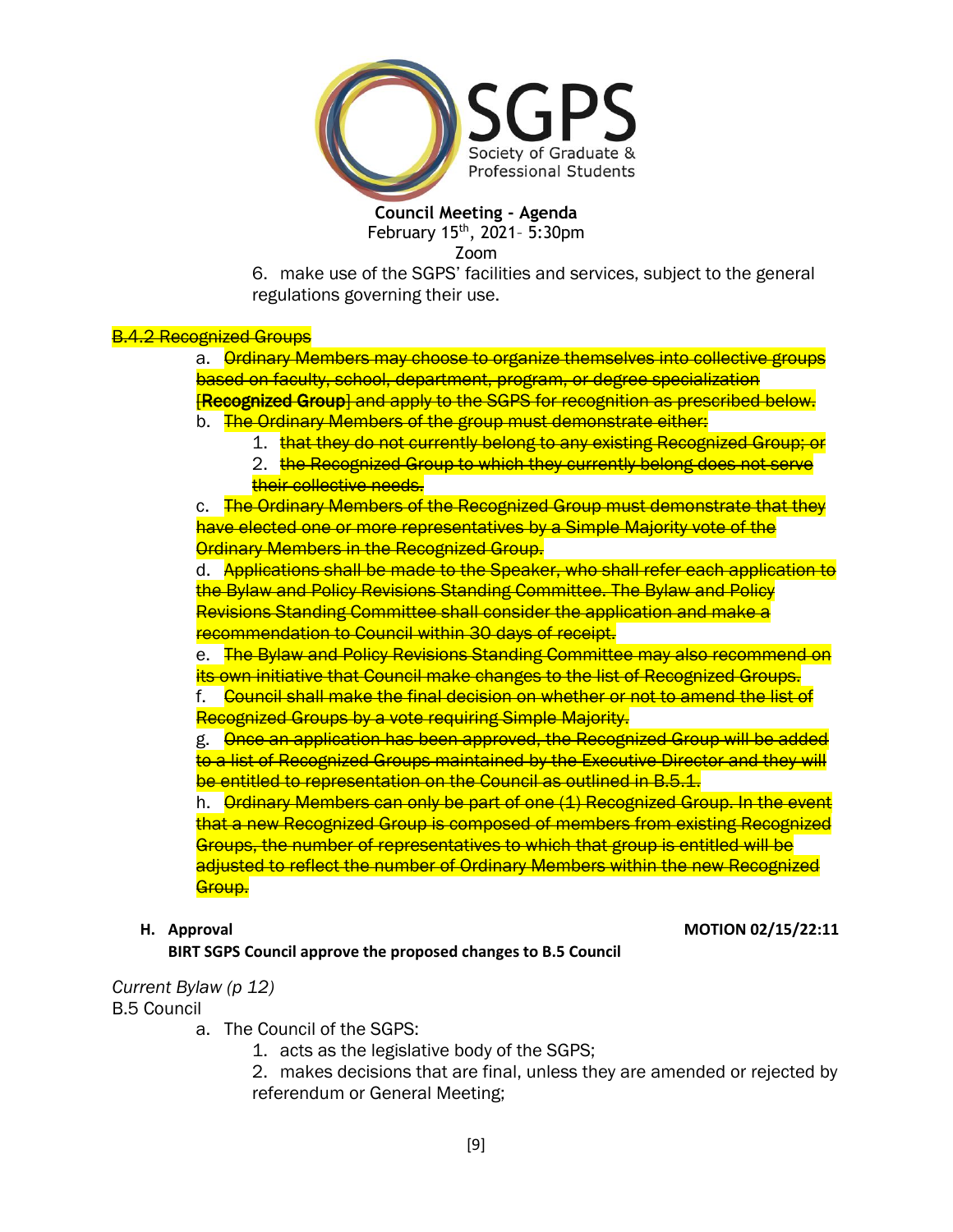

3. is responsible for directing and overseeing the activities of the Executive for formulating and authorizing SGPS policies, and for acting as a liaison between the Executive and the Ordinary Members of the SGPS; 4. may amend or reject the decisions of the Executive by a vote of Council requiring Simple Majority; and

5. provides written authorization for the use of the corporate seal of the SGPS (this authorization may also be granted by the Executive or their delegate).

## B.5.1 Members of Council

a. The Members of Council [Members of Council] include:

1. One representative from each Recognized Group with fewer than 100 Ordinary Members;

2. Two representatives from each Recognized Group with 101-300 Ordinary Members;

3. Three representatives from each Recognized Group with 301-500 Ordinary Members;

4. Four representatives from each Recognized Group with more than 500 Ordinary Members;

5. The Executive;

6. The Speaker (or Deputy Speaker in the absence of the Speaker), who shall not vote except in the case of a tie;

b. The Executive, Officers and Commissioners and Deputy Commissioners will fulfill their responsibilities as outlined in the SGPS Bylaws and Policies.

c. The number of representatives to which each Recognized Group is entitled will be updated annually by the Speaker based on the most recent Queen's University graduate and professional enrollment numbers to be reported by the Vice President Graduate to the April Meeting of Council. The revised number of representatives shall take effect on the following September 1st.

d. Notice of receipt of election for new councillors is to be provided to The Speaker or The Chief Returning Officer (who shall report to the speaker) in accordance with By-Law 4.2 (c).

(1) Receipts of election shall require a registered ballot roll of all Ordinary Members within the Recognized Group certifying an election of 50%+1 of Ordinary Members.

(2) Recognized Groups may choose to independently run elections for councillors or conduct elections through The Chief Returning Officer.

e. The ex–officio members of Council are: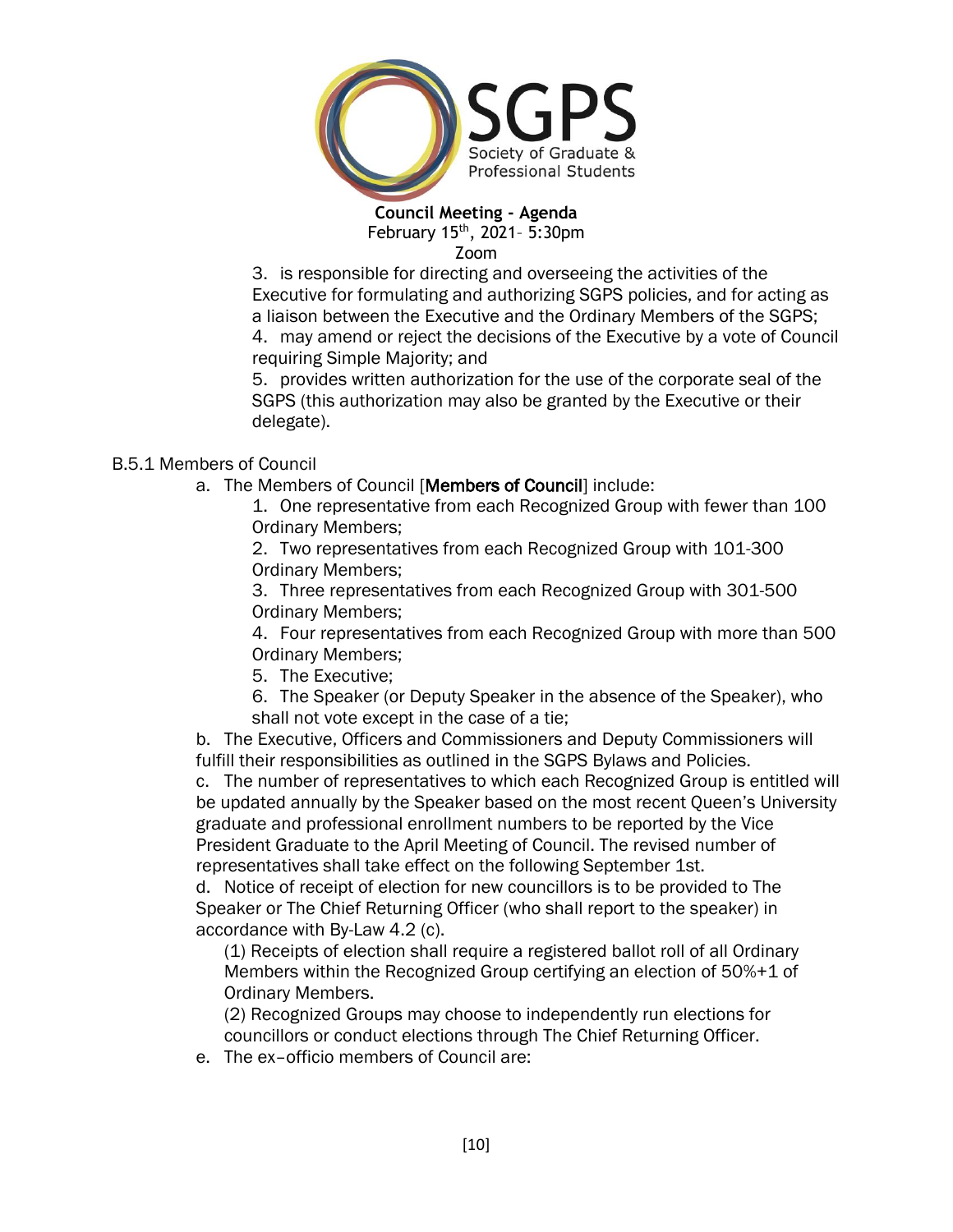

Zoom

a. The President of the Alma Mater Society, who shall only participate in debate on matters affecting the Alma Mater Society, but shall not vote; and

- b. The University Rector, who shall not vote.
- c. The Graduate Student Trustee, who shall not vote;
- d. All Senators who are members of the SGPS, who shall not vote;
- e. The Commissioners, who shall not vote;
- f. Officers of the SGPS, who shall note vote;
- g. The Queen's Clubs Office Commissioner of Clubs and
- h. The Chief Returning Office, who shall not vote.

#### B.5.2. Roles of Members of Council

a. Members of Council shall act in the best interest of the society in fulfilling the goals and responsibilities of Council defined in the Bylaw.

b. Members of Council carry the responsibility of being advisors to the Executive, with the ability to direct or reverse their decisions.

c. Members of Council are bound to uphold all rules of Council as laid out in Policy.

d. Members of Council may be made privy to confidential matters of the SGPS in in-camera sessions of Council, and are bound by these Bylaws not to violate that confidentiality.

#### *Proposed Changes*

#### B.5 Council

The Council of the SGPS:

a. acts as the legislative body of the SGPS;

b. makes decisions that are final, unless they are amended or rejected by referendum or General Meeting;

c. is responsible for directing and overseeing the activities of the Executive for formulating and authorizing SGPS policies, and for acting as a liaison between the Executive and the Ordinary Members of the SGPS;

d. may amend or reject the decisions of the Executive by a vote of Council requiring Simple Majority; and

e. provides written authorization for the use of the corporate seal of the SGPS (this authorization may also be granted by the Executive or their delegate).

#### B.5.2 Council Composition

SGPS Council is comprised of representatives from the departments within the School of Graduate Studies, the Faculty of Law, the Faculty of Education, the School of Medicine and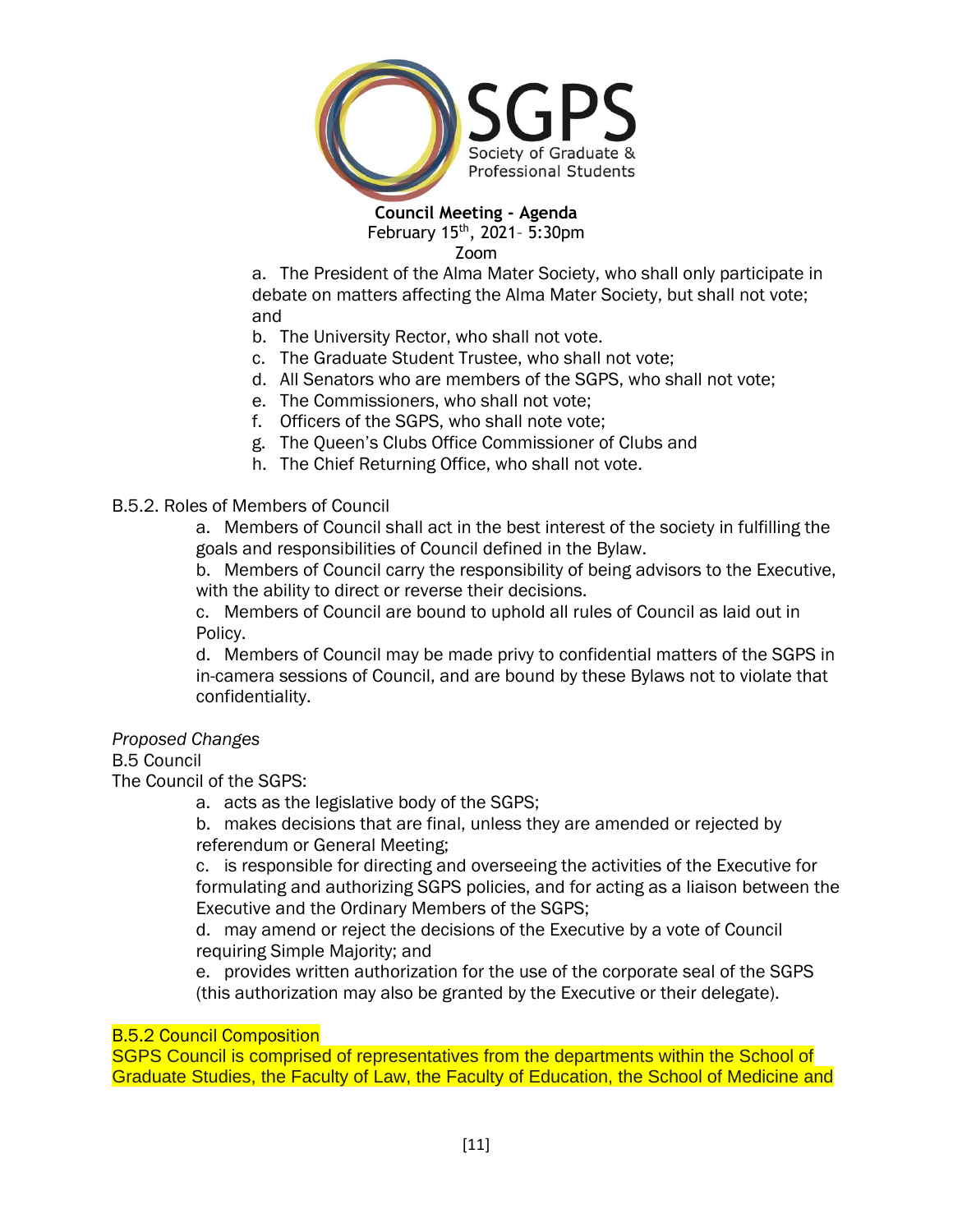

Zoom

affiliated graduate programs in the School of Business that are based in Queen's University campus in Kingston, Ontario.

## B.5.1 Members of Council

- a. The Members of Council [Members of Council] include:
	- i. One representative from each department/faculty with fewer than 100 Ordinary Members;
	- ii.Two representatives from each department/faculty with 101-300 Ordinary Members;
	- iii.Three representatives from each department/faculty with 301-500 Ordinary Members;
	- iv. Four representatives from each **department/faculty** with more than 500 Ordinary Members;
	- v.The Executive;
	- vi.The Speaker (or Deputy Speaker in the absence of the Speaker), who shall not vote except in the case of a tie;

f. The Executive, Officers and Commissioners and Deputy Commissioners will fulfill their responsibilities as outlined in the SGPS Bylaws and Policies.

g. The number of representatives to which each department/faculty is entitled will be updated annually by the Speaker based on the most recent Queen's University SGPS member enrollment numbers to be reported by the Speaker to the August Meeting of Council. The revised number of representatives shall take effect at the September Meeting of Council.

h. Notice of the election of new councillors is to be provided to The Speaker before the Council meeting in which the new councillor will serve.

(1) Receipts of election shall require a registered ballot roll of all Ordinary Members within the Recognized Group certifying an election of 50%+1 of **Ordinary Members.** 

(2) Recognized Groups may choose to independently run elections for councillors or conduct elections through The Chief Returning Officer.

i. The ex–officio members of Council are:

a. The President of the Alma Mater Society, who shall only participate in debate on matters affecting the Alma Mater Society, but shall not vote; and

- b. The University Rector, who shall not vote.
- c. The Graduate Student Trustee, who shall not vote;
- d. All Senators who are members of the SGPS, who shall not vote;
- e. The Commissioners, who shall not vote;
- f. Liaisons of the SGPS, who shall not vote;
- g. The Queen's Clubs Office Commissioner of Clubs and
- h. The Chief Returning Office, who shall not vote.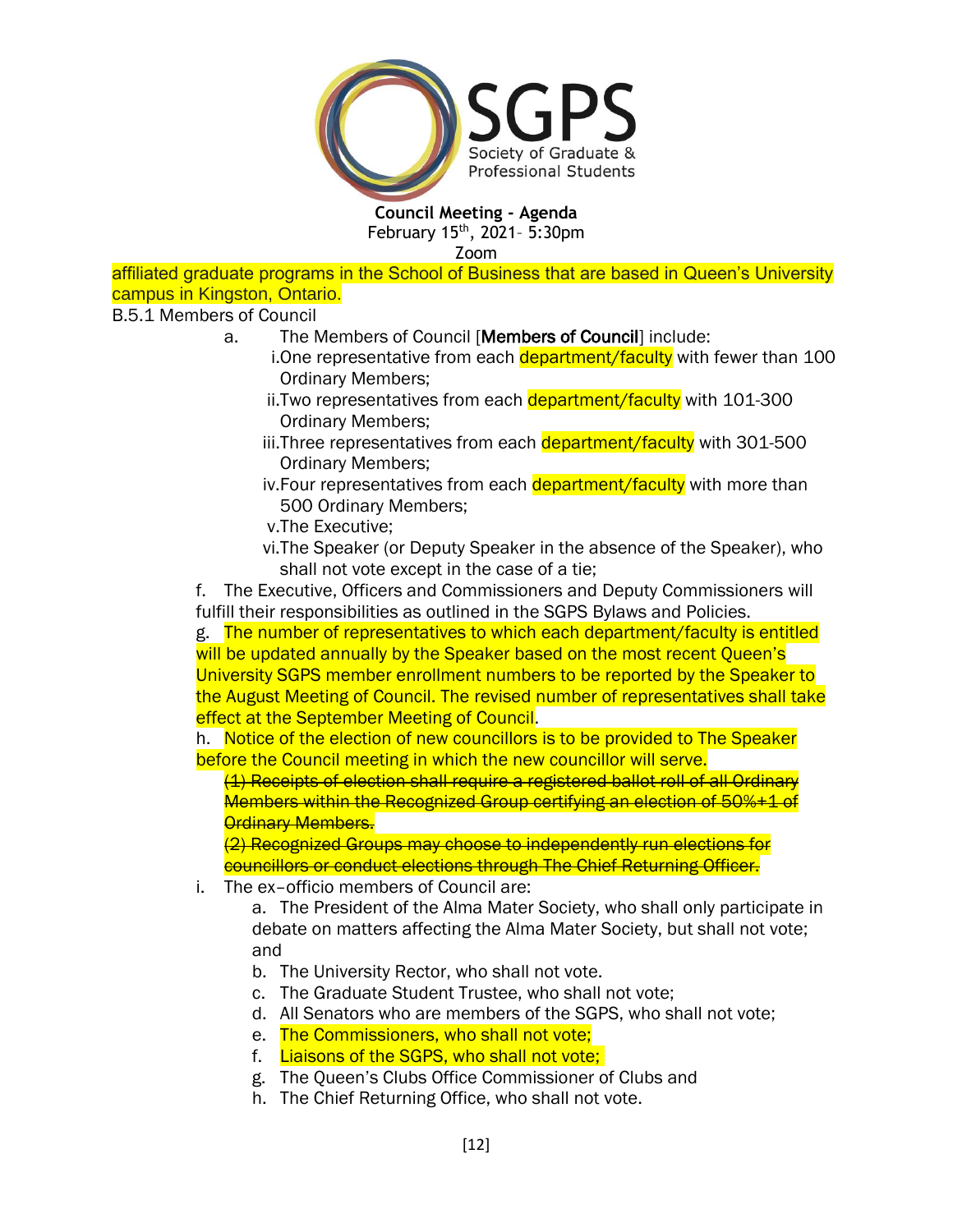

B.5.2. Roles of Members of Council

e. Members of Council shall act in the best interest of the society in fulfilling the goals and responsibilities of Council defined in the Bylaw.

f. Members of Council carry the responsibility of being advisors to the Executive, with the ability to direct or reverse their decisions.

g. Members of Council are bound to uphold all rules of Council as laid out in Policy.

h. Members of Council may be made privy to confidential matters of the SGPS in in-camera sessions of Council, and are bound by these Bylaws not to violate that confidentiality.

## **I. Approval MOTION 02/15/22:12**

## **BIRT SGPS Council approve the proposed changes to B.6 Executive**

*Current Bylaw (p 13)*

B.6 The Executive

- a. The following constitute the Executive of the SGPS [Executive]:
	- 1. President;
	- 2. Vice President Graduate;
	- 3. Vice President Professional;
	- 4. Vice President Community; and
	- 5. Vice President Finance and Services.

b. No person shall concurrently hold more than one appointed or elected office within the SGPS nor shall one person submit a nomination form for more than one elected office during the same nomination period. This section shall not apply to the offices of the Graduate Student Senator or Graduate Student Trustee.

c. The term of office for all Executive positions is from May 1st to April 30th of each year.

d. All Members of the Executive shall be Ordinary Members who are eighteen (18) or more years of age, and not in undischarged bankruptcy.

e. The SGPS shall have contracts with all Members of the Executive.

f. In keeping with the Ontario Corporations Act, the Officers of the Corporation

## [Officers of the Corporation] shall be as follows:

- 1. President President;
- 2. VP Graduate Vice–President;
- 3. VP Finance and Services Secretary;
- 4. VP Community Board Member
- 5. VP Professional Board Member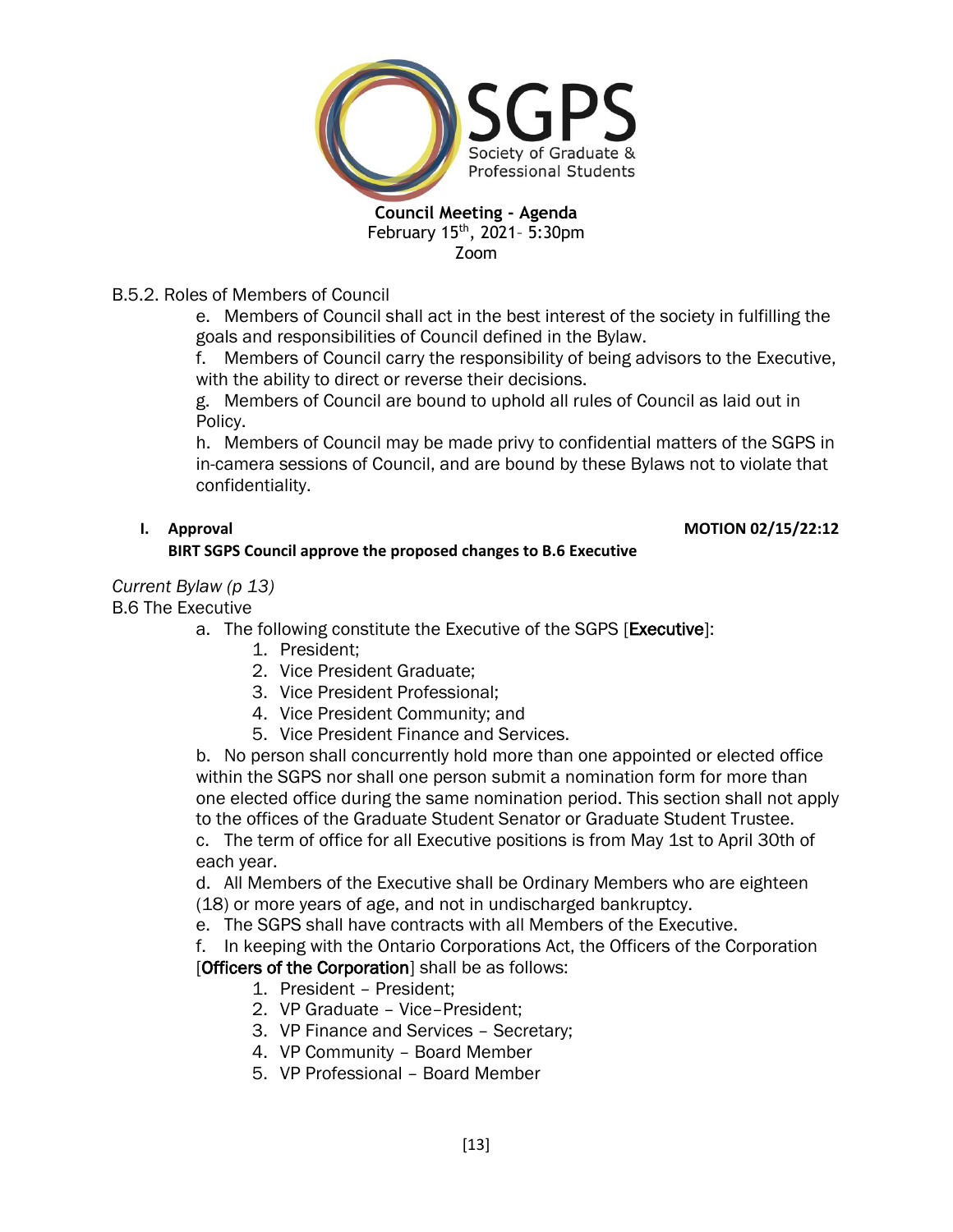

g. Nomination forms for successful Executive candidates shall be kept permanently as a record of the candidate's consent to serve as a Corporate Director and Officer of the Corporation.

B.6.1 Role and Responsibilities of the Executive

- a. The primary roles of the Executive shall be to:
	- 1. act as the Corporate Directors of the SGPS;

2. recognize and respond to the concerns of and take direction from Council and Membership;

3. promote the interests of the SGPS and its Membership;

4. represent the SGPS and its Membership in dealing with external organizations, groups, and individuals;

5. act as the steering committee of Council for a term of office from May 1 to April 30;

6. oversee employees of the SGPS in the performance of their duties and responsibilities;

7. uphold the Bylaws and Policies of the SGPS;

8. from March 1 to April 30, train the successors to their positions with the assistance of the Executive Director and and other SGPS staff as required in accordance with P.4;

9. from March 1 to April 30, avail themselves for transition meetings prior to the commencement of their official capacity on May 1.

B.6.2 Executive Transition

a. There will be an Executive Transition Period of two months, beginning on March 1st following the election, and ending on April 30<sup>th</sup> [Executive Transition] Period].

b. In recognition of the work required to transition into an Executive role, each Member of the incoming Executive shall be paid the equivalent of one month of salary of the role they are transitioning into during the Executive Transition Period. One half of this amount shall be paid in March and one half shall be paid in April. A Member of the Executive who is re-elected to the same role shall not receive transition payments on top of their ordinary salary for March and April, but a Member of the Executive who is elected to a different position on the Executive shall receive the transition payments on top of their ordinary salary.

## *Proposed Changes*

B.6 The Executive

- h. The following constitute the Executive of the SGPS [Executive]:
	- 1. President;
	- 2. Vice President Graduate;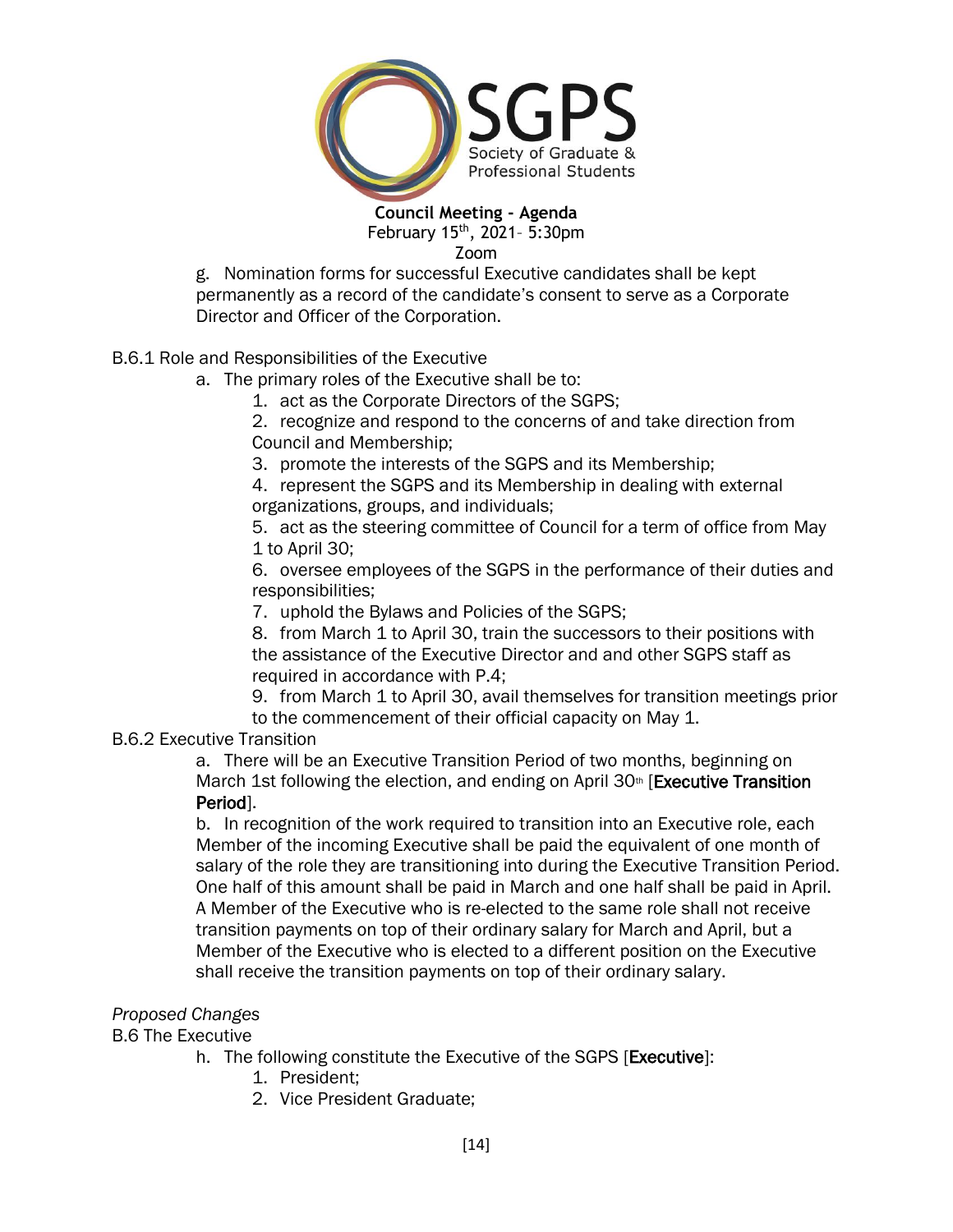

- Zoom
- 3. Vice President Professional;
- 4. Vice President Community; and
- 5. Vice President Finance and Services.

i. No person shall concurrently hold more than one appointed or elected office within the SGPS nor shall one person submit a nomination form for more than one elected office during the same nomination period. This section shall not apply to the offices of the Graduate Student Senator or Graduate Student Trustee.

j. The term of office for all Executive positions is from May 1st to April 30th of each year.

k. All Members of the Executive are required to retain Ordinary Member status for the duration of their Executive term. They must also be eighteen (18) or more years of age, and not in undischarged bankruptcy.

I. The SGPS shall have contracts with all Members of the Executive, which shall be created and reviewed by legal counsel specializing in Human Resources.

m. In keeping with the Ontario Corporations Act, the Officers of the Corporation [Officers of the Corporation] shall be as follows:

- 1. President Chair Person;
- 2. VP Finance and Services Secretary;
- 3. VP Graduate Board Member;
- 4. VP Community Board Member;
- 5. VP Professional Board Member

n. Nomination forms for successful Executive candidates shall be kept permanently as a record of the candidate's consent to serve as a Corporate Director and Officer of the Corporation.

#### B.6.1 Role and Responsibilities of the Executive

b. The primary roles and responsibilities of the Executive shall be to:

1. upholding the mandate of the organization throughout the duration of their term by consistently promoting the interests of the SGPS and its Membership;

2. act as the "Directors" of the SGPS as defined in section 278 of the Business Corporations Act;

3. recognize and respond in a timely fashion to the concerns of and take direction from Council and Membership;

4. represent the SGPS and its Membership in dealing with external organizations, groups, and individuals;

5. act as the steering committee of Council for a term of office from May 1 to April 30;

6. oversee employees of the SGPS in the performance of their duties and responsibilities while adhering to the Employment Standards Act;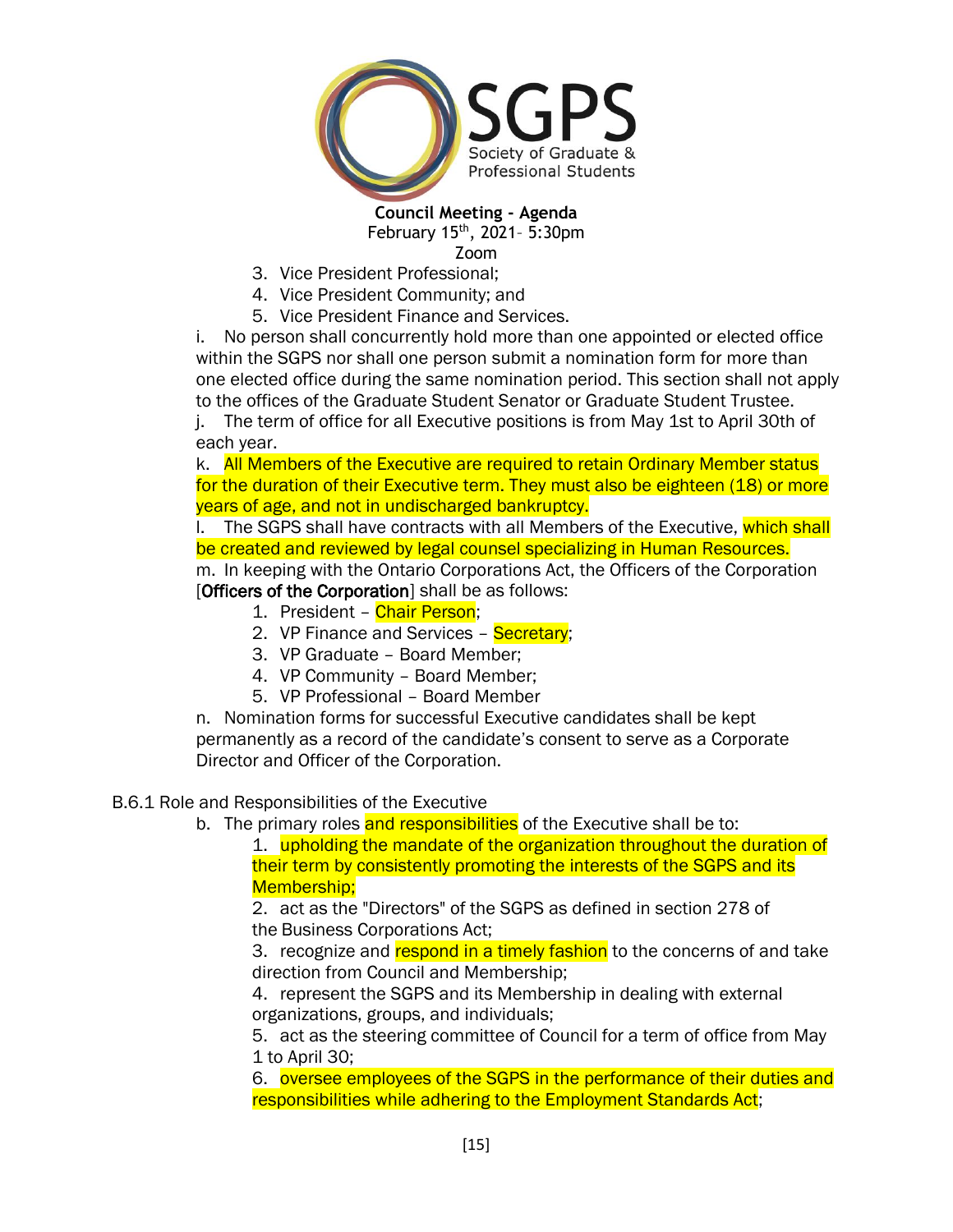

Zoom

7. uphold the Bylaws and Policies of the SGPS;

8. from March 1 to April 30, train the successors to their positions with the assistance of the Executive Director and other SGPS staff as required in accordance with P.4;

9. from March 1 to April 30, avail themselves of transition meetings prior to the commencement of their official capacity on May 1.

## B.6.2 Incoming Executive Transition

c. There will be an **Incoming Executive Transition Period** of two months, beginning on March 1st following the election, and ending on April 30<sup>th</sup> [Executive Transition Period].

d. In recognition of the work required to transition into an Executive role, each Member of the incoming Executive shall be paid the equivalent of one month of salary of the role they are transitioning into during the Incoming Executive Transition Period, the total amount of which will be paid in April. A Member of the Executive who is re-elected to the same role shall not receive transition payments on top of their ordinary **salary for April**, but a Member of the Executive who is elected to a different position on the Executive shall receive the transition payment on top of their ordinary salary.

#### **J. Approval MOTION 02/15/22:13**

## **BIRT SGPS Council approve the proposed changes to B.7 Permanent Staff**

*Current Bylaw (p 14)*

## B.7 Permanent Staff

The following positions constitute the Permanent Staff [Permanent Staff]:

a. the SGPS may employ a Executive Director who shall be a full–time permanent employee. The SGPS shall have a contract with the Executive Director, which shall be negotiated by the Executive;

b. the SGPS may employ an Assistant Director of Finance who shall be a full-time permanent

employee and who reports directly to the Executive Director. The SGPS shall have a contract with the Assistant Director of Finance, which shall be negotiated by the Executive and the Executive Director;

c. the SGPS shall employ an adequate number of permanent full-time employees to ensure all operations of the SGPS are being completed in a timely manner.

*Proposed Changes*

B.7 Permanent and Professional Support Staff

a. The following positions constitute the Permanent Staff [Permanent Staff]: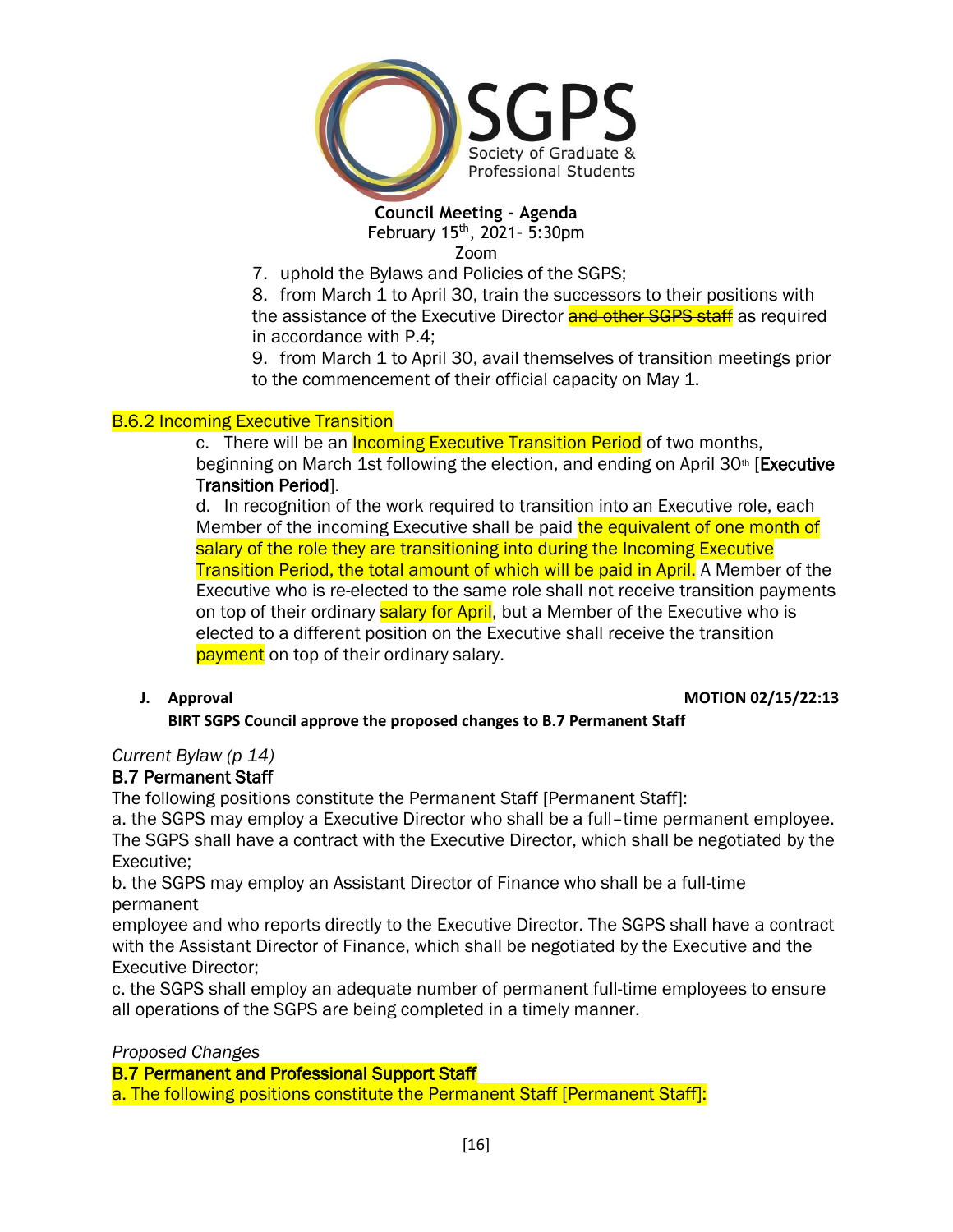

Zoom

(1) the SGPS must employ an Executive Director who shall be a full–time permanent employee. The SGPS shall have a contract with the Executive Director, which shall be negotiated by the Executive and reviewed by a lawyer specializing in Human Resources.

b. The following positions constitute Professional Support Staff:

(1) the SGPS must employ financial professionals including a bookkeeper, a Chartered Professional Accountant, and an auditor in order to ensure the financial operations of the organization. These professionals will work with the Executive Director and the Vice-President Finance and Services.

(2) the SGPS must employ human resources professionals including a Human Resources Consultant and a lawyer specializing in Human Resources in order to ensure that the SGPS is operating in a legal and appropriate manner towards its employees. These professionals will work with the Executive Director and the Vice-President Professional.

(3) the SGPS must seek advice from either general legal counsel or a lawyer specializing in a particular area when expertise must be sought dealing with issues under their purview.

c. the SGPS shall employ an adequate number of permanent full-time employees and professional support staff to ensure and safeguard the continuous operation of the SGPS.

## **K.** Approval **MOTION 02/15/22:15**

**BIRT SGPS Council approve the proposed changes to B.9 Officers of Council, Commissioners, Officers, and Deputy Commissioners**

## *Current Bylaw (p 15 -16)*

B.9 Officers of Council, Commissioners, Officers, and Deputy Commissioners The SGPS shall have employment contracts with all Commissioners, Officers, and Deputy Commissioners. Where any substantive changes are made to any employment contracts, a licensed Ontario lawyer must review the changes.

## B.9.1 Officers of Council

a. The following constitute the Officers of Council, and shall be responsible for assisting Council and the Executive with a specific aspects of the SGPS' operations [Officers of Council]:

- 1. Speaker;
- 2. Deputy Speaker; and
- 3. Chief Returning Officer.

b. The Speaker and the Chief Returning Officer are responsible for reporting to Council.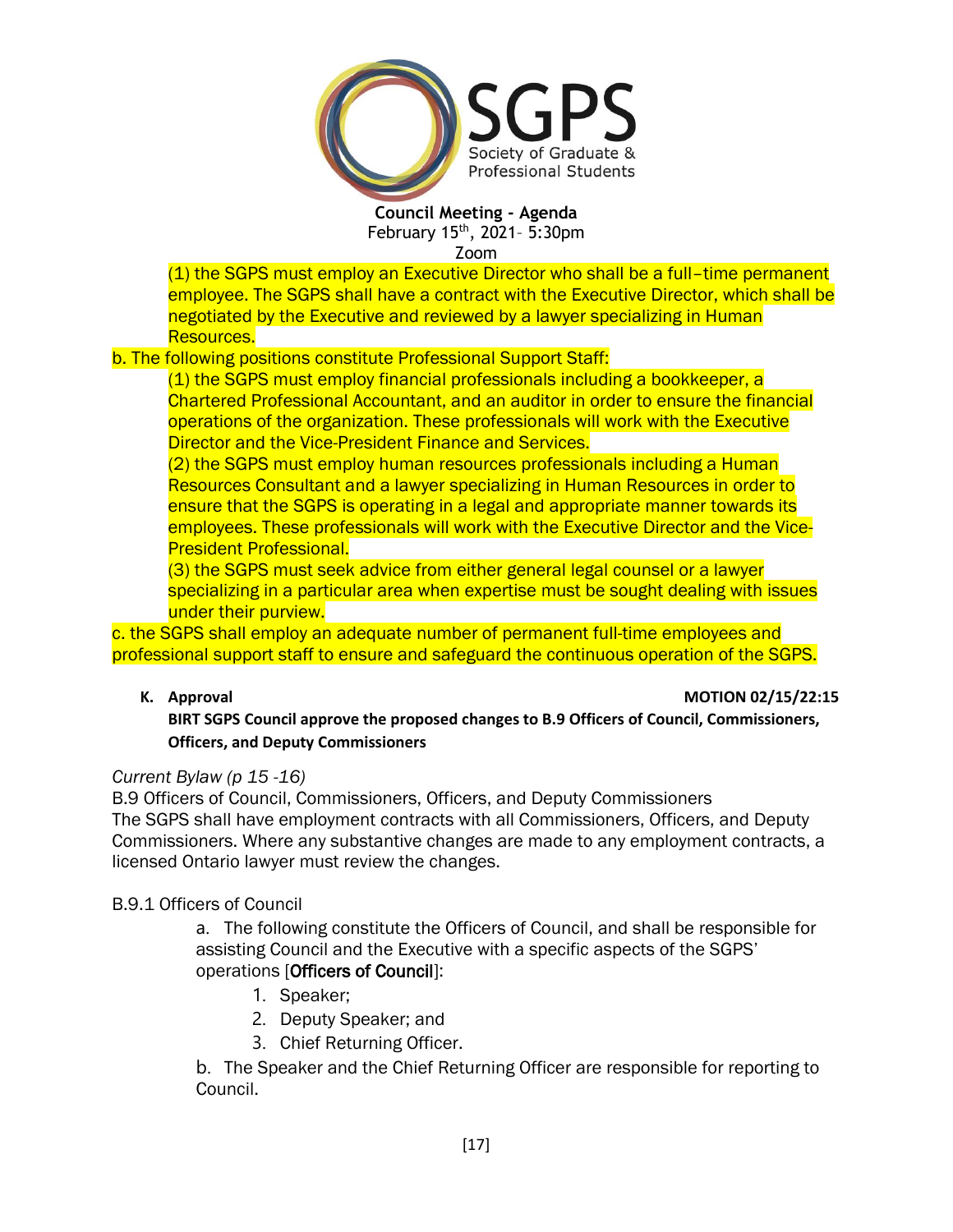

Zoom

c. Council may establish additional Officer of Council positions for specific purposes.

d. All Officers of Council must be Ordinary Members of the SGPS.

B.9.2 Commissioners, Deputy Commissioners, and Liaison positions

a. The SGPS shall employ Commissioners, Officers, and Deputy Commissioners, who shall be responsible for assisting Council and the Executive with specific portfolios relating to the SGPS' operations. The Commissioners and Officers of the SGPS shall be:

- 1. Athletics Commissioner
- 2. Equity & Diversity Commissioner
- 3. International Students' Affairs Commissioner
- 4. Social Commissioner
- 5. Graduate Indigenous Liaison

b. The Deputy Commissioners of the SGPS shall be hired on an as needed basis, as determined by the Commissioner requesting the position and the current Executive. There shall be no set Deputy Commissioner positions.

c. Commissioners are supervised by the Executive through the Vice President Community, and shall submit reports to both Council and the Executive. These reports shall also include the activities of any Deputy Commissioners they supervise.

d. Deputy Commissioners are supervised by their respective Commissioner. In the absence of a corresponding commissioner, the Deputy Commissioner shall be supervised by the Vice President Community.

- e. Only Ordinary Members of the SGPS shall be eligible for these positions.
- f. The terms of all Commissioners shall be one year.

g. The hiring, discipline, evaluation and termination procedures are outlined in Policy.

## *Proposed Changes*

B.9 Officers of Council, Commissioners, **Officers**, Liaisons, and Deputy Commissioners The SGPS shall have employment contracts with all Commissioners, Officers, and Deputy Commissioners. Where any substantive changes are made to any employment contracts, a licensed Ontario lawyer must review the changes.

B.9.1 Officers of Council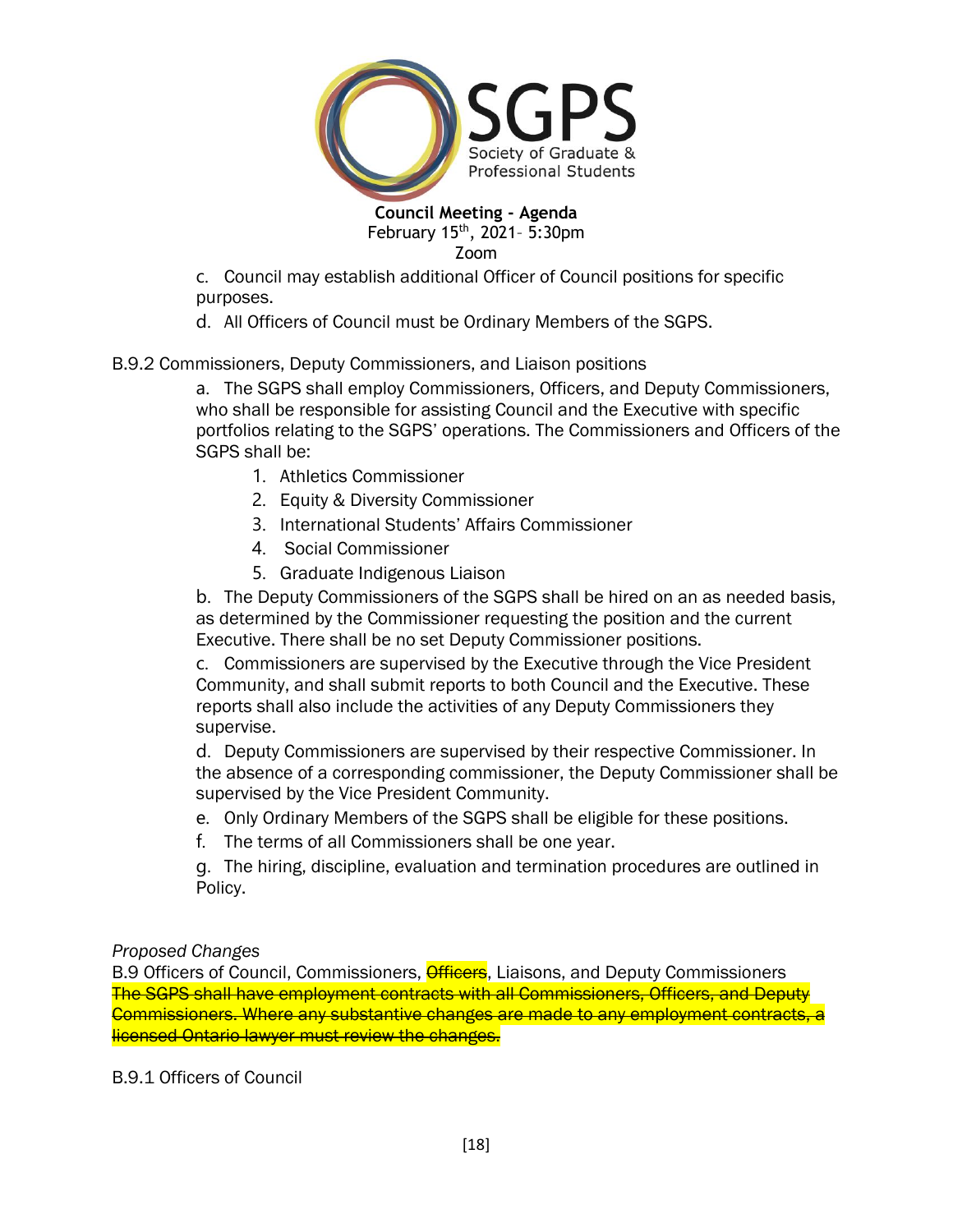

Zoom

e. The following constitute the Officers of Council, and shall be responsible for assisting Council and the Executive with specific aspects of the SGPS' operations [Officers of Council]:

- 1. Speaker;
- 2. Deputy Speaker; and
- 3. Chief Returning Officer.

f. The Speaker and the Chief Returning Officer are responsible for reporting to Council.

g. Council may establish additional Officer of Council positions for specific purposes.

h. All Officers of Council must be Ordinary Members of the SGPS for the duration of their terms.

## B.9.2 Commissioners, Deputy Commissioners, and Liaison positions

h. The SGPS shall employ Commissioners, Liaisons Officers, Deputy Commissioners, and Deputy Liaisons who shall be responsible for assisting Council and the Executive with specific portfolios relating to the SGPS' operations. The Commissioners and Officers of the SGPS shall be:

- 1. Athletics Commissioner
- 2. Equity & Diversity Commissioner
- 3. International Students' Affairs Commissioner
- 4. Social Commissioner
- 5. Graduate Indigenous Student Liaison

i. The Deputy Commissioners of the SGPS shall be hired on an as-needed basis, as determined by the Commissioner requesting the position and the current Executive. There shall be no set Deputy Commissioner positions.

j. Commissioners are supervised by the Executive through the Vice President Community and shall submit reports to both Council and the Executive. These reports shall also include the activities of any Deputy Commissioners they supervise.

k. Deputy Commissioners are supervised by their respective Commissioner. In the absence of a corresponding commissioner, the Deputy Commissioner shall be supervised by the Vice President Community.

l. Only Ordinary Members of the SGPS shall be eligible for these positions and they shall retain the status of an Ordinary Member for the duration of their term.

m. The terms of all Commissioners shall be one year.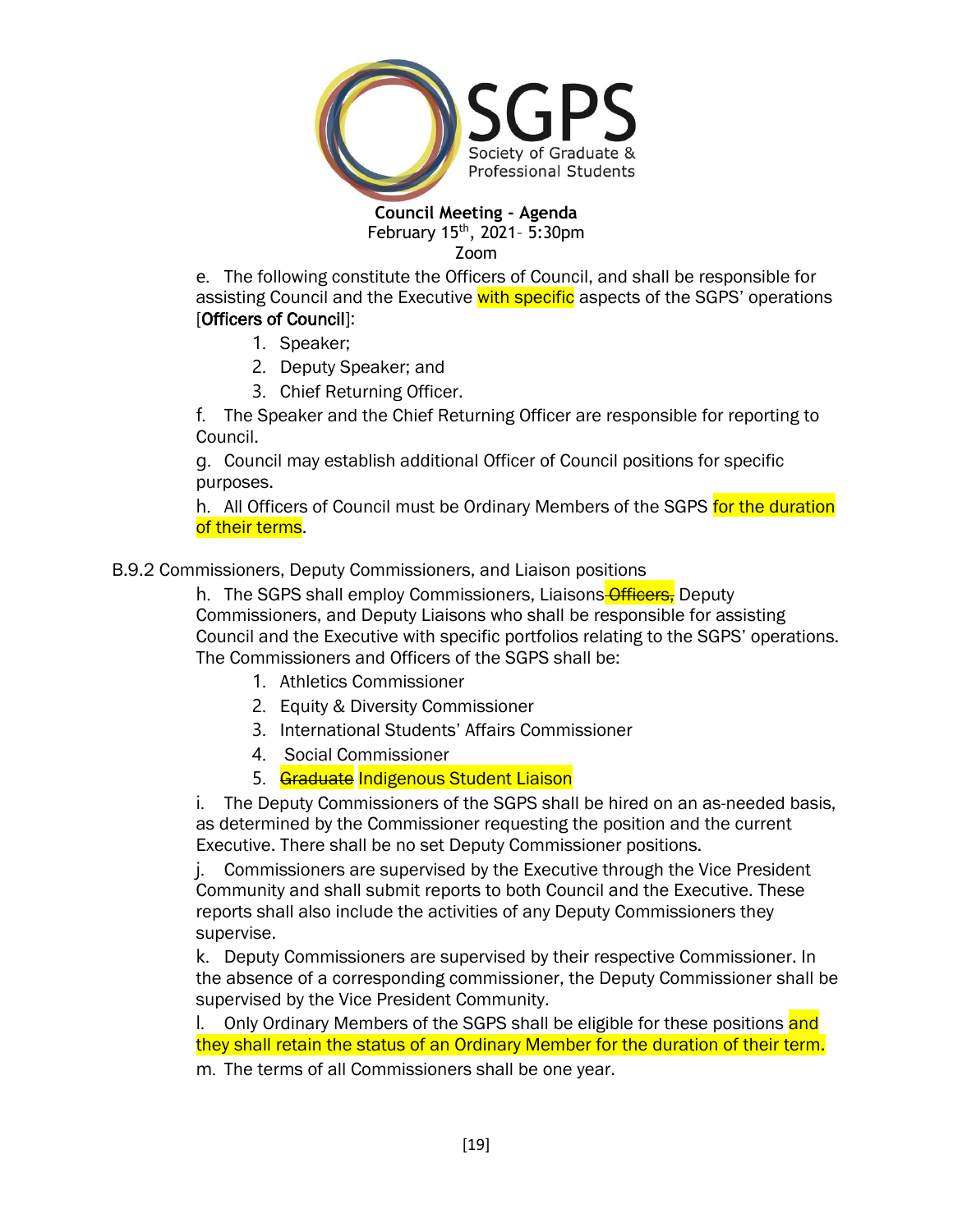

n. The hiring, discipline, evaluation and termination procedures are outlined in Policy.

#### **L. Approval MOTION 02/15/22:16**

## **BIRT SGPS Council approve the proposed changes to B.10 Stipends and Honoraria**

#### *Current Bylaw (p 16)*

B.10 Stipends and Honoraria

a. SGPS Executive, Officers of Council and Commissioners, Officers, and Deputy Commissioners will receive stipends and honoraria as stipulated in the Bylaws.

b. This policy shall only be changed by a vote requiring a Simple Majority at a General Meeting.

c. This policy will be revised as necessary at each General Meeting to reflect changes in stipends occurring each year and any possible changes in honoraria.

#### B.10.1 Stipends

a. Stipends are paid monthly, with the total amount paid over the term of responsibility being as follows:

| 1. President                                     | \$15,500.00 |
|--------------------------------------------------|-------------|
| 2. Vice Presidents                               | \$12,000.00 |
| 3. Peer Academic Advisors                        | \$6,000.00  |
| 4. Commissioners                                 | \$6,000.00  |
| 5. Liaisons                                      | \$6,000.00  |
| 6. Peer Student Support Shift Leaders \$6,000.00 |             |
| 7. Deputy Commissioners                          | \$1,500.00  |
| 8. Speaker                                       | \$4,000.00  |
| 9. Deputy Speaker                                | \$2000.00   |
| 10. Chief Returning Officer                      | \$1000.00   |
|                                                  |             |

b. At the conclusion of their terms, an \$8000.00 fellowship provided by the School of Graduate Studies is distributed amongst all Members of the Executive who are Graduate Students.

## B.10.2 Honoraria

a. Honoraria are paid at the conclusion of a term in office. In the instances of multiple year positions, the amount is paid annually, after each complete year and one final payment at the conclusion of the term.

b. The amounts for honoraria are as follows:

1. Student Senators \$200.00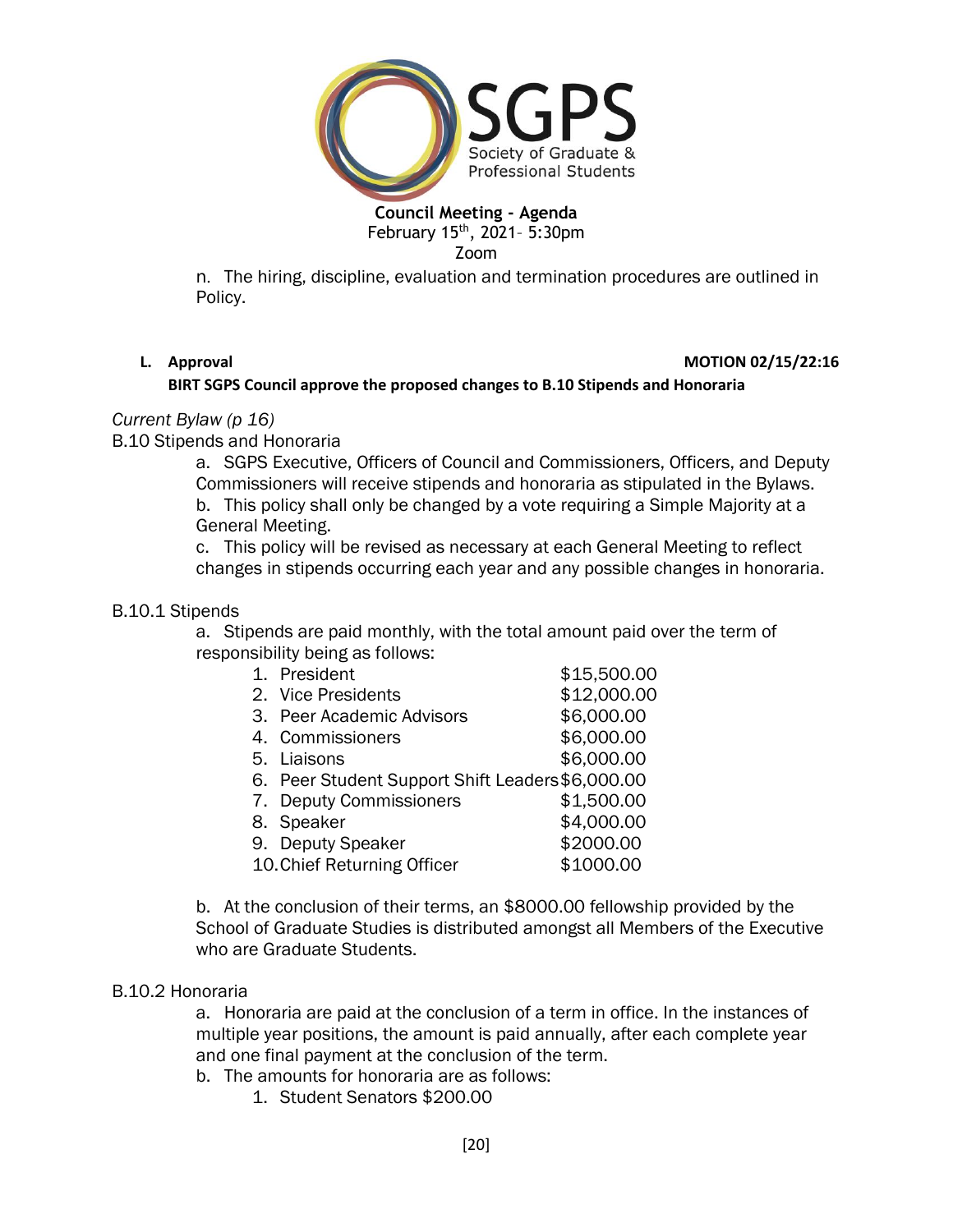

Zoom

## 2. Graduate Student Trustee \$200.00

c. In order to receive an honorarium all eligible persons must submit a report to each council meeting. Each report that is not submitted to council will result in a 50% forfeiture of the honorarium amount.

## *Proposed Changes*

B.10 Stipends and Honoraria

d. SGPS Executive, Officers of Council and Commissioners, **Officers** Liaisons, and Deputy Commissioners will receive stipends **and honoraria** as stipulated in the Bylaws.

e. This policy shall only be changed by a vote requiring a Simple Majority at a General Meeting.

f. This policy will be revised as necessary at each General Meeting to reflect changes in stipends occurring each year and any possible changes in honoraria.

#### B.10.1 Stipends

c. Stipends are paid monthly, with the total amount paid over the term of responsibility being as follows:

| 1. President                                     | \$15,500.00 |
|--------------------------------------------------|-------------|
| 2. Vice Presidents                               | \$12,000.00 |
| 3. Peer Academic Advisors                        | \$6,000.00  |
| 4. Commissioners                                 | \$6,000.00  |
| 5. Liaisons                                      | \$6,000.00  |
| 6. Peer Student Support Shift Leaders \$6,000.00 |             |
| 7. Deputy Commissioners                          | \$1,500.00  |
| 8. Speaker                                       | \$4,000.00  |
| 9. Deputy Speaker                                | \$2,000.00  |
| 10. Chief Returning Officer                      | \$1,000.00  |

d. At the conclusion of their terms, an \$8,000.00 fellowship provided by the School of Graduate Studies is distributed amongst all Members of the Executive who are Graduate Students.

#### B.10.2 Honoraria

d. Honoraria are paid at the conclusion of a term in office. In the instances of multiple year positions, the amount is paid annually, after each complete year and one final payment at the conclusion of the term.

- e. The amounts for honoraria are as follows:
	- 1. Student Senators \$200.00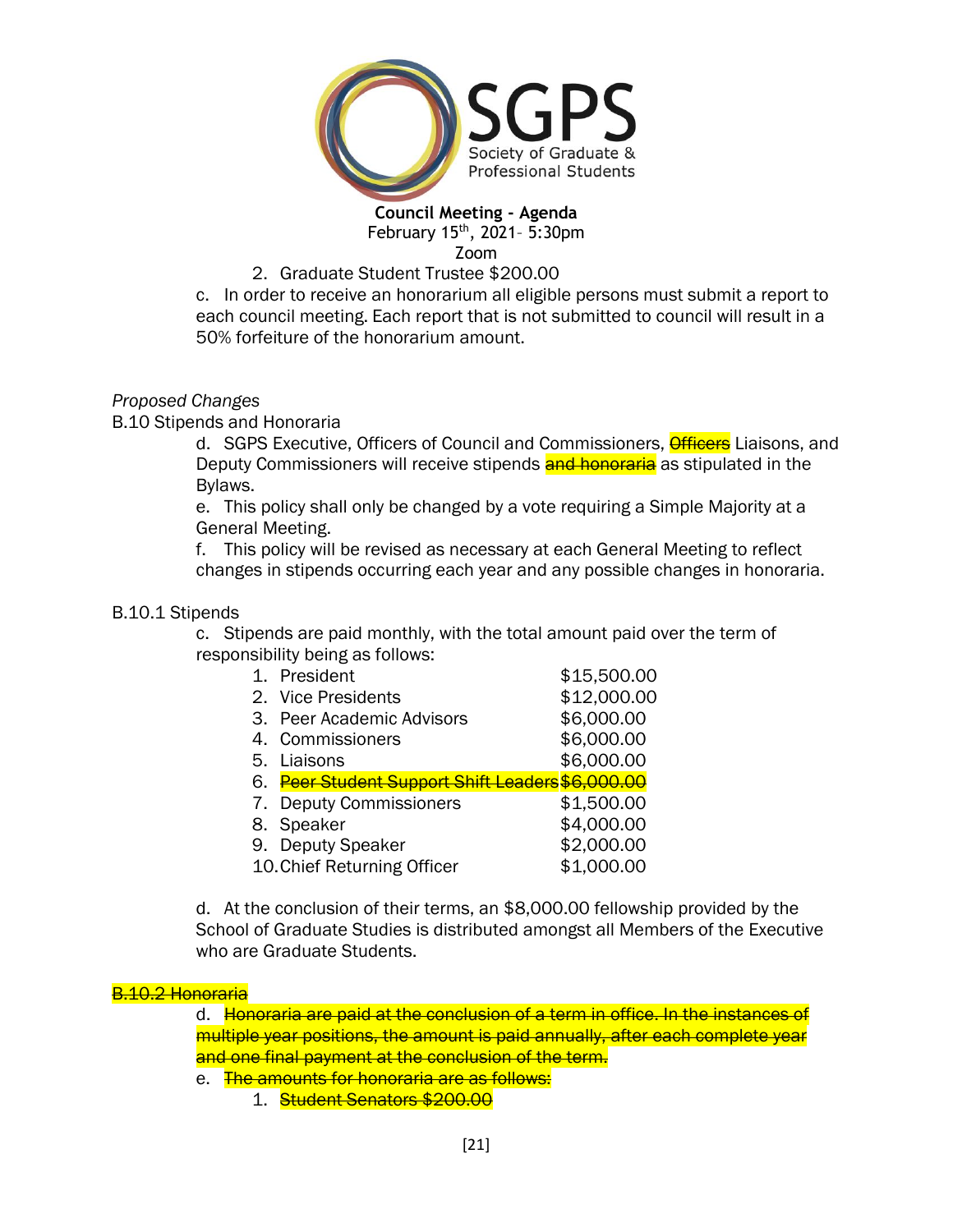

2. Graduate Student Trustee \$200.00

f. In order to receive an honorarium all eligible persons must submit a report to each council meeting. Each report that is not submitted to council will result in a 50% forfeiture of the honorarium amount.

#### **M.** Approval **MOTION 02/15/22:17**

**BIRT SGPS Council approve the proposed changes to B.11 Elections and Referenda**

## *Current Bylaw (p 15 – 16)*

B.11 Elections and Referenda

a. SGPS elections and referenda shall be carried out in the manner outlined in Policy.

b. The SGPS will conduct elections annually for the Executive positions.

c. The SGPS will conduct elections every two years, or sooner when necessary, for the positions of Graduate Student Trustee and Graduate Student Senator.

d. Any changes to Policies or Bylaws with respect to elections and referenda do not come into effect until after any election or referendum for which the date had already been set when the change in Bylaw or Policy was adopted.

## B.11.1 Voting Eligibility

a. Subject to the conditions of below, all Ordinary Members of the SGPS are eligible to vote in all SGPS elections and referenda upon valid login to the Online Voting System through the use of the University maintained login information.

b. All Ordinary Members of the SGPS are eligible to vote for the position of Graduate Student Senator.

c. In any referendum designated by Council as applying only to a portion of the membership, only Ordinary Members of the SGPS in that portion of the membership are eligible to vote on that referendum question.

d. When otherwise eligible to vote, the Chief Returning Officer shall only vote in the manner outlined in P.9.9.

## B.11.2 Nomination Eligibility

a. Only Ordinary Members of the SGPS who are eighteen (18) or more years of age and, who are not in undischarged bankruptcy are eligible to be nominated as candidates for the Executive.

b. Only Ordinary Members of the SGPS who are qualified to be a trustee under the Queen's University Board of Trustees by-laws are eligible to be nominated as candidates for the position of Graduate Student Trustee.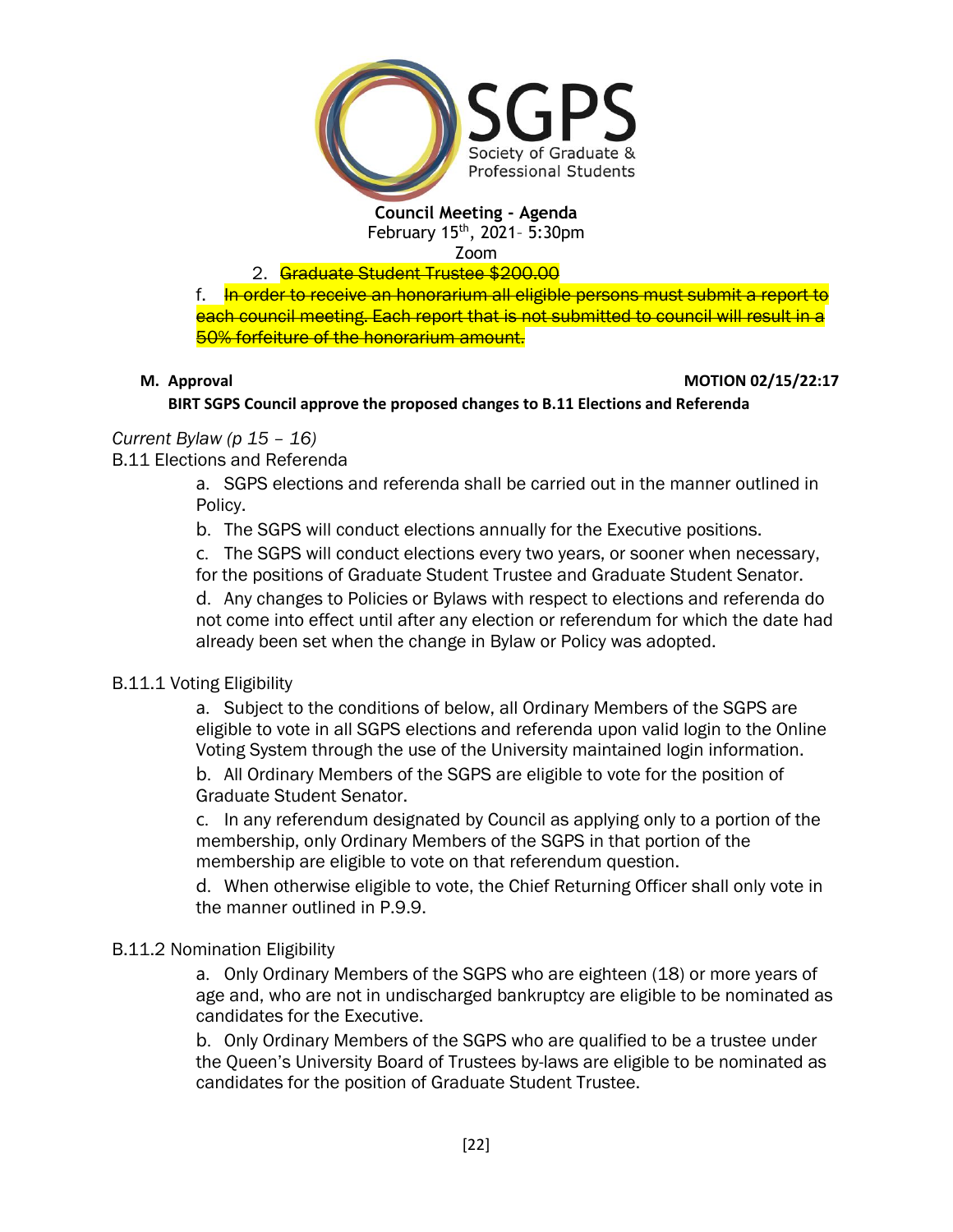

c. Only Ordinary Members of the SGPS who are students in the School of Graduate Studies are eligible to be nominated as candidates for the position of Graduate Student Senator.

#### *Proposed changes*

#### B.11 Elections and Referenda

e. SGPS elections and referenda shall be carried out in the manner outlined in Policy.

f. The SGPS will conduct elections annually for the Executive positions.

g. The SGPS will conduct elections every two years, or sooner when necessary, for the positions of Graduate Student Trustee and Graduate Student Senator.

h. Any changes to Policies or Bylaws with respect to elections and referenda do not come into effect until after any election or referendum for which the date had already been set when the change in Bylaw or Policy was adopted.

#### B.11.1 Voting Eligibility

e. Subject to the conditions of below, all Ordinary Members of the SGPS are eligible to vote in all SGPS elections and referenda upon valid login to the Online Voting System through the use of the University maintained login information.

f. All Ordinary Members of the SGPS are eligible to vote for the position of Graduate Student Senator.

g. In any referendum designated by Council as applying only to a portion of the membership, only Ordinary Members of the SGPS in that portion of the membership are eligible to vote on that referendum question.

h. When otherwise eligible to vote, the Chief Returning Officer shall only vote in the manner outlined in P.9.9.

## B.11.2 Nomination Eligibility

d. Only Ordinary Members of the SGPS who are eighteen (18) or more years of age and, who are not in undischarged bankruptcy are eligible to be nominated as candidates for the Executive. All Members of the Executive are required to retain Ordinary Member status for the duration of their Executive term.

e. Only Ordinary Members of the SGPS who are qualified to be a trustee under the Queen's University Board of Trustees by-laws are eligible to be nominated as candidates for the position of Graduate Student Trustee.

f. Only Ordinary Members of the SGPS who are registered in the School of Graduate Studies are eligible to be nominated as candidates for the position of Graduate Student Senator.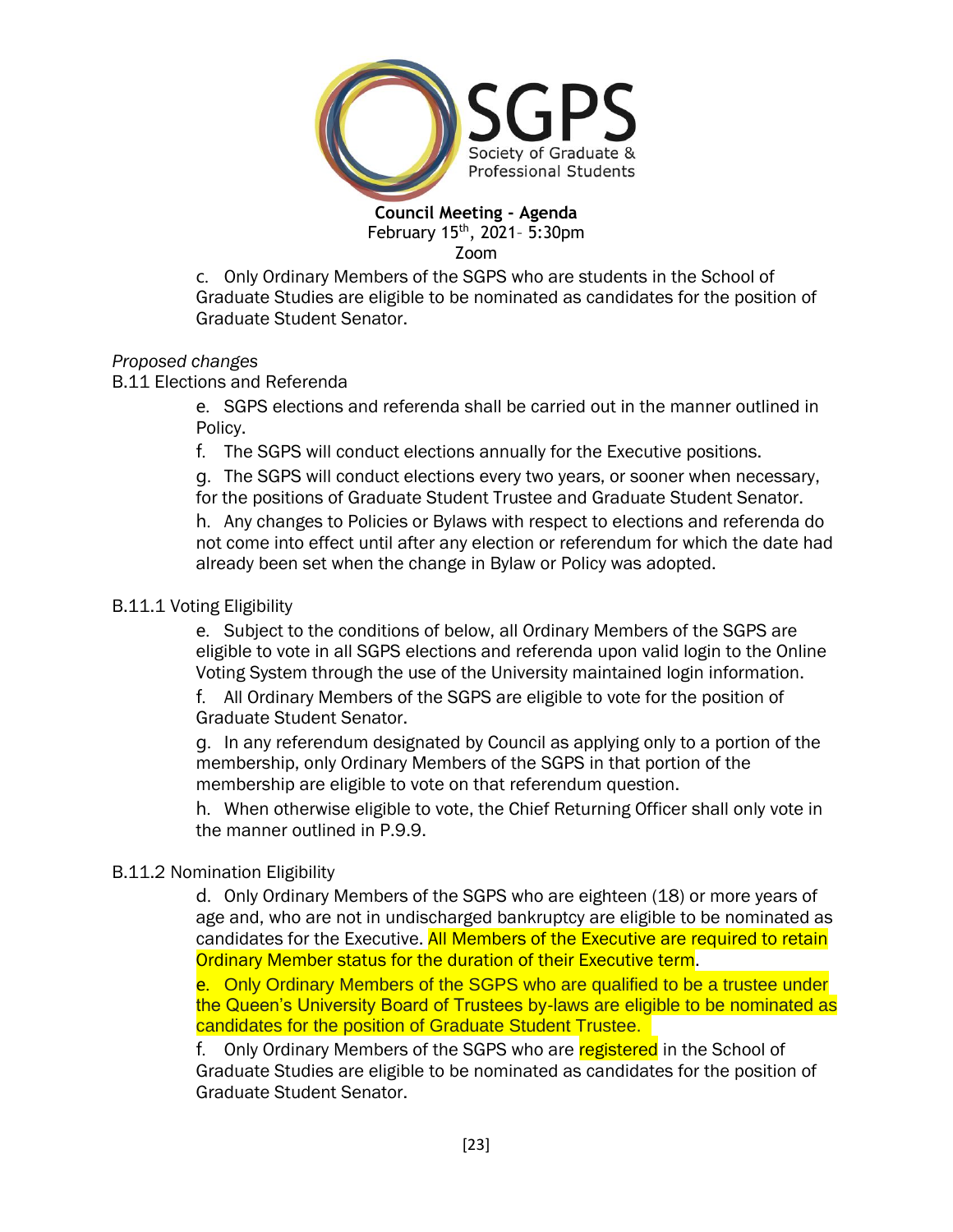

#### **N.** Approval **MOTION 02/15/22:18 BIRT SGPS Council approve the proposed changes to B.12 Vacancy of Office**

*Current Bylaw (p 17)*

B.12 Vacancy of Office

a. If any office associated with the SGPS becomes vacant for any reason that office shall be filled as soon as possible.

b. Council may choose to elect a replacement at its next regular meeting rather than holding an SGPS–wide election if less than six months remain in the term of office.

c. In the event that a vacant position must be filled, the normal procedure for elections shall be followed according to B.10 and the procedures below:

- 1. no campaigning shall occur for this candidate;
- 2. no vote by all Ordinary Members will be held; and
- 3. the election of that candidate to the vacant office shall be decided by a vote at the next Meeting of Council. The candidate is elected to the vacant office by a vote of Council requiring Simple Majority.

d. If the President's office is vacant it should first be filled by appointing the VP Graduate. If that option is unavailable, the regular procedures for a vacated office shall be followed.

e. Until an election is held for a vacated office, the duties of:

1. any Members of the Executive other than the President shall be divided among the remaining Members of the Executive;

- 2. the Speaker shall be assumed by the Deputy Speaker;
- 3. the Chief Returning Officer shall be assumed by the Speaker;
- 4. the Graduate Student Senator shall remain vacant;
- 5. the Graduate Student Trustee shall remain vacant; and

6. the Commissioners and Deputy Commissioners shall be assumed by the Executive.

## *Proposed Changes*

B.12 Vacancy of Office

a. If any office associated with the SGPS becomes vacant for any reason that office shall be filled as soon as possible.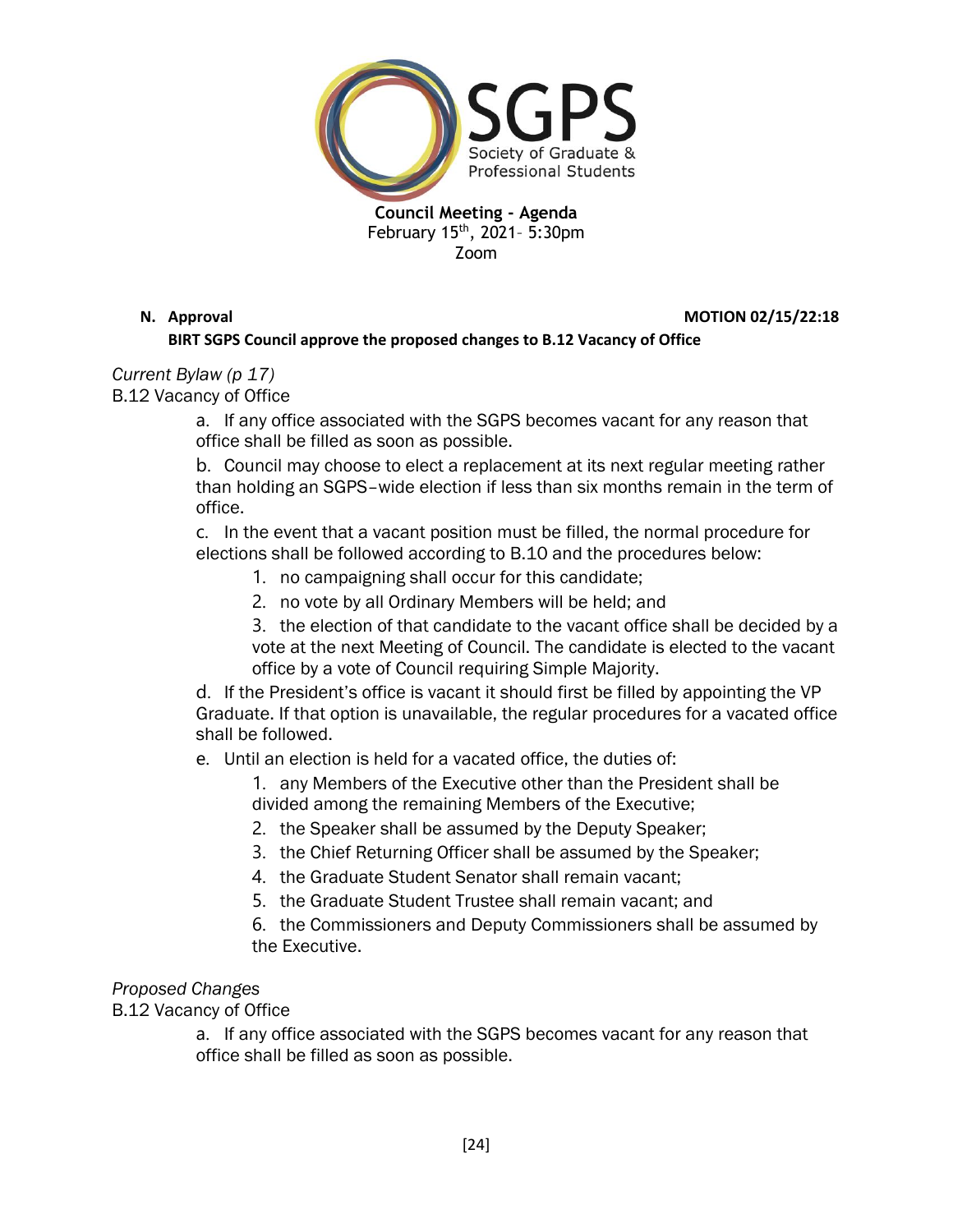

b. Council may choose to elect a replacement at its next regular meeting rather than holding an SGPS–wide election if less than six months remain in the term of office.

c. In the event that a vacant position must be filled, the normal procedure for elections shall be followed according to B.10 and the procedures below:

- 1. no campaigning shall occur for this candidate;
- 2. no vote by all Ordinary Members will be held; and

3. the election of that candidate to the vacant office shall be decided by a vote at the next Meeting of Council. The candidate is elected to the vacant office by a vote of Council requiring Simple Majority.

## B.12.1 Vacancy of Executive Office

d. If the President's office is vacant, it should first be filled by appointing the VP Graduate. If that option is unavailable due to an academic conflict or due to personal reasons which may include a reasonable expectation that the role cannot be fulfilled in light of the required additional workload, the regular procedures for a vacated office shall be followed. Upon the appointment of the VP Graduate to the role of President, the duties associated with the position of VP Graduate will be split evenly amongst the Executive until such time an election can be held for the vacated office of VP Graduate.

e. Any other vacated Executive role shall be divided amongst the remaining members of the Executive until such time an election can be held for the vacated position.

## B.12.2 Vacancy of a Non-Executive Elected Office

f. Until an election is held for a vacated office, the duties of:

1. any Members of the Executive other than the President shall be divided among the remaining Members of the Executive;

- 2. the Speaker shall be assumed by the Deputy Speaker;
- 3. the Chief Returning Officer shall be assumed by the Speaker;
- 4. the Graduate Student Senator shall remain vacant;
- 5. the Graduate Student Trustee shall remain vacant; and

## B.12.3 Vacancy of a Commissioner Role

If a Commissioner chooses to leave their role before the end of their contract term, the duties of the Commissioner shall be assumed by the Executive.

#### **O. Approval MOTION 02/15/22:19**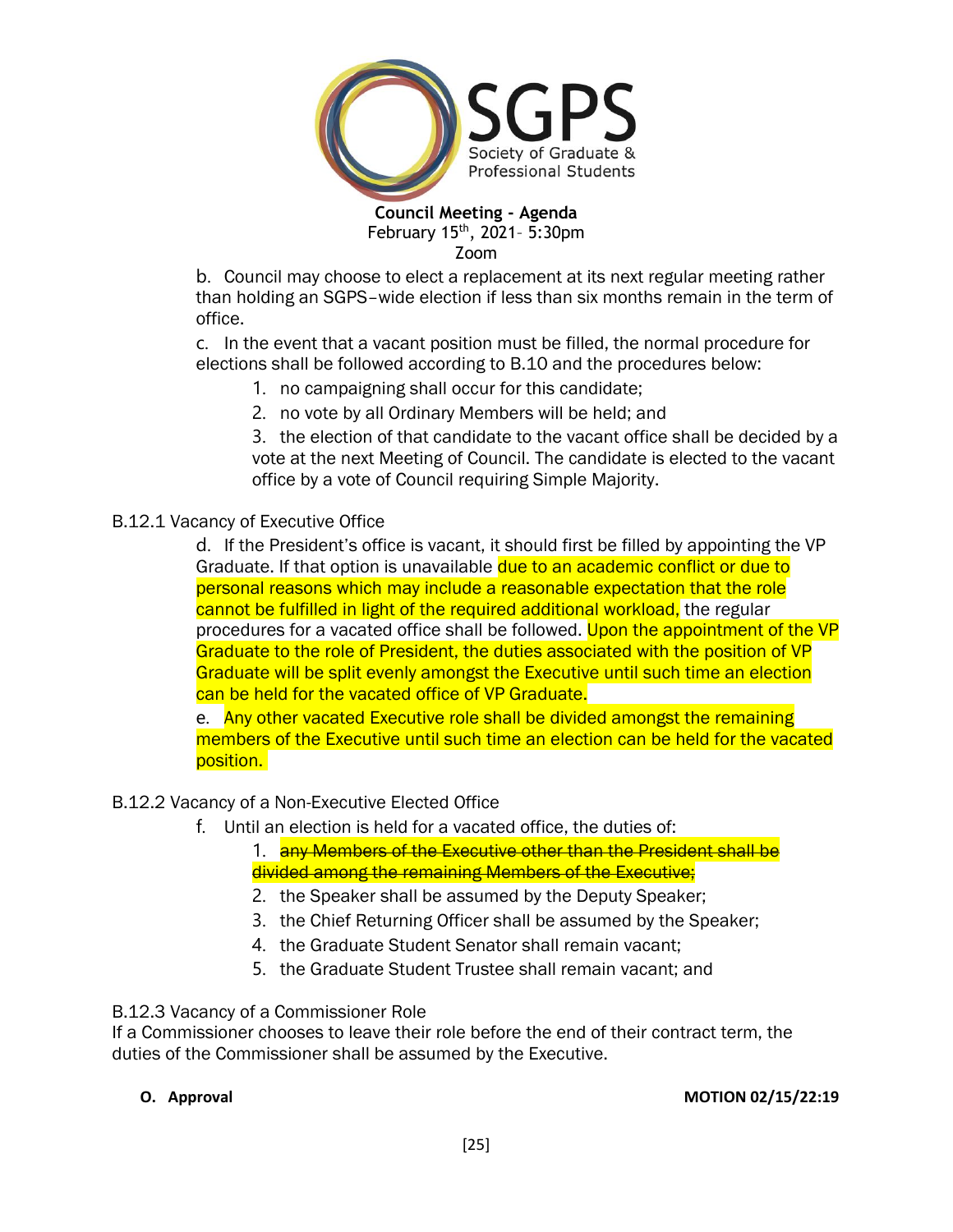

#### **BIRT SGPS Council approve the proposed changes to B.13 Leaves of Absence**

## *Current Bylaw (p 18)*

B.13 Leaves of Absence

a. Any Member of the Executive, any Commissioner or Deputy Commissioner, or any Officer of Council, may request to take a leave of absence from their position for the following reasons [Leave of Absence]:

- 1. Medical Leave
- 2. Parental Leave
- 3. Family Emergencies
- 4. Other Extraneous Circumstances as Approved

b. The maximum period of time for a Leave of Absence is four (4) months.

c. A request for a Leave of Absence must be submitted in writing to the Executive, if it is possible to do so. The Executive will then assess the request, which must be approved by at least three (3) Members of the Executive. The Executive will take into account the amount of time requested, and the amount of time remaining in the term when assessing the request.

d. The Executive will assess the request and provide a response no later than one week from receiving the written request.

e. Upon approving a request for a Leave of Absence, the Executive will then fill the position by finding a qualified Interim Replacement. The proposed replacement must be approved by at least three (3) Members of the Executive [Interim Replacement].

f. Once approved by the Executive, the Interim Replacement will begin filling the position immediately, and must be approved by a vote of Council requiring Simple Majority at the next regularly scheduled Meeting of Council.

g. Once approved by the executive, the Interim Replacement will begin filling the position immediately, and must be approved by a vote of Council requiring Simple Majority at the next regularly scheduled Meeting of Council.

h. No pay will be issued to the person on a Leave of Absence. Instead, the amount that would regularly be paid to the person in that position will be paid to the Interim Replacement.

i. The Interim Replacement will hold all the same rights and responsibilities as the person taking a Leave of Absence for their tenure in the position.

j. Once a Leave of Absence has been approved, and an Interim Replacement found, the term of the Leave of Absence will be no shorter than the amount originally requested. A person on leave may not return early, and must wait until the end of their approved Leave of Absence to return. At such a time, the Interim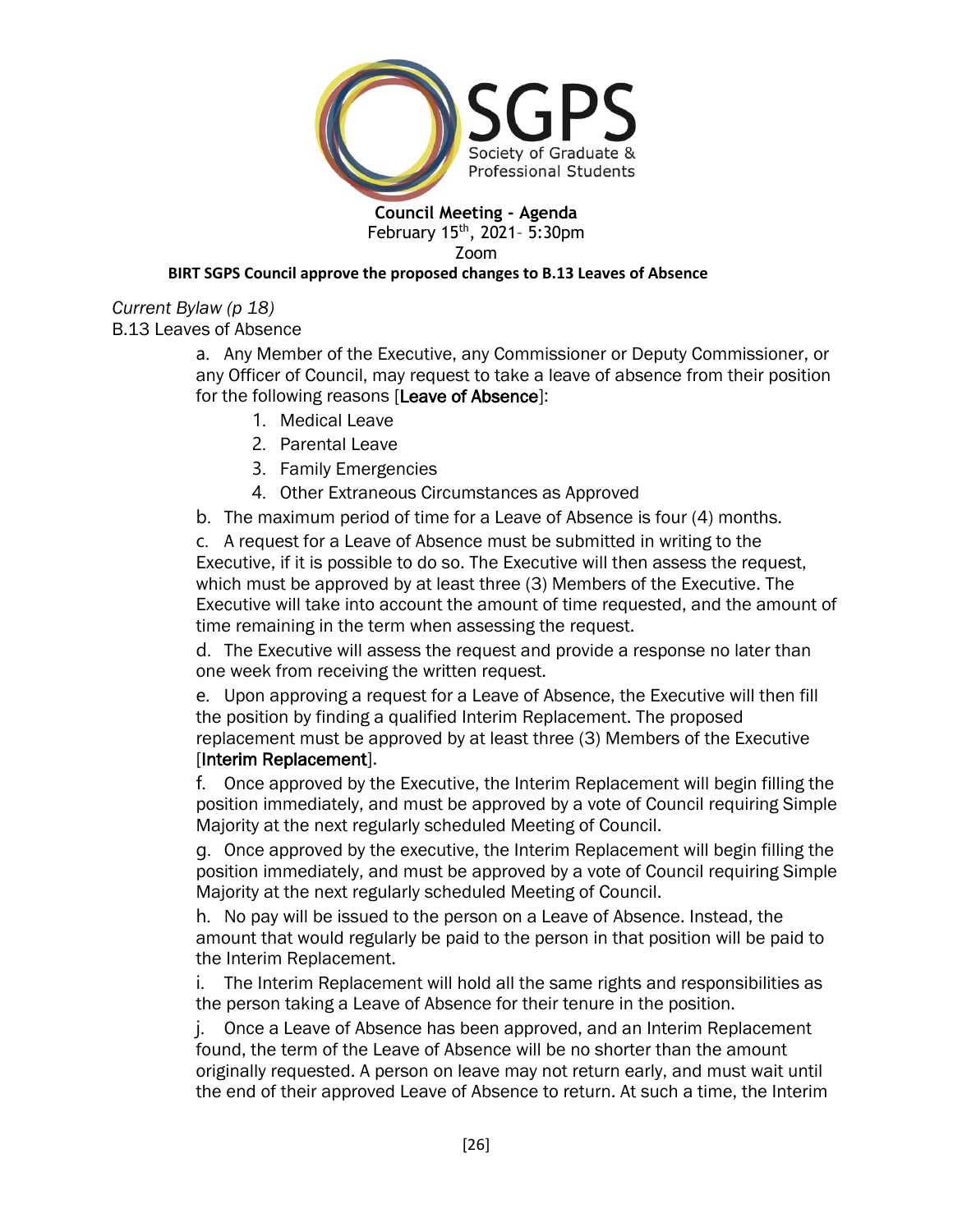

Replacement will be responsible for facilitating a smooth transition back into the position to the original holder. This includes familiarizing them with recent work, and current projects.

k. If at the end of the approved Leave of Absence, the person does not return to the position, the Interim Replacement will continue to fill the position for the remainder of the term, subject to the approval of Council, by a vote of Council requiring Simple Majority at the next regularly scheduled Meeting of Council.

#### *Proposed Changes*

B.13 Leaves of Absence

a. Any Member of the Executive, any Commissioner or Deputy Commissioner, or any Officer of Council, may request to take a leave of absence from their position for the following reasons [Leave of Absence]:

- 1. Medical Leave
- 2. Parental Leave
- 3. Family Emergencies
- 4. Other Extraneous Circumstances as Approved
- b. The maximum period of time for a Leave of Absence is four (4) months.

c. A request for a Leave of Absence must be submitted in writing to the Executive, if it is possible to do so. The Executive will then assess the request, which must be approved by at least three (3) Members of the Executive. The Executive will take into account the amount of time requested, and the amount of time remaining in the term when assessing the request.

d. The Executive will assess the request and provide a response no later than one week from receiving the written request.

e. Upon approving a request for a Leave of Absence, the Executive will then fill the position by finding a qualified Interim Replacement. The proposed replacement must be approved by at least three (3) Members of the Executive [Interim Replacement].

f. Once approved by the Executive, the Interim Replacement will begin filling the position immediately and must be approved by a vote of Council requiring Simple Majority at the next regularly scheduled Meeting of Council.

g. Once approved by the executive, the Interim Replacement will begin filling the position immediately and must be approved by a vote of Council requiring Simple Majority at the next regularly scheduled Meeting of Council.

h. No pay will be issued to the person on a Leave of Absence. Instead, the amount that would regularly be paid to the person in that position will be paid to the Interim Replacement.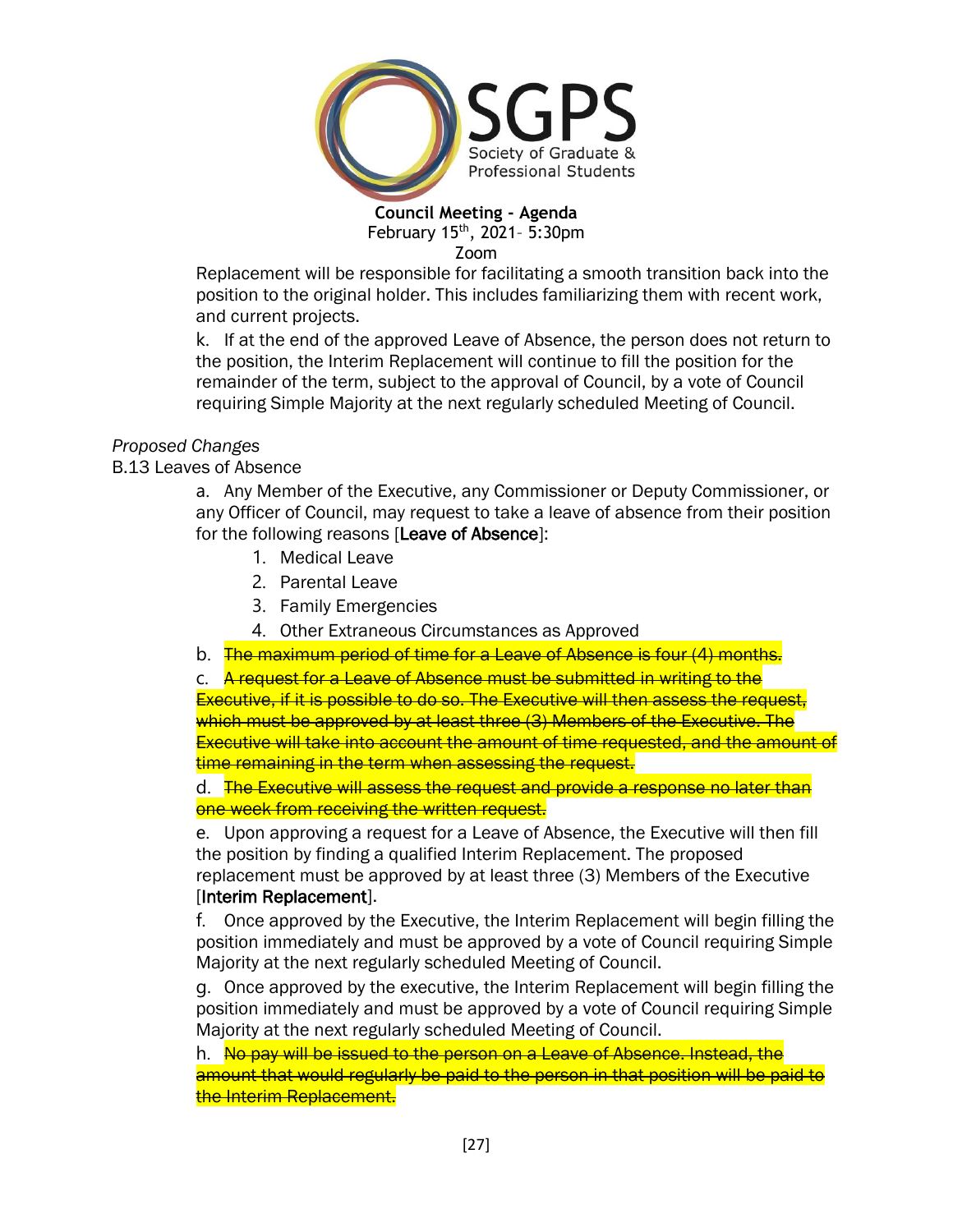

i. The Interim Replacement will hold all the same rights and responsibilities as the person taking a Leave of Absence for their tenure in the position.

j. Once a Leave of Absence has been approved, and an Interim Replacement found, the term of the Leave of Absence will be no shorter than the amount originally requested. A person on leave may not return early, and must wait until the end of their approved Leave of Absence to return. At such a time, the Interim Replacement will be responsible for facilitating a smooth transition back into the position to the original holder. This includes familiarizing them with recent work, and current projects.

k. If at the end of the approved Leave of Absence, the person does not return to the position, the Interim Replacement will continue to fill the position for the remainder of the term, subject to the approval of Council, by a vote of Council requiring Simple Majority at the next regularly scheduled Meeting of Council.

#### **P. Approval MOTION 02/15/22:20**

**BIRT SGPS Council approve the proposed changes to B.14 Selection of the Officers of Council**

*Current Bylaw (p 18-19)*

B.14 Selection of the Officers of Council

a. The Speaker and the Chief Returning Officer shall be elected by a vote of Council. The election will take place by Secret Ballot and the outcome of the vote will be recorded in the minutes of that Meeting of Council.

b. The terms of office of the Speaker of Council and the Chief Returning Officer shall not extend past April 30th of each year.

c. The Deputy Speaker shall be chosen by the Speaker and confirmed by a vote of Council requiring Simple Majority. The term of office of the Deputy Speaker shall not extend past May 31st of each year.

#### *Proposed Changes*

B.14 Selection of the Officers of Council

a. All Officers of Council shall be elected by a vote of Council. The election will take place by Secret Ballot and the outcome of the vote will be recorded in the minutes of that meeting of Council.

b. The term of office for the Speaker of Council shall not extend past April 30 of each year, unless the Speaker is re-elected at May Council.

c. The term of office for the Chief Returning Officer shall not extend past March 31 of each year, unless otherwise extended by a vote of Council.

d. The term of office of the Deputy Speaker shall not extend past May 31st of each year unless the Deputy Speaker is re-elected at May Council.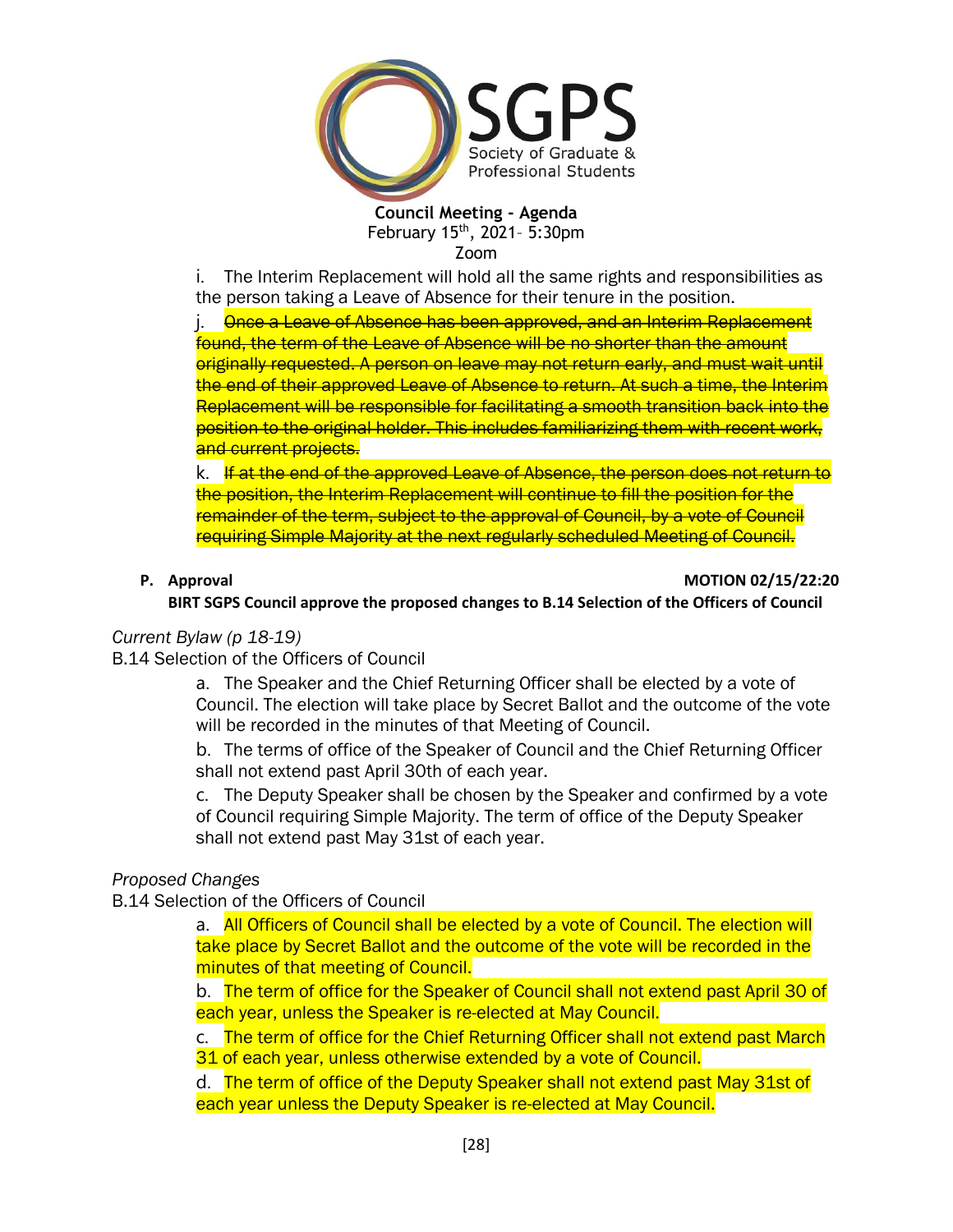

**Q. Approval MOTION 02/15/22:21 BIRT SGPS Council approve the proposed changes to B.15 Resignation and Impeachment**

*Current Bylaw (p 19-20)*

B.15 Resignation and Impeachment

B.15.1 Resigning from the SGPS

a. Resignations for Members of the Executive, Commissioners, Deputy Commissioners, Office Staff, Graduate Student Trustee and Student Senators must be submitted to the VP Professional, who will then formally forward the resignation to Council via the Speaker.

b. If the VP Professional chooses to resign they shall submit their resignation to the President, who will then formally forward the resignation to Council via the Speaker.

c. Resignations for the Deputy Speaker and Chief Returning Officer must be submitted directly to the Speaker, who will then formally forward the resignation to Council.

d. Resignation of the Speaker will be submitted to the Deputy Speaker, who will assume the role of the Speaker, and formally forward the resignation to Council.

e. Upon completion of their degree program, any Member of the Executive, Officer, Commissioner, Deputy Commissioners, Graduate Student Trustee or Senator may complete their term of office if less than 6 months remains in the term of office, but may not seek re–election or re–appointment without returning to "Ordinary Member" (B.4.1) status. If more than 6 months remain in the term of office at the time of the termination of student status, and there is no prospect of the individual returning to Ordinary Member status during the remainder of the term of office, the individual must resign their position.

B.15.2 Removal of a Member of the Executive or Officer of Council

Members of the Executive and Officers of Council may be removed by:

a. A non–confidence vote of Council, which shall observe the following steps:

1. A motion of non–confidence must be filed with the Speaker at least ten (10) sessional days prior to the Meeting of Council, at which the motion is to be debated. If the impeachment proceedings are against the Speaker, the motion shall be delivered to the Deputy Speaker.

2. Where possible, the Speaker shall then transmit a copy of the motion to the person named in the motion by registered mail and email at least seven (7) days before the Meeting of Council, and shall include in this correspondence reasons for removal.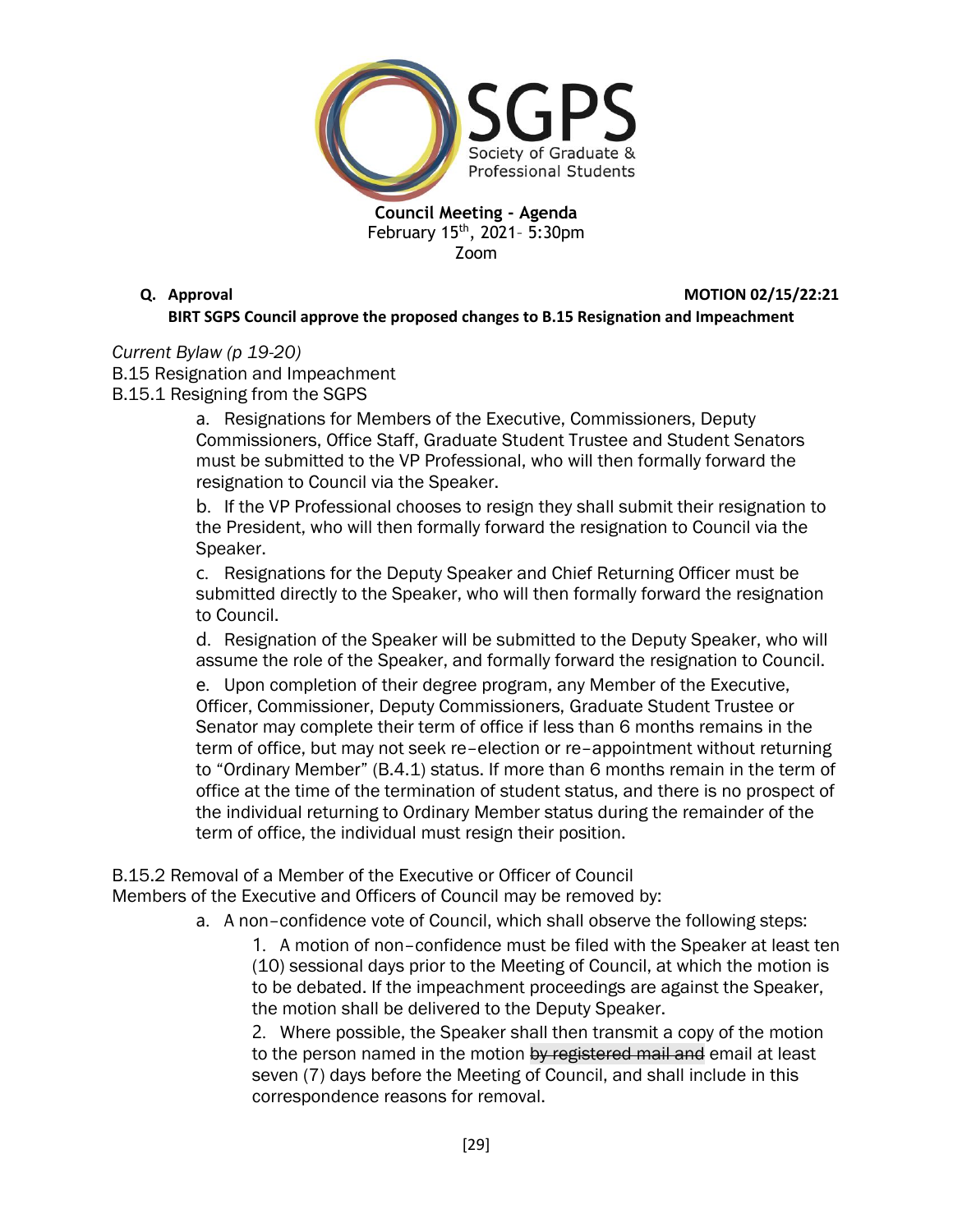

3. Debate on the motion will conclude only after the person named in the motion has had an opportunity to speak.

4. In the instance of Member of the Executive and the Speaker, the motion shall require a 2/3 Majority in order to carry.

5. In the instance of the Chief Returning Officer and the Deputy Speaker, the motion shall require a Simple Majority of votes cast to carry.

6. If the impeachment proceedings are against the Speaker, the Deputy Speaker shall preside at the meeting.

b. In the case of a Member of the Executive, a referendum of the Membership.

1. The conduct of the referendum shall be governed by the Policy on Elections. Upon receipt of a Council motion for a referendum or a petition signed by the membership as outlined in Policy, the Chief Returning Officer shall immediately transmit a copy of the referendum question to the person(s) named in the motion or petition.

2. The wording of the question shall be as follows: "Shall (name of person) cease to hold the position of (name of office held) of the Society of Graduate and Professional Students at Queen's University?"

B.15.3 Requesting the Resignation of a Student Senator or Graduate Student Trustee

a. While the SGPS does not have the ability to remove or impeach a Graduate Student Senator or Graduate Student Trustee, should there be reason to believe that the Graduate Student Trustee or Graduate Student Senator is not fulfilling the expectations of their position as outlined in B.8, the Executive should make this complaint known to Council, and recommend to Council that they request the Trustee's or Senator's resignation. In addition to requesting the resignation, Speaker, on behalf of Council, shall forward the request for resignation, along with the reasoning provided, to the University Senate or Queen's University Board of Trustees as appropriate.

## *Proposed Changes*

- B.15 Resignation and Impeachment
- B.15.1 Resigning from the SGPS

f. Resignations for Members of the Executive, Commissioners, Deputy Commissioners, Office Staff, all SGPS employees, the SGPS Executive, Graduate Student Trustee and Student Senators must be submitted to the VP Professional, who will then formally forward the resignation to Council via the Speaker.

g. If the VP Professional chooses to resign they shall submit their resignation to the President, who will then formally forward the resignation to Council via the Speaker.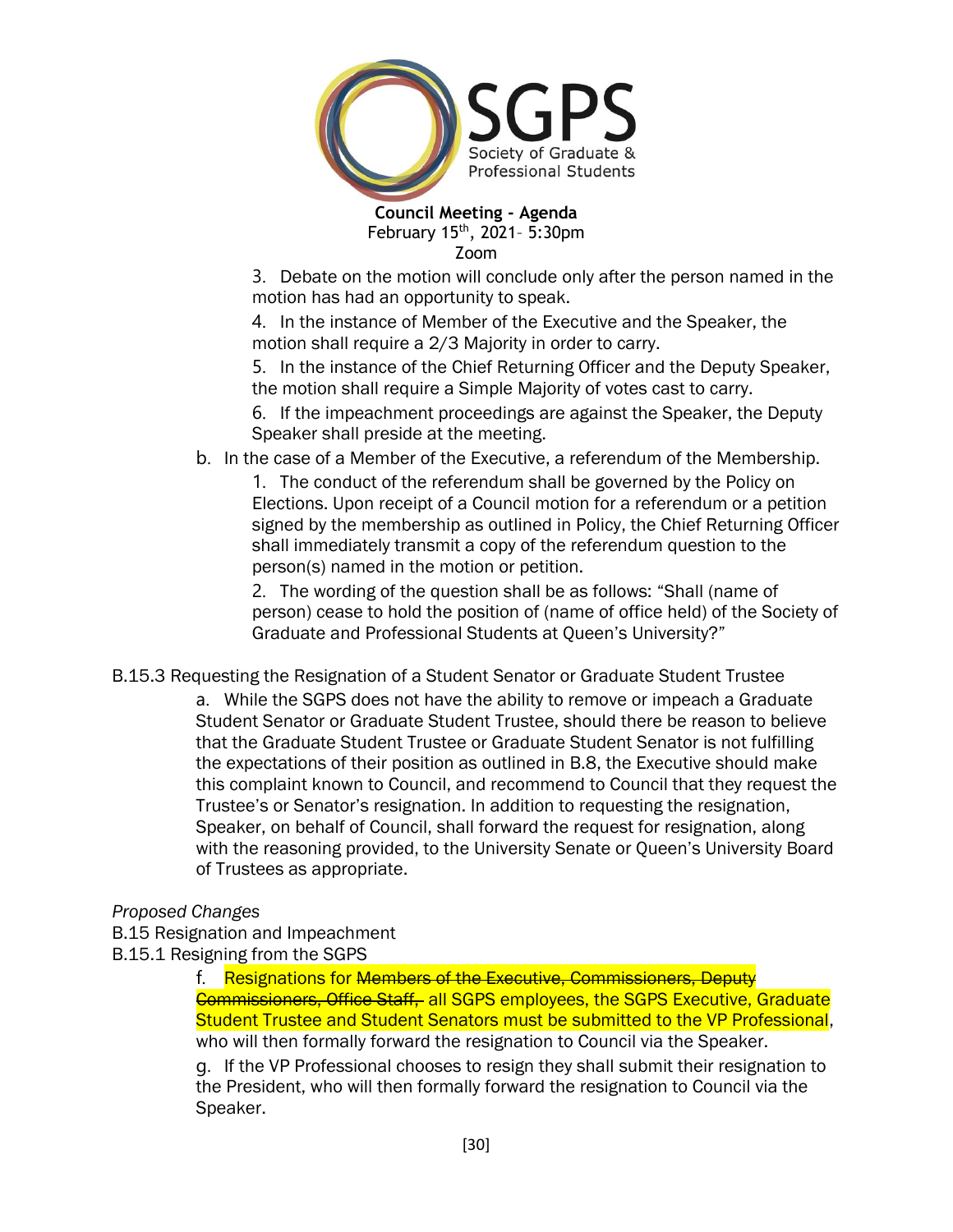

h. Resignations for the Deputy Speaker and Chief Returning Officer must be submitted directly to the Speaker, who will then formally forward the resignation to Council.

i. Resignation of the Speaker will be submitted to the Deputy Speaker, who will assume the role of the Speaker, and formally forward the resignation to Council.

j. Upon completion of their degree program, any Member of the Executive, Officer, Commissioner, Deputy Commissioners, Graduate Student Trustee or Senator may complete their term of office if less than 6 months remain in the term of office but may not seek re-election or re-appointment without returning to "Ordinary Member" (B.4.1) status. If more than 6 months remain in the term of office at the time of the termination of student status, and there is no prospect of the individual returning to Ordinary Member status during the remainder of the term of office, the individual must resign their position.

B.15.2 Removal of a Member of the Executive or Officer of Council

Members of the Executive and Officers of Council may be removed by:

c. A non–confidence vote of Council, which shall observe the following steps:

1. A motion of non–confidence must be filed with the Speaker at least ten (10) sessional days prior to the Meeting of Council, at which the motion is to be debated. If the impeachment proceedings are against the Speaker, the motion shall be delivered to the Deputy Speaker.

2. Where possible, the Speaker shall then transmit a copy of the motion to the person named in the motion by registered mail and email at least seven (7) days before the Meeting of Council and shall include in this correspondence reasons for removal.

3. Debate on the motion will conclude only after the person named in the motion has had an opportunity to speak.

4. In the instance of Member of the Executive and the Speaker, the motion shall require a 2/3 majority in order to carry.

5. In the instance of the Chief Returning Officer and the Deputy Speaker, the motion shall require a Simple Majority of votes cast to carry.

6. If the impeachment proceedings are against the Speaker, the Deputy Speaker shall preside at the meeting.

d. In the case of a Member of the Executive, a referendum of the Membership.

1. The conduct of the referendum shall be governed by the Policy on Elections. Upon receipt of a Council motion for a referendum or a petition signed by the membership as outlined in Policy, the Chief Returning Officer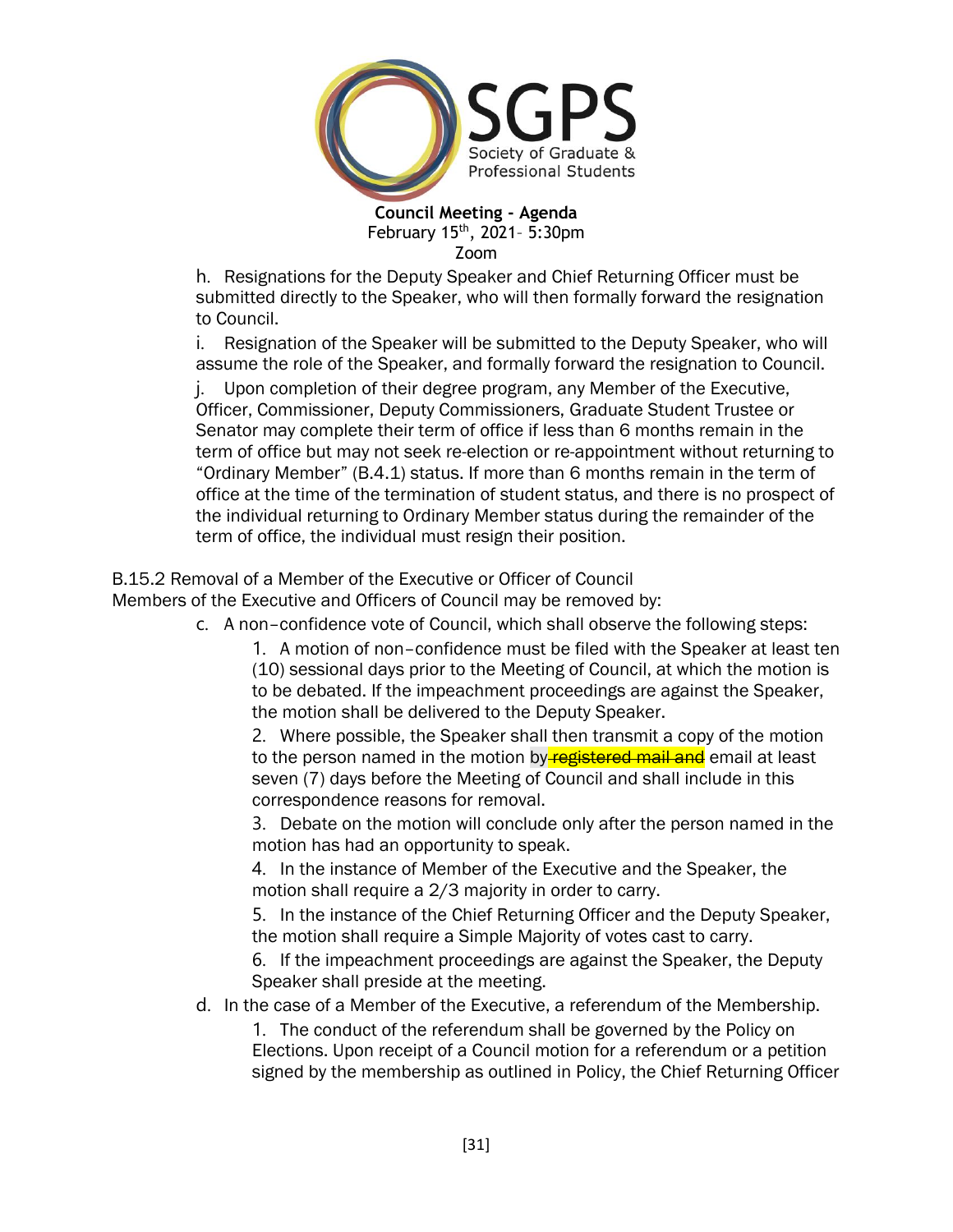

shall immediately transmit a copy of the referendum question to the person(s) named in the motion or petition.

2. The wording of the question shall be as follows: "Shall (name of person) cease to hold the position of (name of office held) of the Society of Graduate and Professional Students at Queen's University?"

B.15.3 Requesting the Resignation of a Student Senator or Graduate Student Trustee

b. While the SGPS does not have the ability to remove or impeach a Graduate Student Senator or Graduate Student Trustee, should there be reason to believe that the Graduate Student Trustee or Graduate Student Senator is not fulfilling the expectations of their position as outlined in B.8, the Executive should make this complaint known to Council, and recommend to Council that they request the Trustee's or Senator's resignation. In addition to requesting the resignation, Speaker, on behalf of Council, shall forward the request for resignation, along with the reasoning provided, to the University Senate or Queen's University Board of Trustees as appropriate.

#### **R. Approval MOTION 02/15/22:22 BIRT SGPS Council approve the proposed changes to B.17 Meetings of Council**

*Current Bylaw (p 20-21)*

B.17 Meetings of Council

B.17.1 General Rules for Council Meetings

a. The SGPS shall follow Robert's Rules of Order.

b. All Council Meetings, except in–camera sessions, shall be open to all Ordinary Members and the public. Only Council members have speaking rights. All other Ordinary Members and members of the public may be granted the privilege to speak at meetings of Council at the discretion of the Speaker.

c. Detailed rules for Regular and General Council Meetings are can be found in Policy.

## B.17.2 Calling Regular and General Meetings of Council

a. Meetings of Council shall be called by the Speaker, once a month during the fall and winter terms, and at least once every two months during the Spring and Summer terms [Meeting of Council]. Council shall set the dates for these meetings at least 4 months in advance. In addition: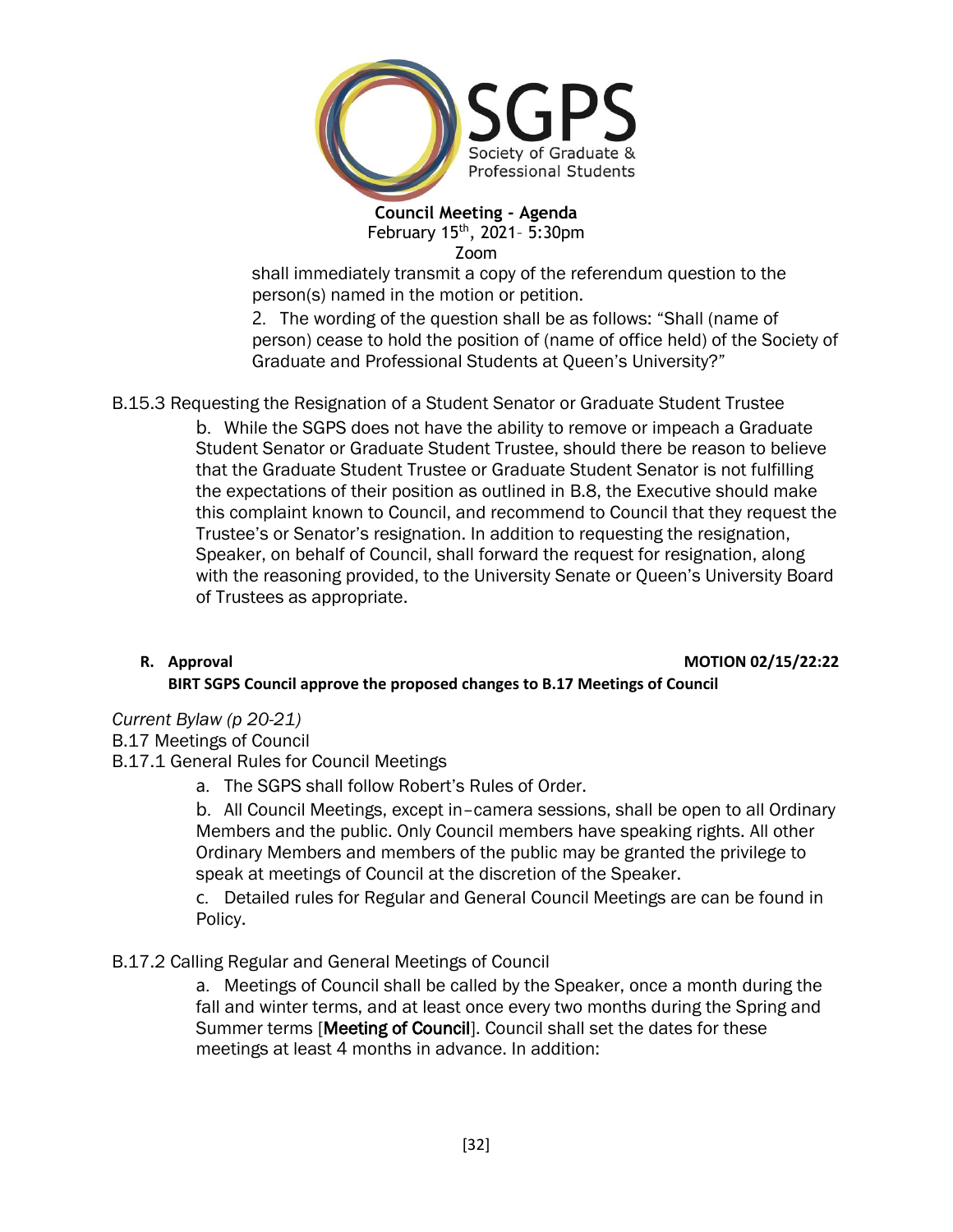

1. the President or the Speaker of the SGPS may call a Meeting of Council at any time, provided at least four (4) days notice is given to all Members of Council.

2. the Speaker shall call a Meeting of Council as soon as possible after receiving a petition signed by at least 10 Members of Council.

b. The President shall call two General Meetings each year, one in the Fall Term and one in the Winter Term [General Meeting]. The Winter Term General Meeting will be deemed the Society's official Annual General Meeting [Annual General Meeting]. General Meetings may also be called at any time during the fall or winter terms of the academic year by the President or through a vote of Council requiring Simple Majority. The President shall call a General Meeting within one week of a receiving a petition requesting such a meeting signed by more than 5 percent of the Ordinary Members of the SGPS. The meeting shall be held at the next date during the fall or winter terms of the academic year when proper notice can be given to the Membership.

## B.17.3 Contesting Decisions Made at a General Meeting

a. All decisions made will be binding except as follows:

1. the decisions of the General Meeting may be challenged by presenting to the Speaker a petition containing the signatures of 50 Ordinary Members of the SGPS, asking that a Special General Meeting be held;

2. this petition must be received by the Speaker within one week of the adjournment of the General Meeting in which decisions are in dispute;

3. the Special General Meeting must be held within 10 days of the receipt of the petition;

4. the quorum for the Special General Meeting is 50 Ordinary Members and, if quorum is present, the Special General Meeting may review any decision of the disputed meeting and confirm or reject it; and

5. If no quorum is present, the Special General Meeting cannot convene and the decisions of the disputed General Meeting become binding.

## *Proposed Changes*

B.17 Meetings of Council

B.17.1 General Rules for Council Meetings

d. The SGPS shall follow Robert's Rules of Order.

e. All Council Meetings, except in–camera sessions, shall be open to all Ordinary Members and the public. Only Council members have speaking rights. All other Ordinary Members and members of the public may be granted the privilege to speak at meetings of Council at the discretion of the Speaker.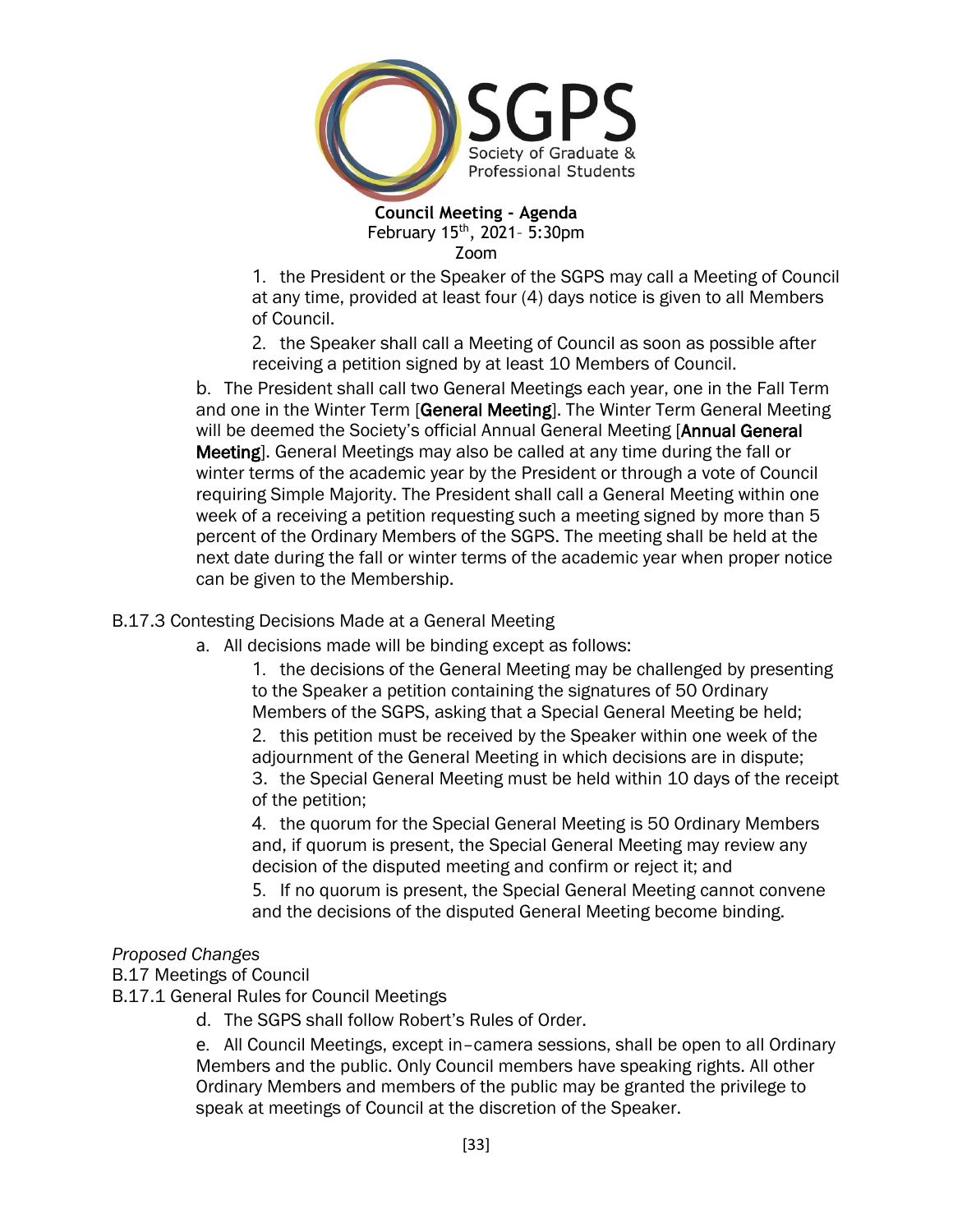

f. Detailed rules for Regular and General Council Meetings are can be found in Policy.

## B.17.2 Calling Regular and General Meetings of Council

c. Meetings of Council shall be called by the Speaker, once a month during the fall and winter terms, and at least once every two months during the Spring and Summer terms [Meeting of Council]. Council shall set the dates for these meetings at least 4 months one month-in advance. In addition:

1. the President or the Speaker of the SGPS may call a Meeting of Council at any time, provided at least four (4) days notice is given to all Members of Council.

2. the Speaker shall call a Meeting of Council as soon as possible after receiving a petition signed by at least 10 Members of Council.

d. The President shall call two General Meetings each year, one in the Fall Term and one in the Winter Term [General Meeting]. The Winter Term General Meeting will be deemed the Society's official Annual General Meeting [Annual General Meeting].

#### The President shall call the Society's official Annual General Meeting [Annual General Meeting] in October each year.

General Meetings may also be called at any time during the fall or winter terms of the academic year by the President or through a vote of Council requiring Simple Majority. The President shall call a General Meeting within one week of a receiving a petition requesting such a meeting signed by more than 5 percent of the Ordinary Members of the SGPS. The meeting shall be held at the next date during the fall or winter terms of the academic year when proper notice can be given to the Membership.

## B.17.3 Contesting Decisions Made at a General Meeting

b. All decisions made will be binding except as follows:

1. the decisions of the General Meeting may be challenged by presenting to the Speaker a petition containing the signatures of 50 Ordinary Members of the SGPS, asking that a Special General Meeting be held;

2. this petition must be received by the Speaker within one week of the adjournment of the General Meeting in which decisions are in dispute; 3. the Special General Meeting must be held within 10 days of the receipt of the petition;

4. the quorum for the Special General Meeting is 50 Ordinary Members and, if quorum is present, the Special General Meeting may review any decision of the disputed meeting and confirm or reject it; and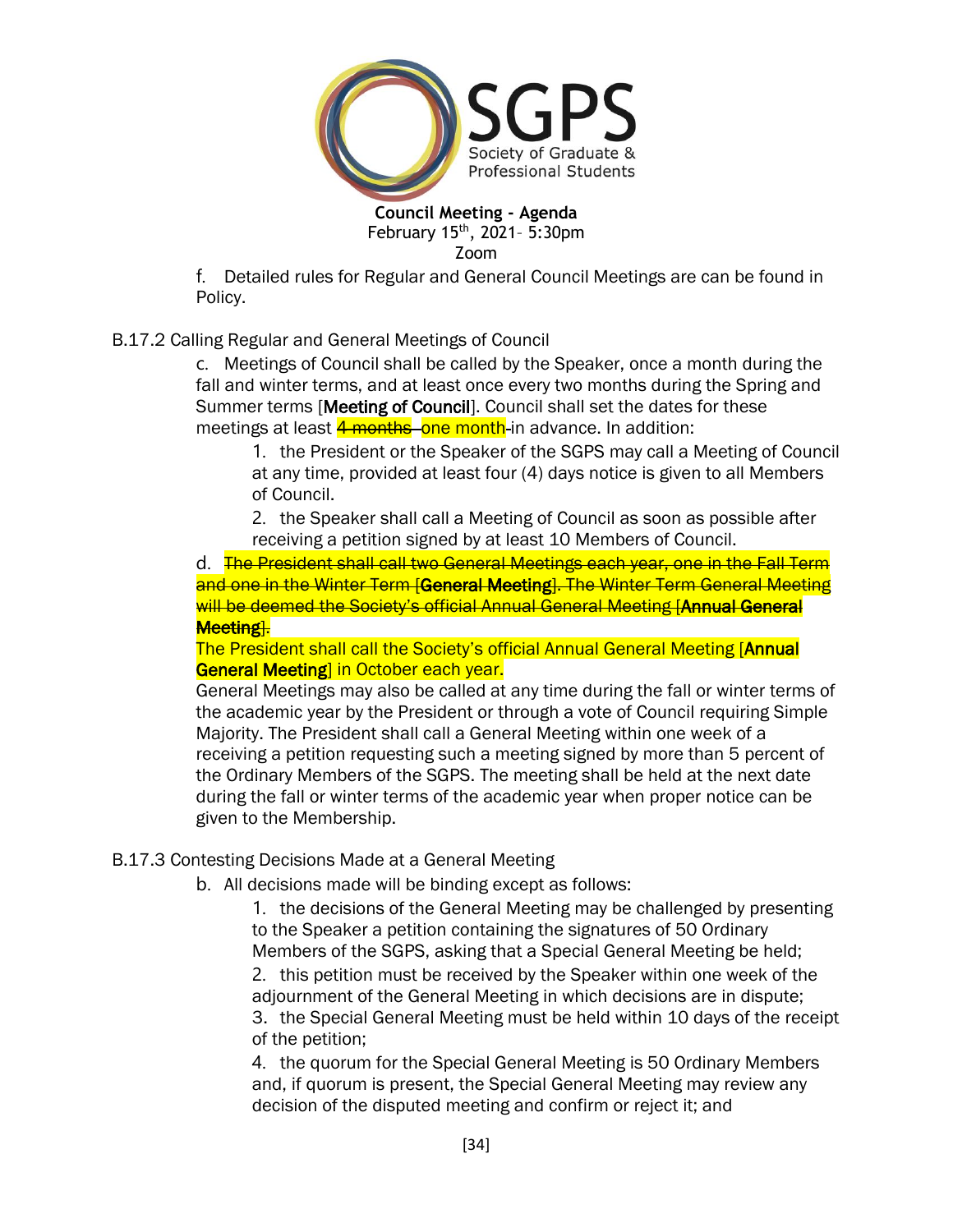

5. If no quorum is present, the Special General Meeting cannot convene and the decisions of the disputed General Meeting become binding.

#### **S. Approval MOTION 02/15/22:23**

#### **BIRT SGPS Council approve the proposed changes to B.19 Member Societies**

#### *Current Bylaw (p 22-23)*

B.19 Member Societies

B.19.1 Remittance of Member Society Fees

a. SGPS Member Societies are able to set a Member Society specific fee or fees via the referendum process laid out in their governance documents. SGPS Member Societies are not required to have a Member Society specific fee in order to be recognized by the SGPS.

b. The SGPS will collect and distribute all Member Society specific fees, which are to be paid out both November and March of each calendar year. These dates are dependent on the receipt of funds and reports provided by the Queen's University Registrar.

c. Member Societies will be notified by the SGPS when fees are ready for distribution and will be required to complete an Activity Fee Declaration form in order to receive their remittance via electronic funds transfer.

d. The SGPS will not release funds from Member Society specific fees to personal bank accounts. The banking information provided must indicate the name of Member Society as the payee.

e. Failure to complete an Activity Fee Declaration form or failure to provide appropriate banking information may result in the Member Society Fee or Fees being suspended pending an investigation by the SGPS Finance and Services Committee.

## B.19.2 Reporting for Member Society Fees

a. As per P.1.2.5.a. all groups who obtain a Fee through the SGPS must comply with the continuous reporting obligations in order to continue to receive disbursements of that Fee.

b. Member Societies who receive a student fee disbursement from the SGPS are required on an annual basis to supply the SGPS with

i.An annual report which contains:

1. A summary of the Member Society's activities over the past year and a description of how the fee has been used; 2. A letter from the group naming the executive team along with their contact information;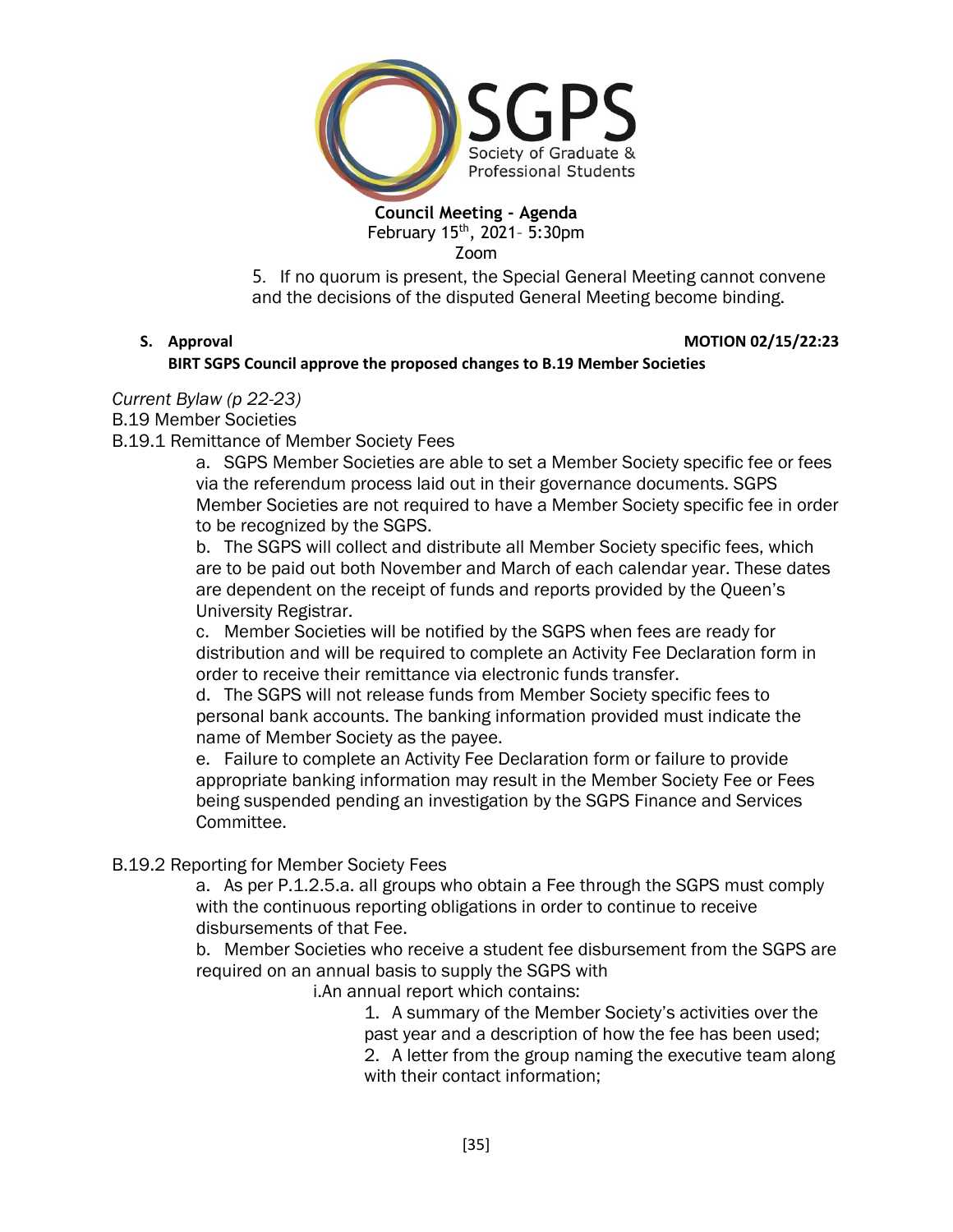

3. Annual financial statements/bank statements for the previous year;

4. A budget for the previous year; and

5. Any other financial information to verify that disbursed Fees were used for their intended purpose.

ii.A proposed budget for the coming year; and,

iii.Any other information as requested by the Committee to aid in the determination of the Fee's continued eligibility.

c. Failure to submit the required documents by the prescribed deadline or refusal to submit complete information will result in the suspension of the fee according to P.1.2.5.d.

## B.19.3 Sanctioning of Member Society Events

a. The SGPS agrees to provide insurance coverage for Member Society events and activities that adhere to process outlined within this section. This insurance coverage will be renewed annually and is coordinated by the Executive Director. b. The Member Society is responsible for advising the SGPS through completion of the online "Event Registration" form of any and all events run, overseen, or administered by the Member Society or its clubs and committees.

c. Should the Member Society and its clubs and committees, fail to inform the SGPS, through the event sanctioning process, of any event involving any of the factors described B.x.x.b, the insurance of the SGPS will provide no coverage for the event or any incidents or occurrences associated with the event.

d. Should the SGPS determine that the Member Society has failed to mitigate risks associated with the event in accordance with the event sanctioning process and the conditions required of the event being sanctioned, or fails to provide information that would be considered important to the risk profile of the event and the decision to sanction, the insurance of SGPS may not provide insurance coverage for the event.

## B.19.4 Member Society Duties

a. Member Societies are required to follow the processes outlined in within the entire B.x section.

b. Member Societies will undertake all reasonable and appropriate measures to mitigate any and all risks associated with its operations or the operations of any of its clubs and committees.

c. The Member Society will inform the SGPS Executive Director and SGPS President, immediately upon receiving knowledge and no later than 3 business days, of any and all incidents that occur within the Member Society and/or as a result of the actions of the Member Society that cause and/or have the potential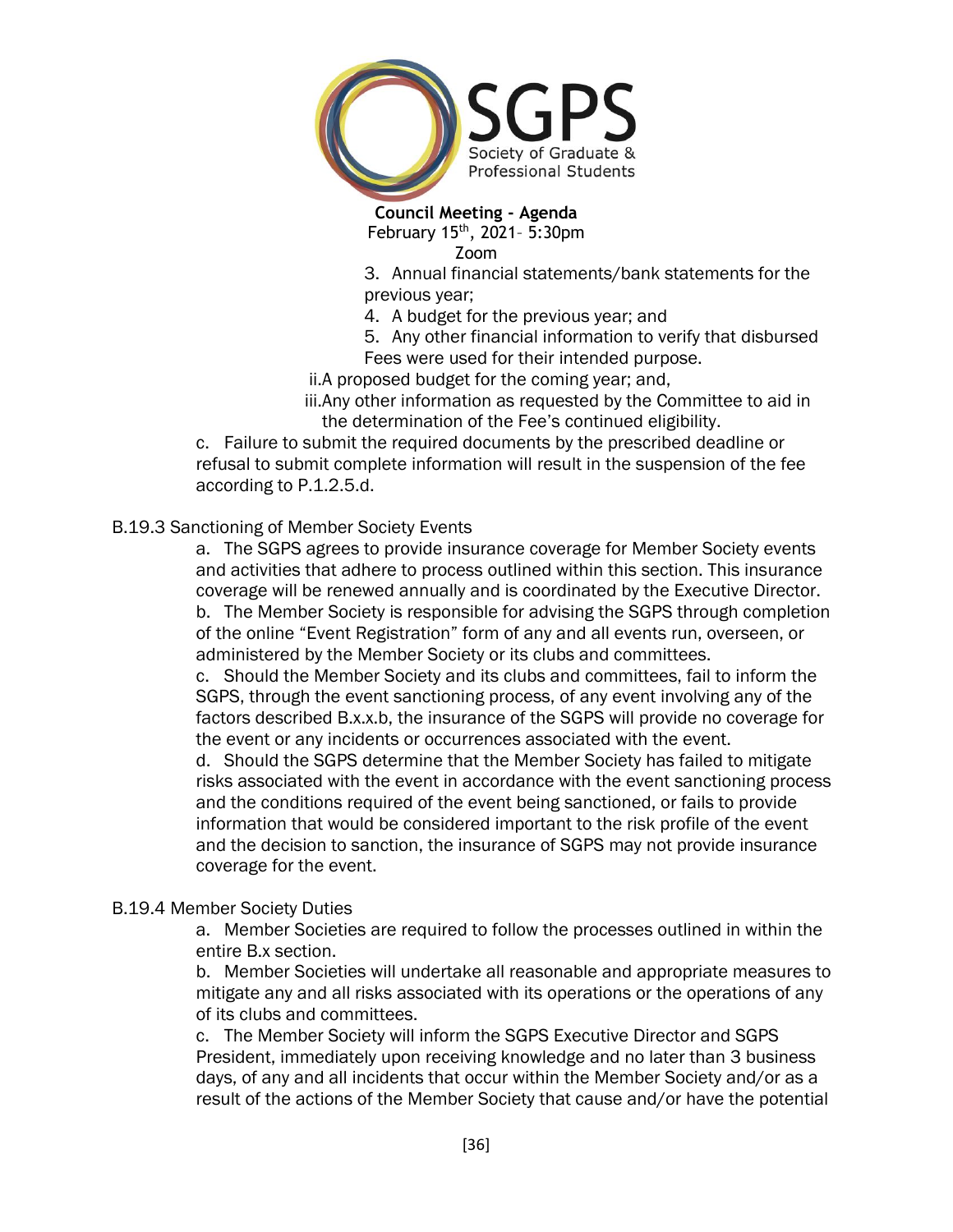

to cause harm to persons, property, and/or the reputation of the Member Society, the SGPS or Queen's University.

*Proposed Changes*

B.19 Member Societies

B.19.1 Remittance of Member Society Fees

a. SGPS Member Societies are able to set a Member Society specific fee or fees via the referendum process laid out in their governance documents. SGPS Member Societies are not required to have a Member Society specific fee in order to be recognized by the SGPS.

b. The SGPS will collect and distribute all Member Society specific fees, which are to be paid out both November and March of each calendar year. These dates are dependent on the receipt of funds and reports provided by the Queen's University Registrar.

c. Member Societies will be notified by the SGPS when fees are ready for distribution and will be required to complete an Activity Fee Declaration form in order to receive their remittance via electronic funds transfer.

d. The SGPS will not release funds from Member Society specific fees to personal bank accounts. The banking information provided must indicate the name of Member Society as the payee.

e. Failure to complete an Activity Fee Declaration form or failure to provide appropriate banking information may result in the Member Society Fee or Fees being suspended pending an investigation by the SGPS Finance and Services Committee.

## B.19.2 Reporting for Member Society Fees

a. As per P.1.2.5.a. all groups who obtain a Fee through the SGPS must comply with the continuous reporting obligations in order to continue to receive disbursements of that Fee.

b. Member Societies who receive a student fee disbursement from the SGPS are required on an annual basis to supply the SGPS with

iv.An annual report which contains:

1. A summary of the Member Society's activities over the past year and a description of how the fee has been used;

2. A letter from the group naming the executive team along with their contact information;

3. Annual financial statements/bank statements for the previous year;

4. A budget for the previous year; and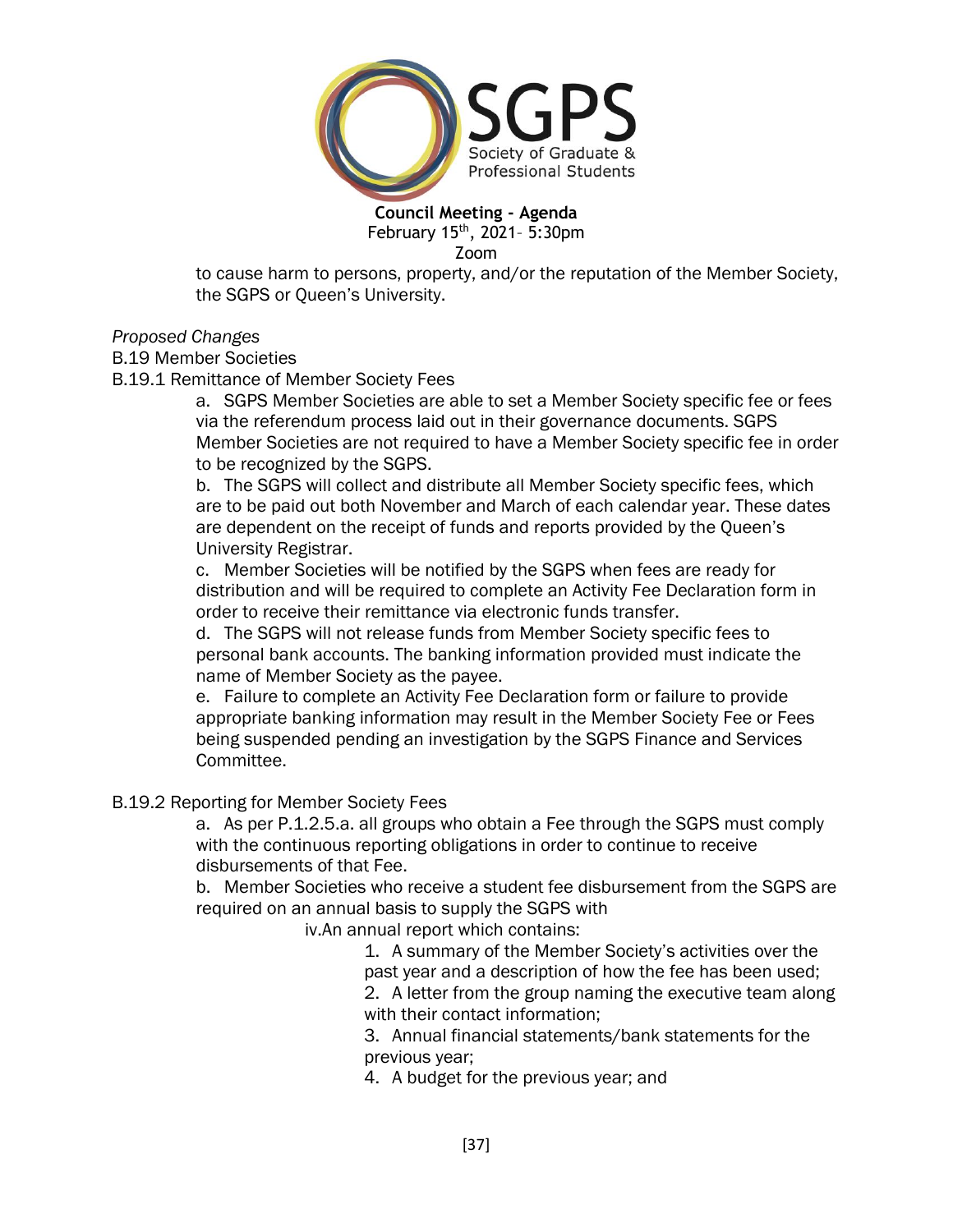

5. Any other financial information to verify that disbursed Fees were used for their intended purpose.

v.A proposed budget for the coming year; and,

vi.Any other information as requested by the Committee to aid in the determination of the Fee's continued eligibility.

c. Failure to submit the required documents by the prescribed deadline or refusal to submit complete information will result in the suspension of the fee according to P.1.2.5.d.

B.19.3 Sanctioning of Member Society Events

e. The SGPS agrees to provide insurance coverage for Member Society events and activities that adhere to process outlined within this section. This insurance coverage will be renewed annually and is coordinated by the Executive Director.

f. The Member Society is responsible for advising the SGPS through completion of the online "Event Registration" form of any and all events run, overseen, or administered by the Member Society or its clubs and committees.

g. Should the Member Society and its clubs and committees, fail to inform the SGPS, through the event sanctioning process, of  $\frac{1}{2}$  an event involving any of the factors described B.x.x.b. the insurance of the SGPS will provide no coverage for the event or any incidents or occurrences associated with the event.

h. Should the SGPS determine that the Member Society has failed to mitigate risks associated with the event in accordance with the event sanctioning process and the conditions required of the event being sanctioned, or fails to provide information that would be considered important to the risk profile of the event and the decision to sanction, the insurance of SGPS may not provide insurance coverage for the event.

i. The Member Society is responsible for advising the SGPS through completion of the online "Event Registration" form of any and all events run, overseen, or administered by the Member Society or its clubs and committees, that involve the service of alcohol must be in compliance with current Queen's University Alcohol Policies and Guidelines.

B.19.4 Member Society Duties

d. Member Societies are required to follow the processes outlined in within the entire **B.19** section.

e. Member Societies will undertake all reasonable and appropriate measures to mitigate any and all risks associated with its operations or the operations of any of its clubs and committees.

f. The Member Society will inform the SGPS Executive Director and SGPS President, immediately upon receiving knowledge and no later than 3 business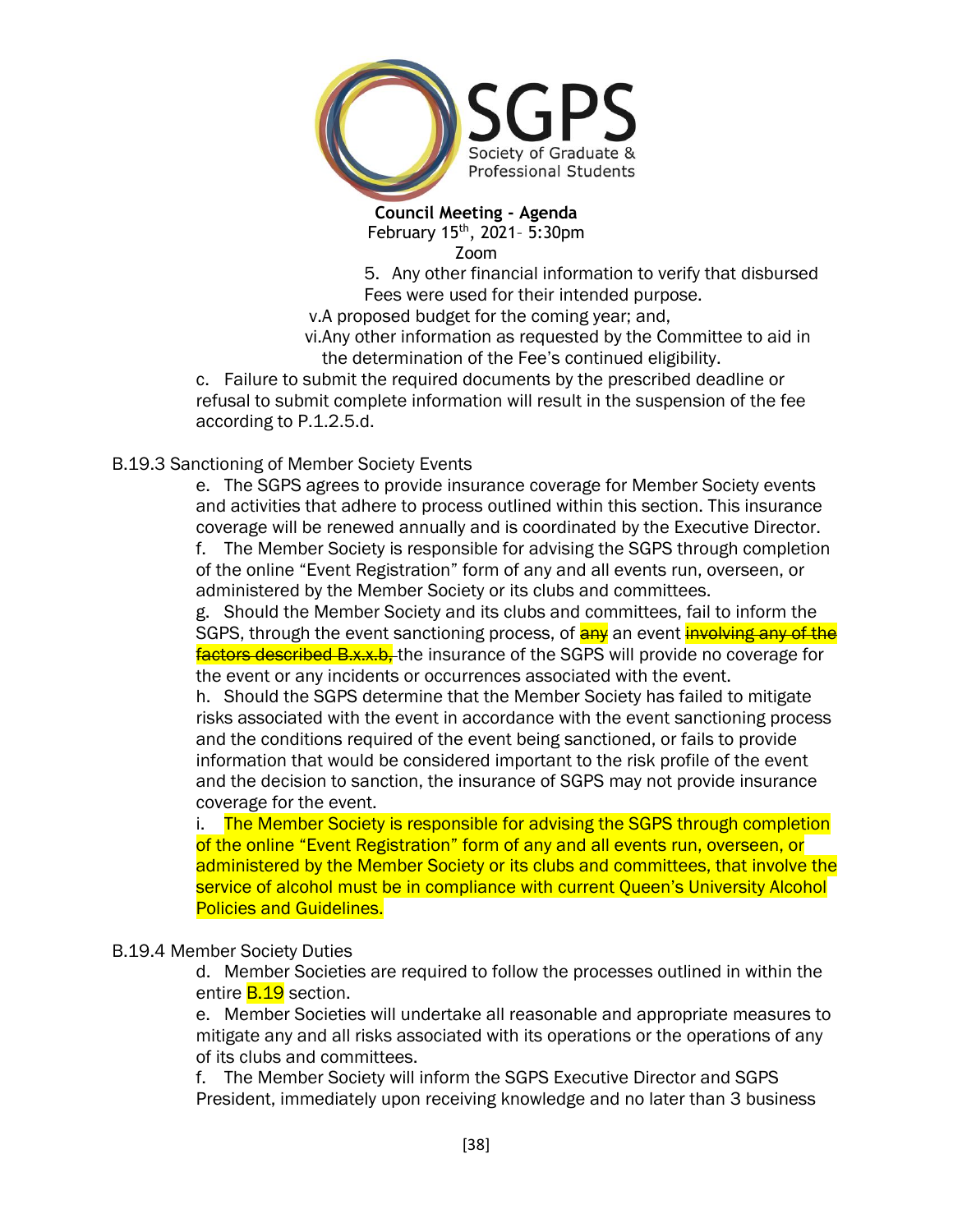

days, of any and all incidents that occur within the Member Society and/or as a result of the actions of the Member Society that cause and/or have the potential to cause harm to persons, property, and/or the reputation of the Member Society, the SGPS or Queen's University.

#### **T. Approval MOTION 02/15/22:24**

#### **BIRT SGPS Council approve the proposed changes to B.20 SGPS Affiliations**

#### *Current Bylaw (p 22-23)* B.20 SGPS Affiliations

B.20.1 External Student Organizations

a. The SGPS shall be a member of External Student Organizations as determined by referendum.

b. Increases in membership fees of External Student Organizations must be ratified by referendum, except where provision is made for such increases in the membership referendum question according to Elections and Financial Policy.

c. Meetings of any External Student Organization of which the SGPS is a member shall be at- tended as delegates of the SGPS by, in order of preference, the VP Community, the President, and/or a representative.

d. Additional delegates may be appointed at the discretion of Council.

e. Any measure approved by an External Student Organization of which the SGPS is a member is subject to ratification by Council.

## B.20.2 Other External Organizations

a. Other organizations which are substantially external to the University shall be recognized by the SGPS on the recommendation to do so by Council. Such recommendation requires a vote of 2/3 Majority in its favour by Council, with a notice of such a motion being given at least seven days in advance of the meeting in which it will be voted upon.

b. The SGPS will not have dealings with any external organization that discriminates by its Bylaws, Policies or equivalents on the grounds of race, colour, gender, religion, social status, gender identity, disability or sexual orientation.

c. Council may rescind any recommendation at any time by following the same procedure used to make the recommendation.

d. The SGPS will only give financial assistance to those organizations that it has recognized in accordance with this Bylaw. Any financial assistance from the SGPS must be spent for the purpose for which it was requested.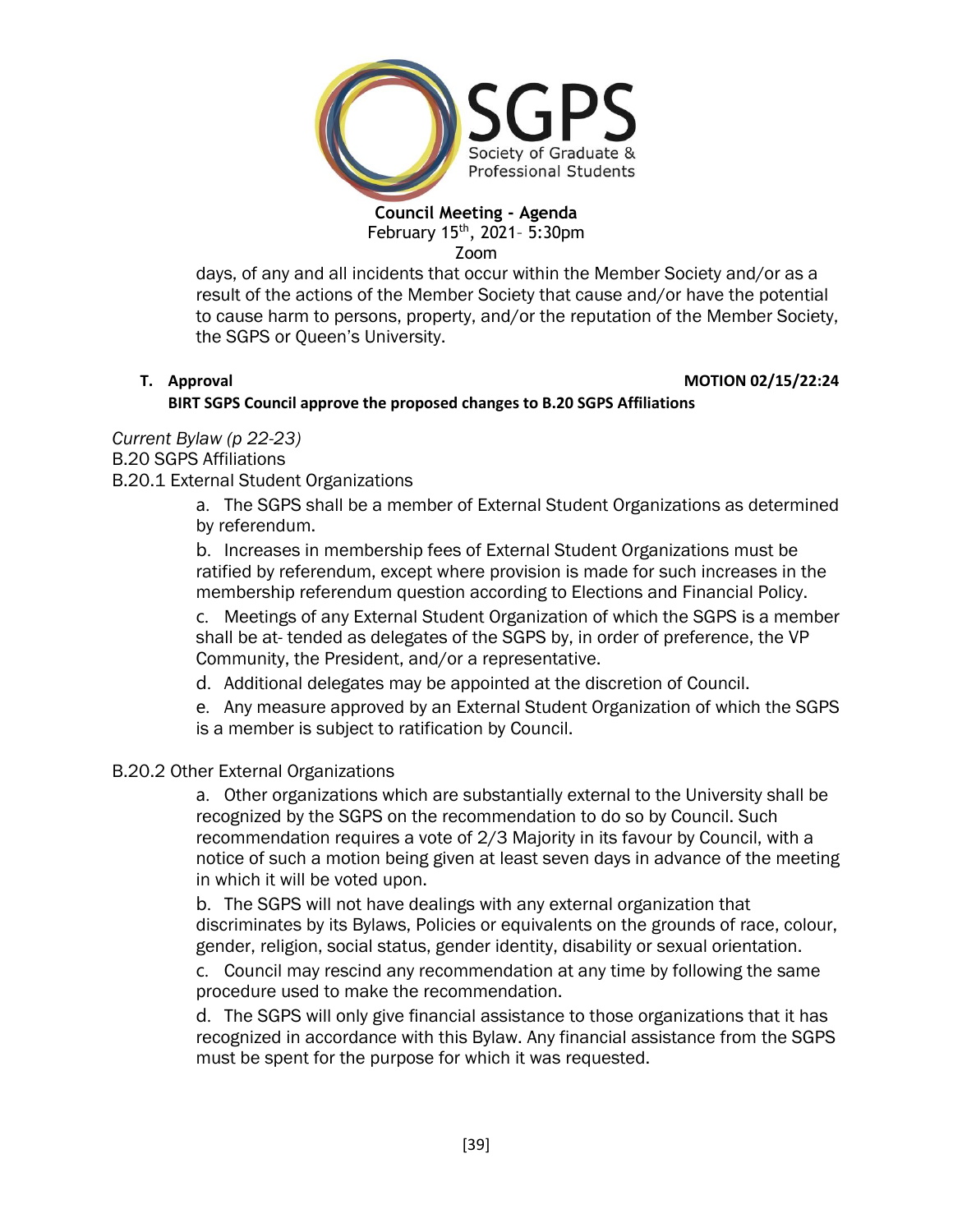

*Proposed Bylaw* B.20 SGPS Affiliations with External Student Organizations **B.20.1 External Student Organizations** 

> f. The SGPS shall be a member of External Student Organizations as determined by referendum.

g. Increases in membership fees of External Student Organizations must be ratified by referendum, except where provision is made for such increases in the membership referendum question according to Elections and Financial Policy.

h. Meetings of any External Student Organization of which the SGPS is a member shall be attended as delegates of the SGPS by, in order of preference, the VP Community, the President, and/or a representative.

i. Additional delegates may be appointed at the discretion of Council.

j. Any measure approved by an External Student Organization of which the SGPS is a member is subject to ratification by Council.

k. The SGPS will not have dealings with any external organization that discriminates by its Bylaws, Policies or equivalents on the grounds of race, colour, gender, religion, social status, gender identity, disability or sexual orientation.

#### **B.20.2 Other External Organizations**

e. Other organizations which are substantially external to the University shall be recognized by the SGPS on the recommendation to do so by Council. Such recommendation requires a vote of 2/3 Majority in its favour by Council, with a notice of such a motion being given at least seven days in advance of the meeting in which it will be voted upon.

f. The SGPS will not have dealings with any external organization that discriminates by its Bylaws, Policies or equivalents on the grounds of race, colour, gender, religion, social status, gender identity, disability or sexual orientation.

g. Council may rescind any recommendation at any time by following the same procedure used to make the recommendation.

h. The SGPS will only give financial assistance to those organizations that it has recognized in accordance with this Bylaw. Any financial assistance from the SGPS must be spent for the purpose for which it was requested.

#### U. Approval **MOTION 02/15/22:25**

**BIRT SGPS Council approve the addition of B.22 Privacy, Use, and Disclosure of Personal Information by the SGPS**

#### *Current Bylaw (p 25)*

B.22 Privacy, Use, and Disclosure Of Personal Information By The SGPS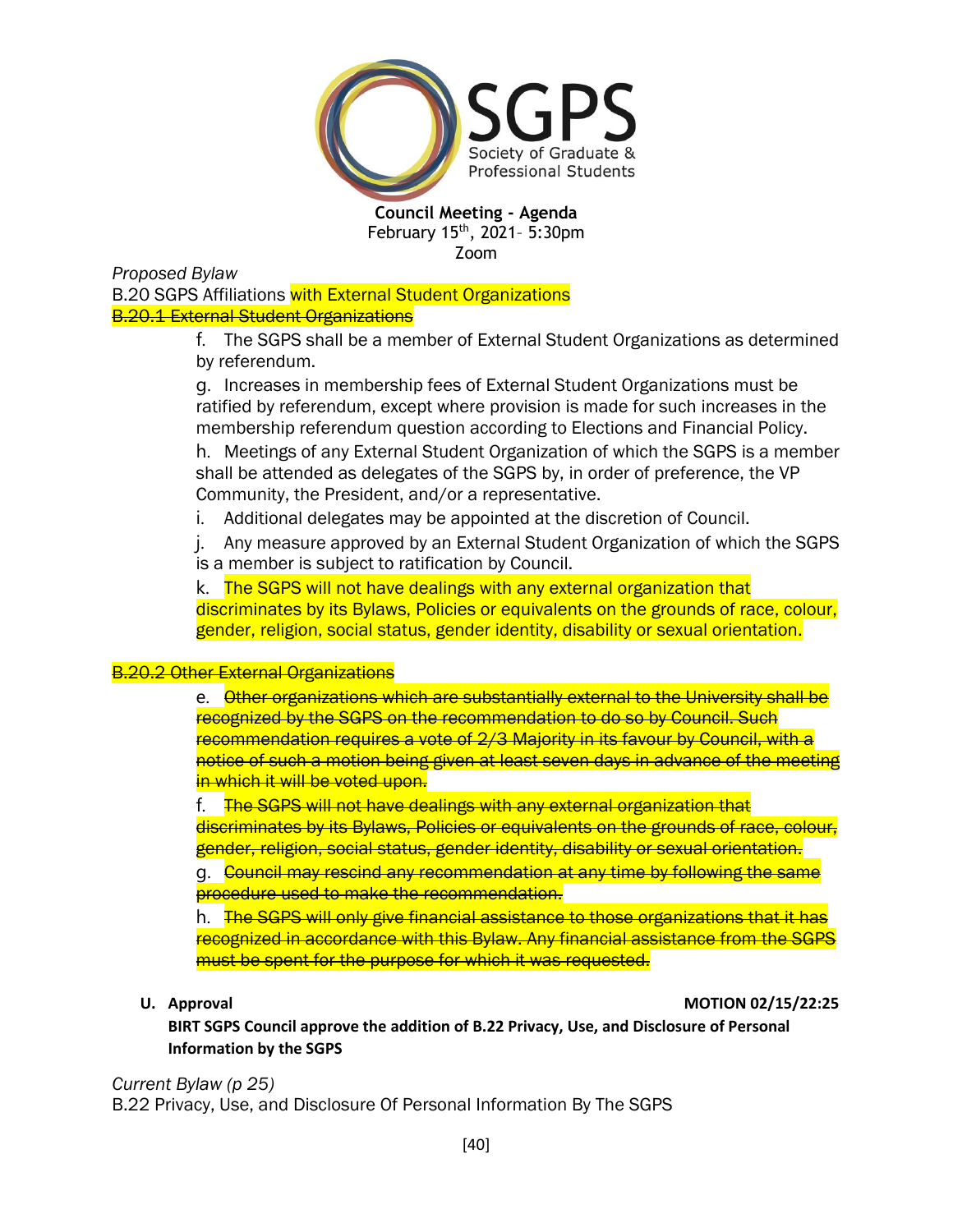

None. It is blank.

#### *Proposed Changes*

a. The University collects personal information from its students for the purposes related to the students' post-secondary education pursuant to the Freedom of Information and Protection of Privacy Act (FIPPA). The SGPS is a student government association administered by elected student representatives and governed by a student ratified constitution. It is necessary for the SGPS to have access to student personal information to provide management and administration of the student health and dental plan; administer non-academic discipline of students, to provide access to and information about affiliated or sponsored programs to students, to verify and validate voter eligibility for society referenda and elections, to verify student eligibility for use of selected services, and to communicate with student members about student society matters.

b. The University discloses to the SGPS the following student personal information:

- i.Name ii.Student number iii.Birthdate iv.Degree program v.Career vi.Academic concentration vii.Email address viii.Student Address ix.Residency Information x.Gender xi.Association fees paid
- xii.SGPS related fee payments
- c. This personal information disclosed shall be used solely:
	- i.To provide management and administration of the student health and dental plan;
	- ii.To administer the non-academic discipline of students;
	- iii.To provide access to and information about affiliated or sponsored programs to students;
	- iv.To verify and validate voter eligibility for society referenda and elections; v.To verify student eligibility for use of selected services; and,
	- vi.To communicate with student members about student society matters.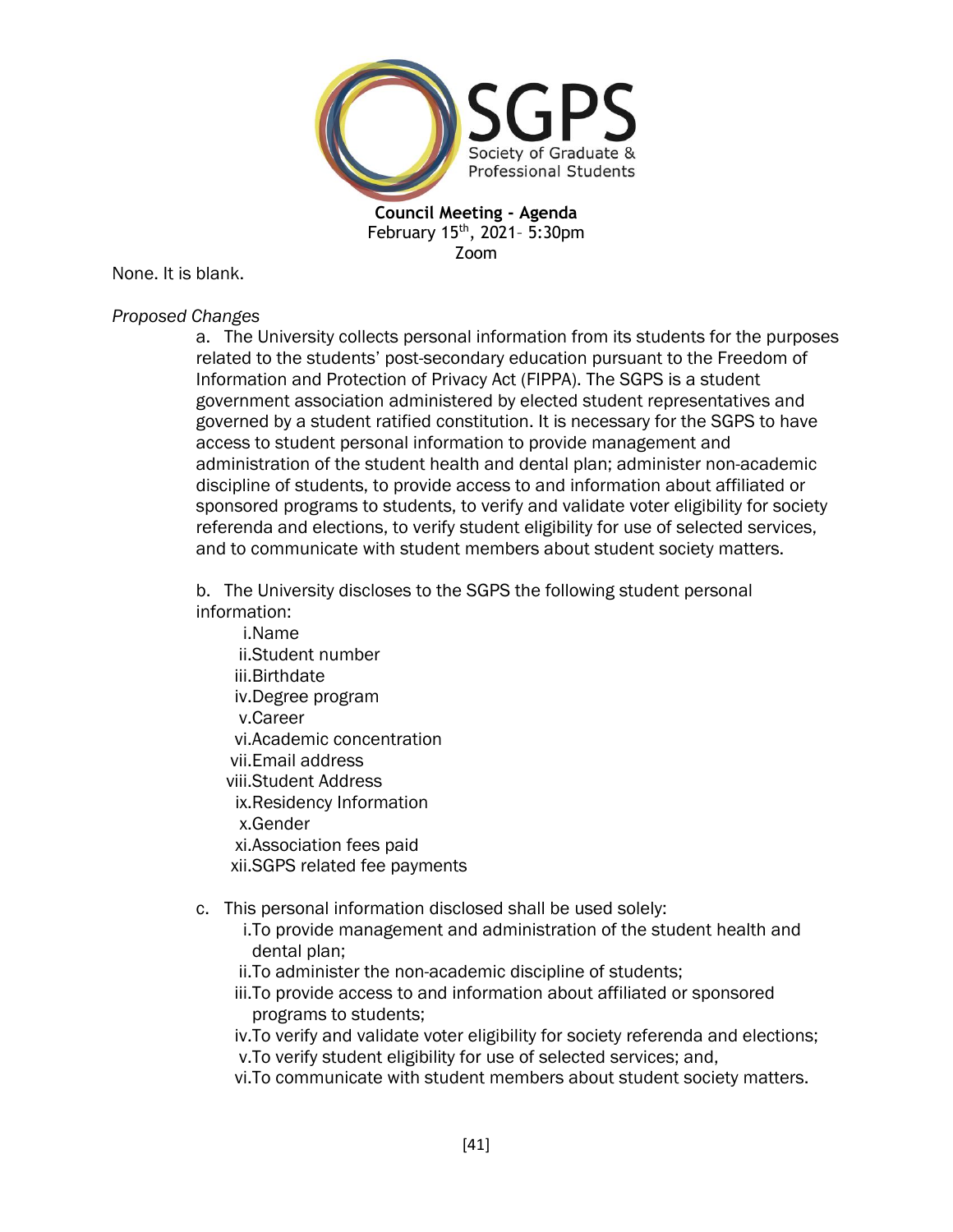

d. The SGPS shall implement physical, organizational, technological, and other security measures to restrict access to student personal information to employees, agents, and representatives, and advisors who require the information in the proper and appropriate discharge of their function to the SGPS; prevent the loss, disposal or destruction of student personal information; and prevent theft, sale, improper access, improper modification, improper copying, improper use, or improper disclosure of student personal information by, or to, any person or organization.

e. The SGPS may disclose student personal information to third parties (namely the SGPS Health and Dental provider, StudentCare) for the provision of student services provided the third party is legally bound by a confidentiality agreement to handle student personal information in accordance with this agreement and the Act. The SGPS shall provide copies of the confidentiality agreements required to the Office of the University Registrar annually and after any amendment to said confidentiality agreements.

f. The SGPS shall comply with any and all requirements of privacy legislation to which the University might be subject including, but not limited to, the Freedom of Information and Protection of Privacy Act, R.S.O. 1990, c. F.31, and the Canadian Anti-Spam legislation requirements.

g. The SGPS shall retain student personal information for no longer than is reasonably necessary to fulfill the purposes enumerated in this agreement, up to a maximum of one year. After this period of time has passed, the SGPS must dispose of student personal information only by destroying it in a manner that makes it highly resistant to reconstruction. In destroying student personal information, the SGPS shall take reasonable security precautions to protect confidentiality and security during storage, transport, and handling. The SGPS must notify the Office of the University Registrar once the students' personal information has been securely destroyed.

h. Upon request, a member shall be informed of the existence, use, and disclosure of their information, and shall be given access to it. Members may verify the accuracy and completeness of their information and may request that it be amended, if appropriate.

#### **V. Approval MOTION 02/15/22:26**

**BIRT SGPS Council approve the proposed changes to B.23 Sexual Health Resource Centre**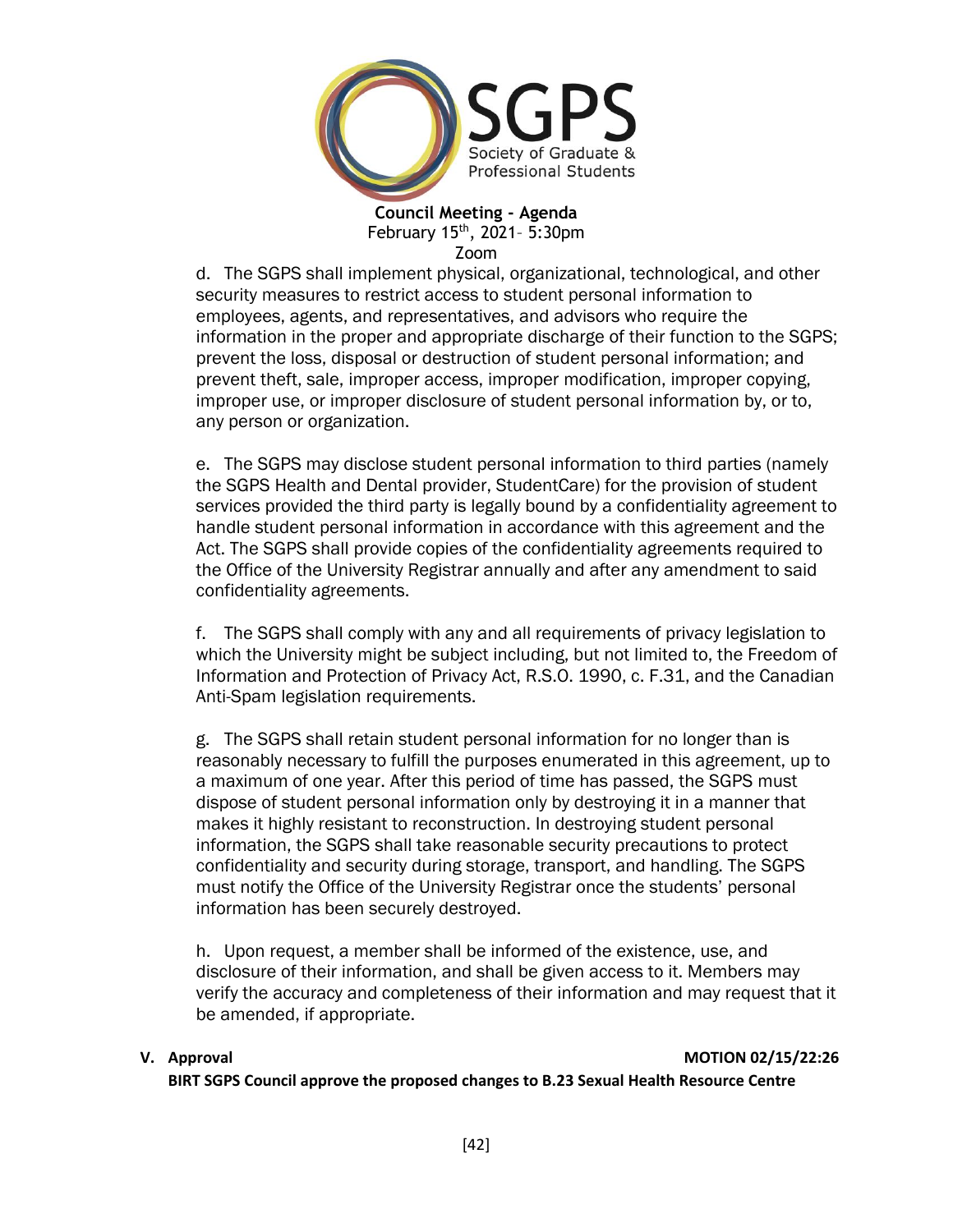

## *Current bylaw (p 25-28)*

B.23 The Sexual Health Resource Centre

a. The SGPS recognizes that the Sexual Health Resource Centre (hereafter referred to as SHRC) provides unique and beneficial services to the SGPS, Queen's University, and Kingston communities. The society further recognizes that the work performed by the SHRC is of a highly sensitive and sometimes confidential nature, and that the SHRC has developed strong and responsible policies in order to deliver these vital services.

b. In order to secure the continued existence of the SHRC and the services it provides the SHRC will henceforth be recognized as an organization within the SGPS and under the limited jurisdiction of SGPS Council.

c. It is recognized and affirmed that it is in the best interests of the SGPS and the Queen's University community that the SHRC be free from the influence of student government and outside institutions with regards to its organizational integrity, including but not limited to the SHRC's constitution, operations, and services.

d. Accordingly, the organizational autonomy of the SHRC will be guaranteed by the SGPS' bylaws and policies. The SGPS will not exercise financial control over the operation of the SHRC, except as specifically provided in this section of bylaw.

e. The services, elections and human resources of the SHRC shall by governed by the SHRC Constitution and its bylaws and policies. The day to day operations shall be managed by the SHRC Executive as they determine.

f. In order to maintain transparency and open lines of dialogue the SHRC Director shall have a non-voting seat on Council with speaking rights in order to express the views and interests of the SHRC Executive and volunteer body.

g. The SGPS Executive shall have overriding authority over the SHRC only in such instances where the actions of the SHRC pose legal or financial risk to the SGPS at large.

h. In the event of an SGPS Executive taking overriding action, both the SHRC Management Board and/or the SHRC Executive Board, may appeal this decision to SGPS Council.

#### B.23.1 SHRC Management Board and Oversight

a. The SHRC shall have a Management Board which shall oversee the long term strategic planning and financial operations of the SHRC and shall be accountable to the SGPS Council.

b. The SHRC Management Board shall consist of the following members:

- 1. SHRC Director (voting member);
- 2. SHRC Financial Manager (voting member);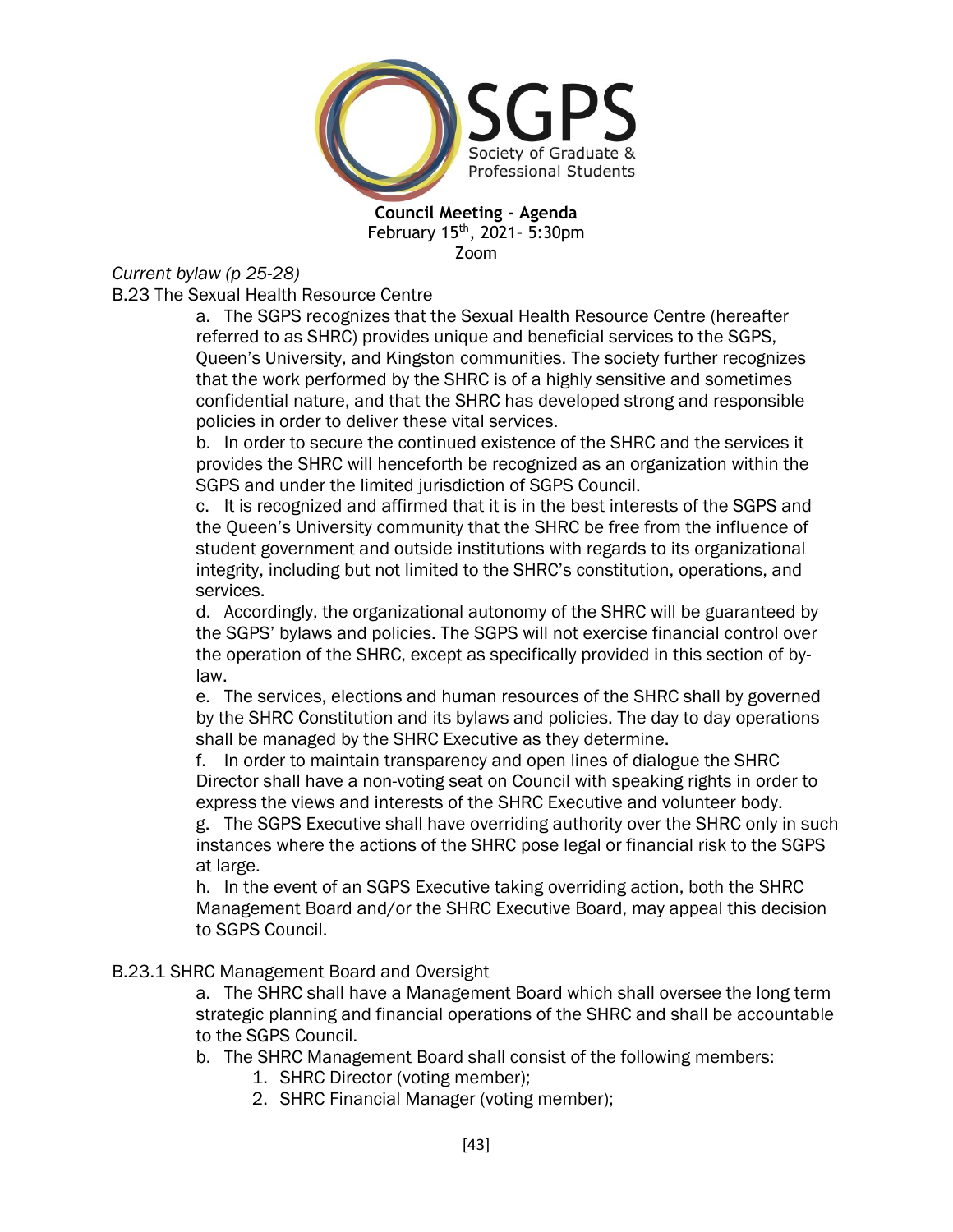

Zoom

- 3. Elected SHRC Executive Board member (voting member);
- 4. Elected SHRC Volunteer (voting member);
- 5. One student member-at-large from the Alma Mater Society, contingent

on the financial contribution to the SHRC (voting member);

- 6. A member of the SGPS Council (voting member);
- 7. The SGPS Vice-President Community (voting member);
- 8. Another elected SGPS Executive (voting member);

9. One qualified non-student with a knowledge of Queen's and a knowledge of the nature and functions of the SHRC (non-voting member); 10.The SGPS Executive Director (non-voting member)

c. The SHRC Management Board will be responsible for performing the following duties:

- 1. Approve the annual SHRC budget and year plan;
- 2. Regularly review the financial and legal position of the SHRC;

3. Approve all changes to policy that directly impact the finances of the SHRC;

4. Accept and approve expenditures for outside contracts, including but not limited to insurance, accounting, IT, and legal services;

- 5. Establish and maintain financial and legal policy for the SHRC;
- 6. Ensure that the SHRC maintains a physical space on campus; and
- 7. Submit reports to SGPS Council on the status of the SHRC as needed.
- 8. Submit reports on the status of the SHRC to SGPS General Meetings.

d. The SGPS Council student representative to SHRC Management Board, the Vice-President Community, and/or the Director of the SHRC may, at any time, pass any documents approved by the SHRC Management Board to the SGPS Council for information purposes. The SGPS Council student representative to the SHRC Management Board or the VP Community shall be responsible for ensuring these documents are brought to SGPS Council Meetings.

e. In the situation that SGPS Council receives a proposed new policy or proposed policy amendment that directly affects the SHRC, the SHRC Management Board, as primary stakeholders of the financial operations of the SHRC, shall be notified in advance of the policy and all members of the Management Board will be invited to submit written feedback to the Speaker to be delivered to Council with the motion.

f. The annual budget and strategic plan of the SHRC is subject to ratification by the SHRC Management Board. Once ratified by the SHRC Management Board, the Management Board shall be responsible for ensuring that the annual budget and strategic plan of the SHRC are adhered to.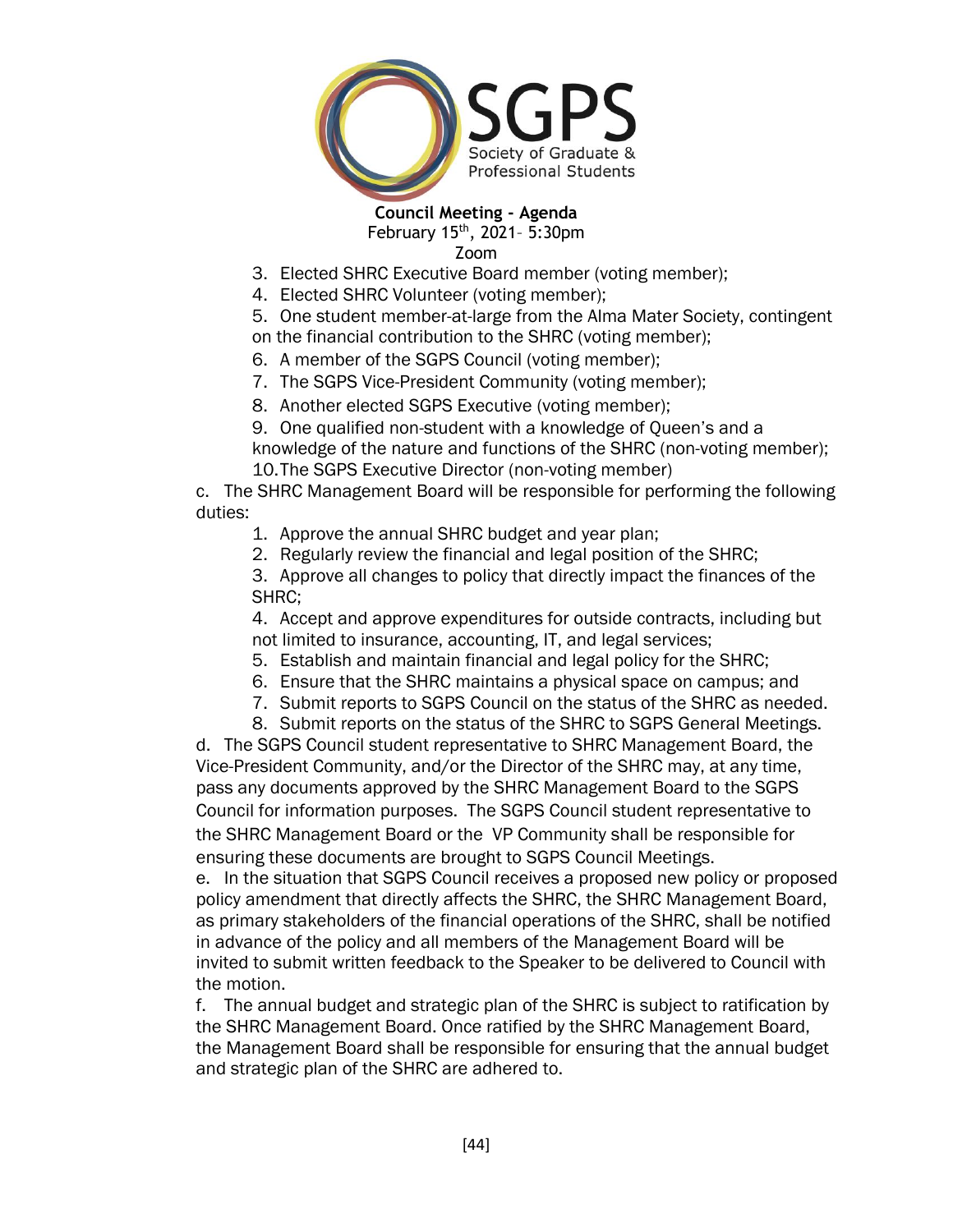

Zoom

g. Deviations from the annual budget that exceed \$100.00 require the approval of the SHRC Management Board. The board shall only exercise this right after raising its concerns to the SHRC Executive Board and giving them a chance to respond to these concerns.

h. The SHRC Management Board shall take office immediately after transition of the incoming SHRC Executive Board.

i. A member of the SHRC Management Board shall cease to be eligible to remain in such office:

1. if they cease to hold the status by which they were elected/appointed to the SHRC Management Board;

2. if they submit their written resignation from such office; or

3. if two-thirds (2/3) of the SHRC Management Board votes to remove that member for reasons of incompetence, neglect of duties, or interference with the operation of the Management Board.

j. A voting member of the SHRC Management Board shall be elected chair of the Board at the first meeting of the new SHRC Management Board during March or April of the previous fiscal year. The Chair's administrative duties include, but are not limited to the following:

1. calling meetings, sending out agendas, and posting meeting minutes online;

2. receiving grievance complaints, and writing rulings;

3. ensuring that the SHRC Director, the SHRC Financial Manager, the SGPS VP Community), the SGPS Council student representative present brief verbal reports at the beginning of each meeting summarizing their activities since the last SHRC Management Board meeting

4. Writing a report on the SHRC Management Board's activities to present at SGPS Council Meetings. In the event that the Chair cannot attend the SGPS Council Meeting, they shall pass the report to the SGPS VP Community to present at the SGPS Meeting of Council; and

5. In cases where the Chair is unable to fulfill their duties they will provide notice so that the Executive Director of the SGPS may serve as acting Chair of the SHRC Management Board.

k. The SHRC Management Board shall meet twice per academic semester (Fall, Winter, and Spring-Summer) and hold responsibility until such time as a full new SHRC Executive Board is elected. Meetings outside of this may be called by the written request of the Chair, the SHRC Executive Board members or the SGPS VP Community. Further, a meeting shall be called by the Chair on receipt of a written request by three (3) SHRC Management Board members.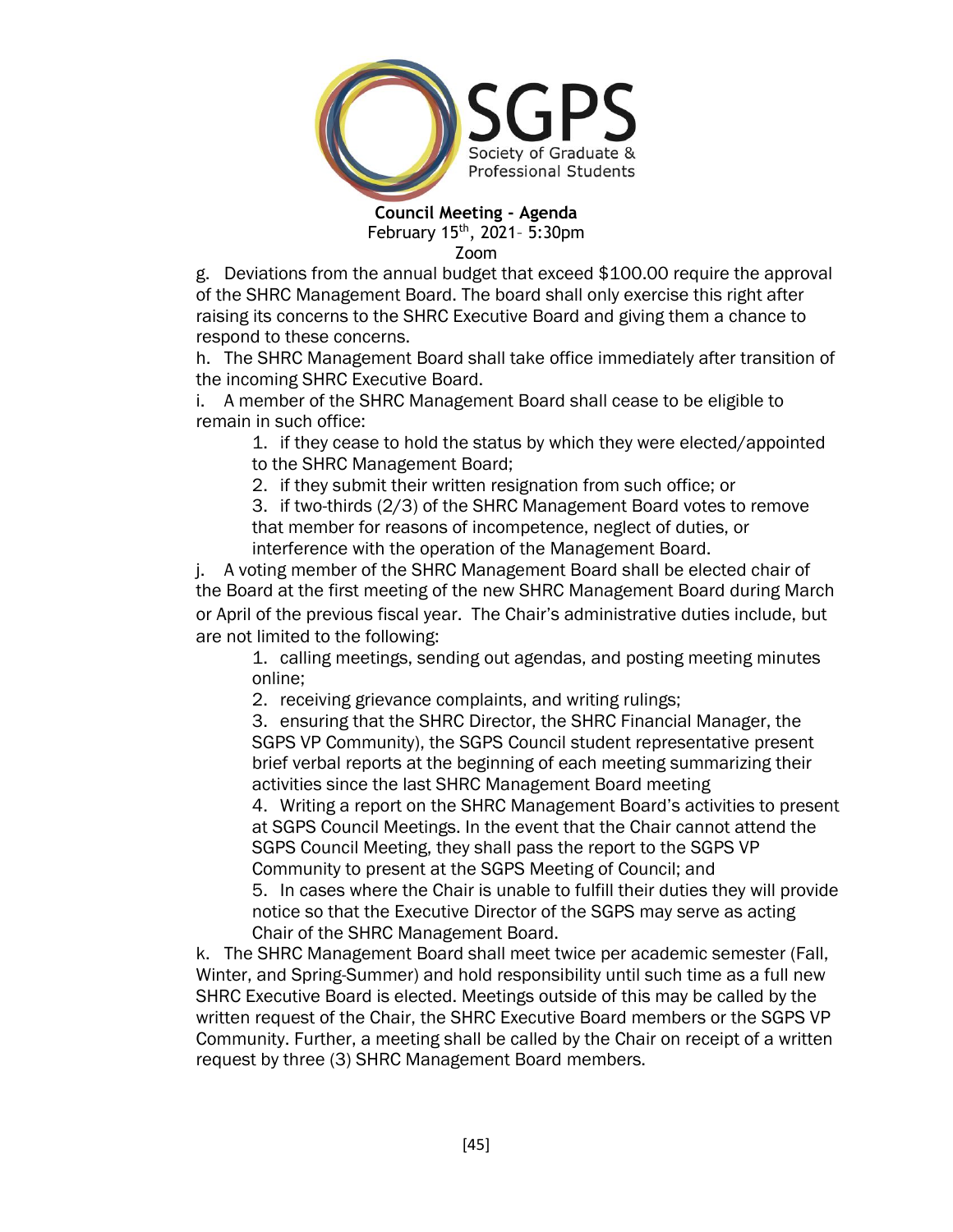

l. Notice of meetings of the SHRC Management Board shall be provided to all members at least forty-eight (48) hours in advance unless a number equivalent to quorum agree to waive such notice.

m. Quorum for meetings of the SHRC Management Board shall be six (6) voting members. Quorum shall include SHRC Management Board members who participate in the meeting via remote technology.

n. These meetings shall be open to the public and meeting times and locations shall be advertised on the SHRC's media outlets at least forty -eight (48) hours in advance. In cases of confidential matters, the Board may move to closed session. Minutes of these meetings shall be available to the public-at-large on the SHRC's website once approved at a later SHRC Management Board meeting.

#### B.23.2 Financing and Insurance

The SHRC Executive shall bear full responsibility for securing financing for the organization's operations through student interest fee levies, public grants, sponsorship, and other fundraising methods.

> a. The SHRC Executive must secure insurance coverage for all of their products, services, and operations, and the SHRC will be solely responsible for paying the cost of this coverage. Should the SHRC lose or be unable to find insurance coverage the SGPS Executive may order that sales or services be suspended until coverage resumes.

b. The SGPS will endeavour to help the SHRC identify and acquire the appropriate insurance coverage and provide resources to assist the organization where possible.

#### *Proposed Changes (provided and approved by the SHRC)*

B.23 The Sexual Health Resource Centre

i. The SGPS recognizes that the Sexual Health Resource Centre (hereafter referred to as SHRC) provides unique and beneficial services to the SGPS, Queen's University, and Kingston communities. The society further recognizes that the work performed by the SHRC is of a highly sensitive and sometimes confidential nature, and that the SHRC has developed strong and responsible policies in order to deliver these vital services.

j. In order to secure the continued existence of the SHRC and the services it provides the SHRC will henceforth be recognized as an organization within the SGPS and under the limited jurisdiction of SGPS Council.

k. It is recognized and affirmed that it is in the best interests of the SGPS and the Queen's University community that the SHRC be free from the influence of student government and outside institutions with regards to its organizational integrity, including but not limited to the SHRC's constitution, operations, and services.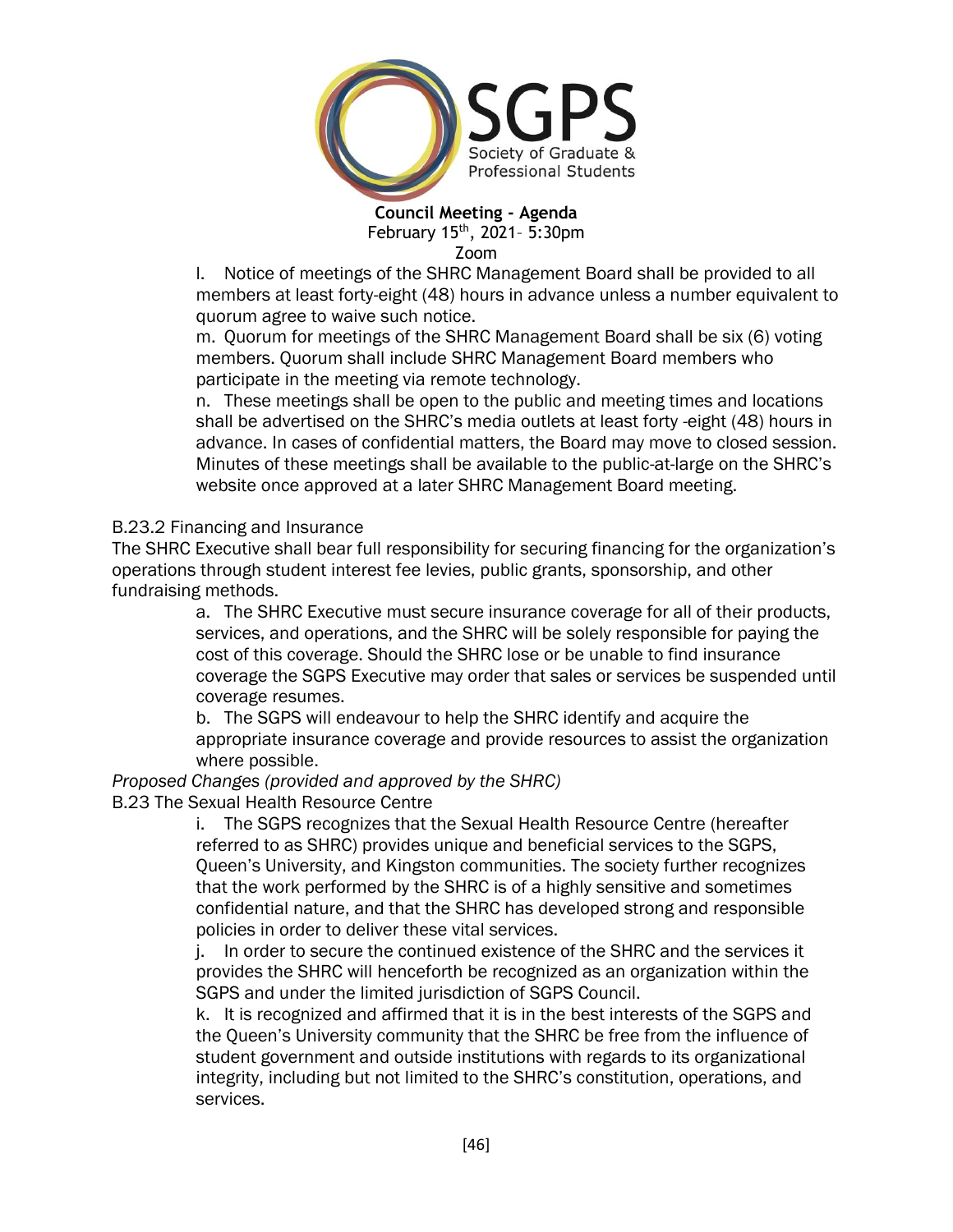

Zoom

l. Accordingly, the organizational autonomy of the SHRC will be guaranteed by the SGPS' bylaws and policies. The SGPS will not exercise financial control over the operation of the SHRC, except as specifically provided in this section of bylaw.

m. The services, elections and human resources of the SHRC shall by governed by the SHRC Constitution and its bylaws and policies. The day to day operations shall be managed by the SHRC Executive as they determine.

n. In order to maintain transparency and open lines of dialogue the SHRC Director shall have a non-voting seat on Council with speaking rights in order to express the views and interests of the SHRC Executive and volunteer body.

o. The SGPS Executive shall have overriding authority over the SHRC only in such instances where the actions of the SHRC pose legal or financial risk to the SGPS at large.

p. In the event of an SGPS Executive taking overriding action, both the SHRC Management Board and/or the SHRC Executive Board, may appeal this decision to SGPS Council.

## B.23.1 SHRC Management Board and Oversight

o. The SHRC shall have a Management Board which shall oversee the long term strategic planning and financial operations of the SHRC and shall be accountable to the SGPS Council.

p. The SHRC Management Board shall consist of the following members:

- 1. SHRC Director (voting member);
- 2. SHRC Financial Manager (voting member);
- 3. Elected SHRC Executive Board member (voting member);
- 4. Elected SHRC Volunteer (voting member);
- 5. One student member-at-large from the Alma Mater Society, contingent
- on the financial contribution to the SHRC (voting member);
- 6. A member of the SGPS Council (voting member);
- 7. The SGPS Vice-President Community (voting member);
- 8. Another elected SGPS Executive (voting member);

9. One qualified non-student with a knowledge of Queen's and a knowledge of the nature and functions of the SHRC (non-voting member); 10.The SGPS Executive Director (non-voting member)

q. The SHRC Management Board will be responsible for performing the following duties:

- 1. Approve the annual SHRC budget and year plan;
- 2. Regularly review the financial and legal position of the SHRC;

3. Approve all changes to policy that directly impact the finances of the SHRC;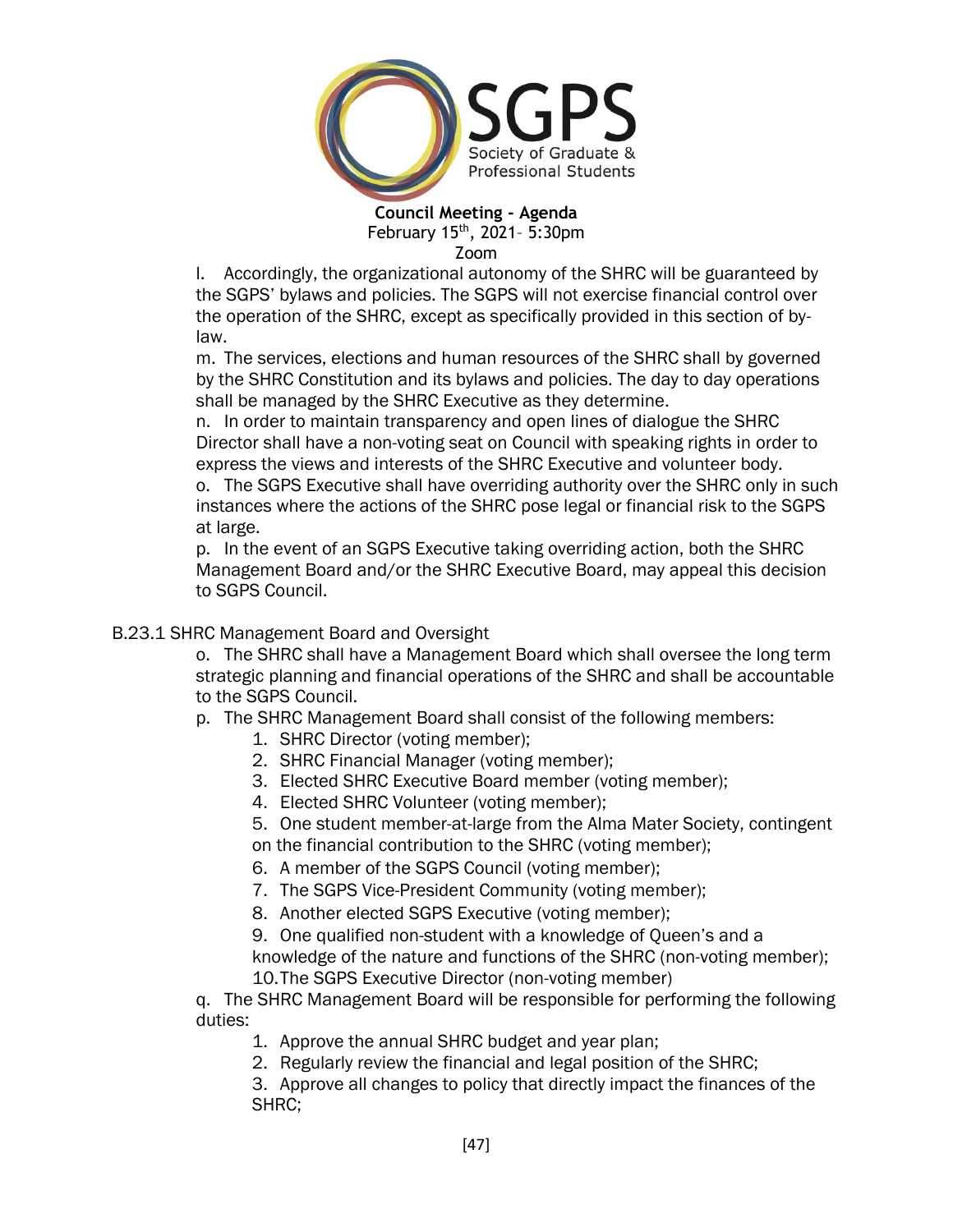

4. Accept and approve expenditures for outside contracts, including but not limited to insurance, accounting, IT, and legal services; Accept and approve expenditures over \$500

- 5. Establish and maintain financial and legal policy for the SHRC;
- 6. Ensure that the SHRC maintains a physical space on campus; and

7. Submit quarterly reports to SGPS Council on the status of the SHRC as needed.

8. Submit reports on the status of the SHRC to SGPS General Meetings. r. The SGPS Council student representative to SHRC Management Board, the Vice-President Community, and/or the Director of the SHRC may, at any time, pass any documents approved by the SHRC Management Board to the SGPS Council for information purposes. The SGPS Council student representative to the SHRC Management Board or the VP Community shall be responsible for ensuring these documents are brought to SGPS Council Meetings.

s. In the situation that SGPS Council receives a proposed new policy or proposed policy amendment that directly affects the SHRC, the SHRC Management Board, as primary stakeholders of the financial operations of the SHRC, shall be notified in advance of the policy and all members of the Management Board will be invited to submit written feedback to the Speaker to be delivered to Council with the motion.

t. The annual budget and strategic plan of the SHRC is subject to ratification by the SHRC Management Board. Once ratified by the SHRC Management Board, the Management Board shall be responsible for ensuring that the annual budget and strategic plan of the SHRC are adhered to.

u. Deviations from the annual budget that exceed \$100.00 Any deficit (overall or in a particular line item) within the annual budget requires the approval of the SHRC Management Board. The board shall only exercise this right after raising its concerns to the SHRC Executive Board and giving them a chance to respond to these concerns.

v. The SHRC Management Board shall take office immediately after transition of the incoming SHRC Executive Board.

w. A member of the SHRC Management Board shall cease to be eligible to remain in such office:

1. if they cease to hold the status by which they were elected/appointed to the SHRC Management Board;

- 2. if they submit their written resignation from such office; or
- 3. if two-thirds (2/3) of the SHRC Management Board votes to remove that member for reasons of incompetence, neglect of duties, or interference with the operation of the Management Board.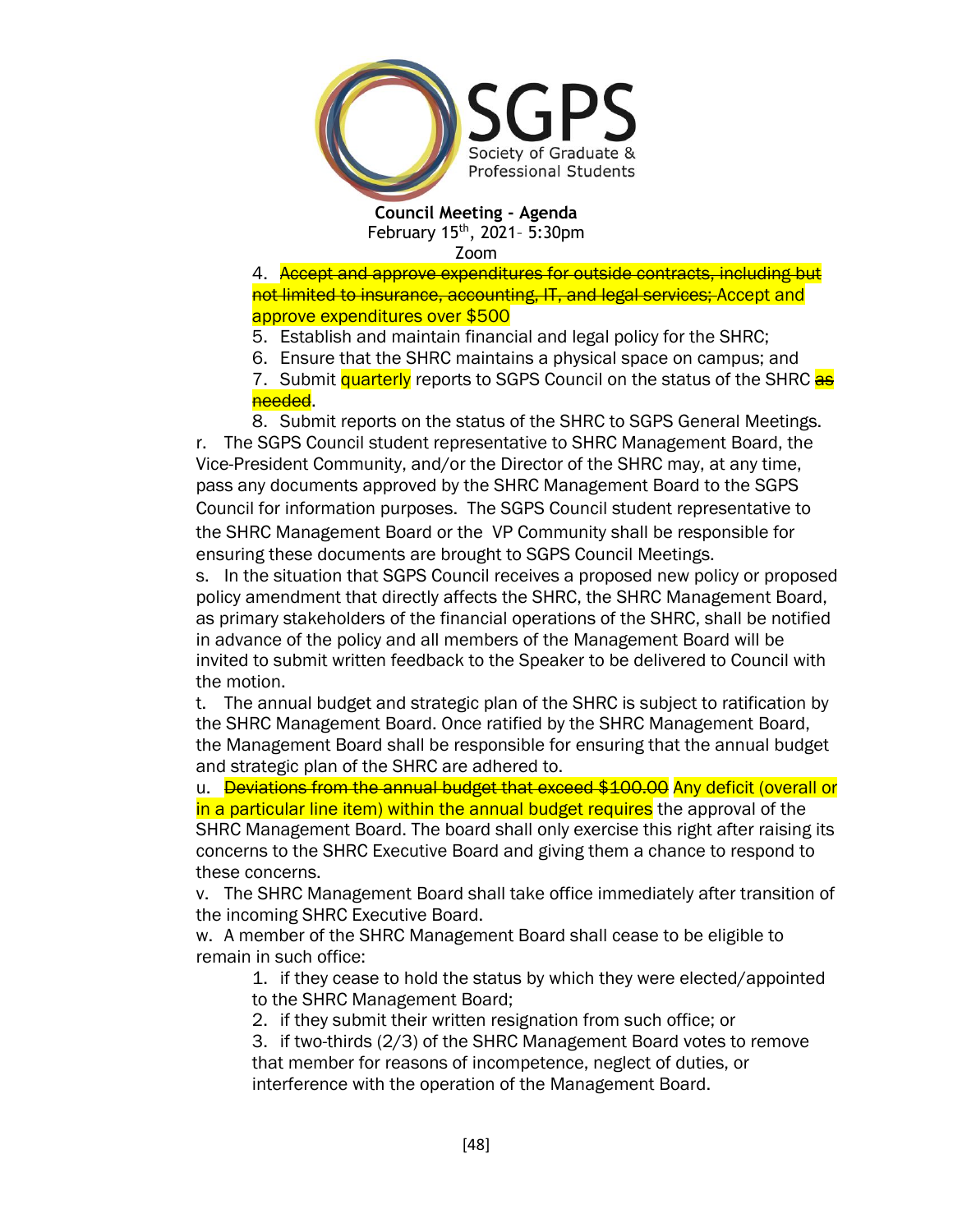

x. A voting member of the SHRC Management Board shall be elected chair of the Board at the first meeting of the new SHRC Management Board during March or April of the previous fiscal year. The Chair's administrative duties include, but are not limited to the following:

1. calling meetings, sending out agendas, and posting meeting minutes online;

2. receiving grievance complaints, and writing rulings;

3. ensuring that the SHRC Director, the SHRC Financial Manager, the SGPS VP Community), the SGPS Council student representative present brief verbal reports at the beginning of each meeting summarizing their activities since the last SHRC Management Board meeting

4. Writing a report on the SHRC Management Board's activities to present at SGPS Council Meetings. In the event that the Chair cannot attend the SGPS Council Meeting, they shall pass the report to the SGPS VP Community to present at the SGPS Meeting of Council; and

5. In cases where the Chair is unable to fulfill their duties they will provide notice so that the Executive Director of the SGPS may serve as acting Chair of the SHRC Management Board.

y. The SHRC Management Board shall meet twice per academic semester (Fall, Winter, and Spring Summer) a year (once when the budget is completed for approval and six months after that date to discuss the budget's progress) and hold responsibility until such time as a full new SHRC Executive Board is elected. Meetings outside of this may be called by the written request of the Chair, the SHRC Executive Board members or the SGPS VP Community. Further, a meeting shall be called by the Chair on receipt of a written request by three (3) SHRC Management Board members.

z. Notice of meetings of the SHRC Management Board shall be provided to all members at least forty-eight (48) hours in advance unless a number equivalent to quorum agree to waive such notice.

aa. Quorum for meetings of the SHRC Management Board shall be six (6) voting members. Quorum shall include SHRC Management Board members who participate in the meeting via remote technology.

bb. These meetings shall be open to the public and meeting times and locations shall be advertised on the SHRC's media outlets at least forty -eight (48) hours in advance. In cases of confidential matters, the Board may move to closed session. Minutes of these meetings shall be available to the public-at-large on the SHRC's website once approved at a later SHRC Management Board meeting.

B.23.2 Financing and Insurance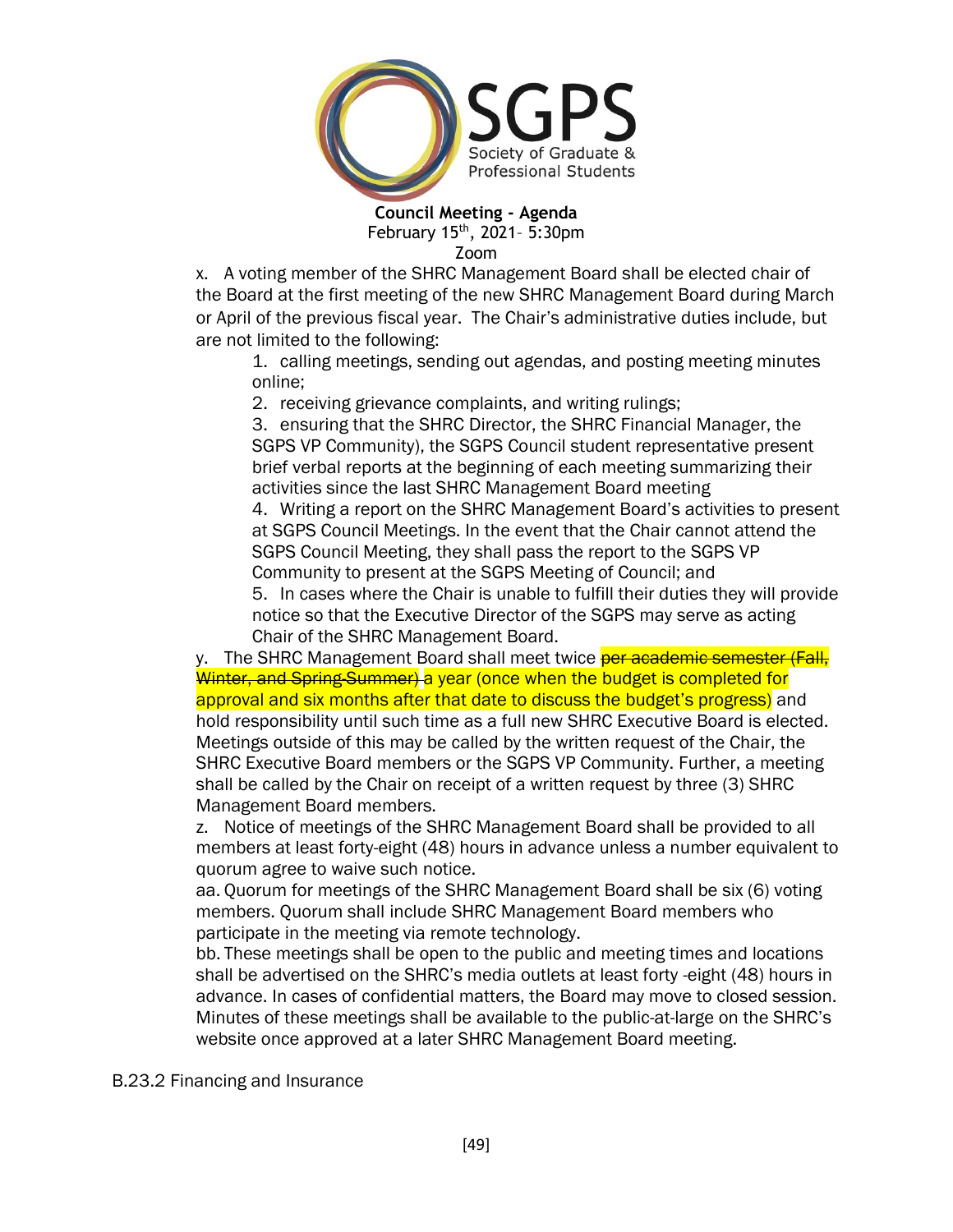

Zoom

The SHRC Executive shall bear full responsibility for securing financing for the organization's operations through student interest fee levies, public grants, sponsorship, and other fundraising methods.

> c. The SHRC Executive must secure insurance coverage for all of their products, services, and operations, and the SHRC will be solely responsible for paying the cost of this coverage. Should the SHRC lose or be unable to find insurance coverage the SGPS Executive may order that sales or services be suspended until coverage resumes.

d. The SGPS will endeavour to help the SHRC identify and acquire the appropriate insurance coverage and provide resources to assist the organization where possible.

#### **W.** Approval **MOTION 02/15/22:27**

**BIRT SGPS Council approve the proposed changes to B.25 Finances**

*Current Bylaw (p 32 – 35)* B.25.1 Bursaries B.25.1.1 Definitions

> a. "Bursary": A disbursement of funds to an *Applicant* who has shown a Demonstrable Need for Financial Assistance.

b. "Applicant": An SGPS Member who has applied for a Bursary, Grant, or Sponsorship.

c. "Demonstrable Need for Financial Assistance": Documented proof showing that a student applying for a Bursary requires financial assistance to participate in an activity or eligible medical procedure. This includes, but is not limited to, bank statements that demonstrate the financial need of the Applicant, and proof of student loans or proof of receiving a Queen's needs-based award or bursary.

## B.25.1.2 General

a. From time to time, the SGPS shall establish bursaries that reimburse an Applicant in need of financial assistance for an expense they have incurred. b. There are fivefour types of Bursary:

a. Dental Bursary, which subsidizes dental procedures not fully covered by the SGPS Health and Dental Plan to a maximum of \$800.00.

b. Activity Bursary, which subsidizes participation in Queen's University clubs, intermural teams, events and conferences to a maximum of \$150.00.

c. Emergency Assistance Bursary, which provides emergency financial assistance to an Applicant to a maximum of \$450.00.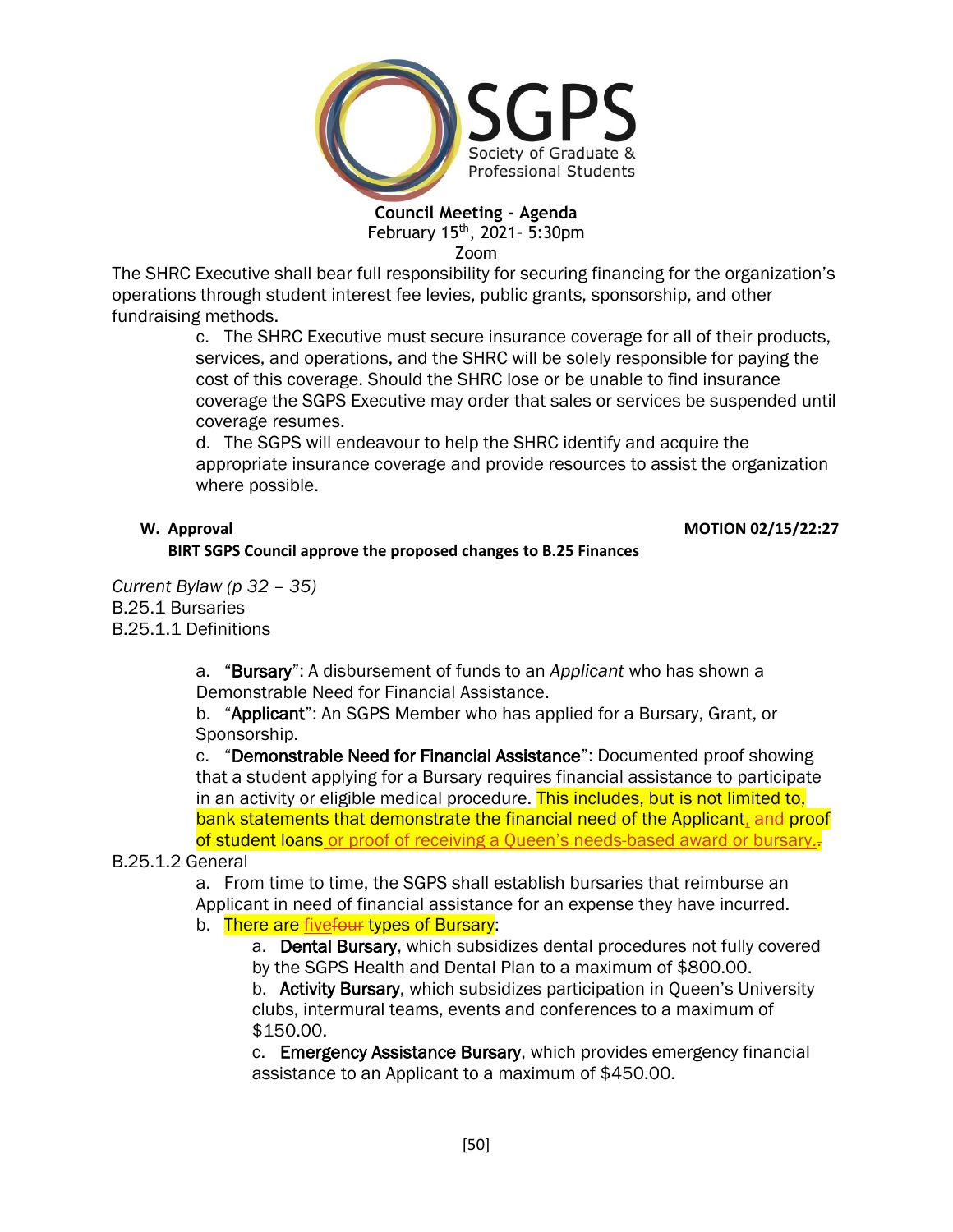

d. International Student Bursary, which subsidizes an international student member's University Health Insurance Plan (UHIP) fee to a maximum of \$800.00.

e. Mental Health Bursary, which subsidizes sessions for applicants who have maxed out their SGPS health plan coverage of \$500 per policy year for Mental Health Practitioners or students who see a Clinical Counsellor

c. An Applicant may only receive one Bursary from each category in a given academic year, ranging from <u>May 1st September 1st to April 30th August 31st.</u>

d. Any ordinary member on the SGPS Health and Dental Plan is an eligible Applicant for the Dental Bursary.

e. The VP Finance and Services shall have the discretion to restrict, expand or change the scope of each Bursary or create new types of Bursary provided notice has been given to Council and communicated to SGPS members.

## B.25.1.3 Procedure

a. To apply for a Bursary, an Applicant shall submit a form to the SGPS with the following information:

- 1. The type of Bursary applied for;
- 2. Written reasons for requesting the Bursary;
- 3. Receipts for the activity, procedure or expense that the Applicant wishes the Bursary to cover;
- 4. Documentation that establishes the Applicant's Demonstrable Need for Financial Assistance (as defined in B.24.1.1.c).

b. All Applicants must comply with the request from the VP Finance and Services and/or the Finance and Services Committee for further documentation if requested.

c. The VP Finance and Services shall review the application and shall make a recommendation to the Finance and Services Committee to grant or deny the Bursary within one (1) business day of receiving the application.

d. The Finance and Services Committee shall vote on the approval of a Bursary within three (3) business days of receiving the recommendation from the VP Finance and Services.

1. Approval of a Bursary shall require a requiring Simple Majority vote of the committee.

2. In exceptional circumstances, the Finance and Services Committee may grant a Bursary larger than the maximum amounts defined in B.24.1.2.b, approved with a 2/3 majority vote of the committee.

3. If a Bursary is denied, the VP Finance and Services shall communicate to the Applicant the reasons for the denial and offer the opportunity to amend or change their application.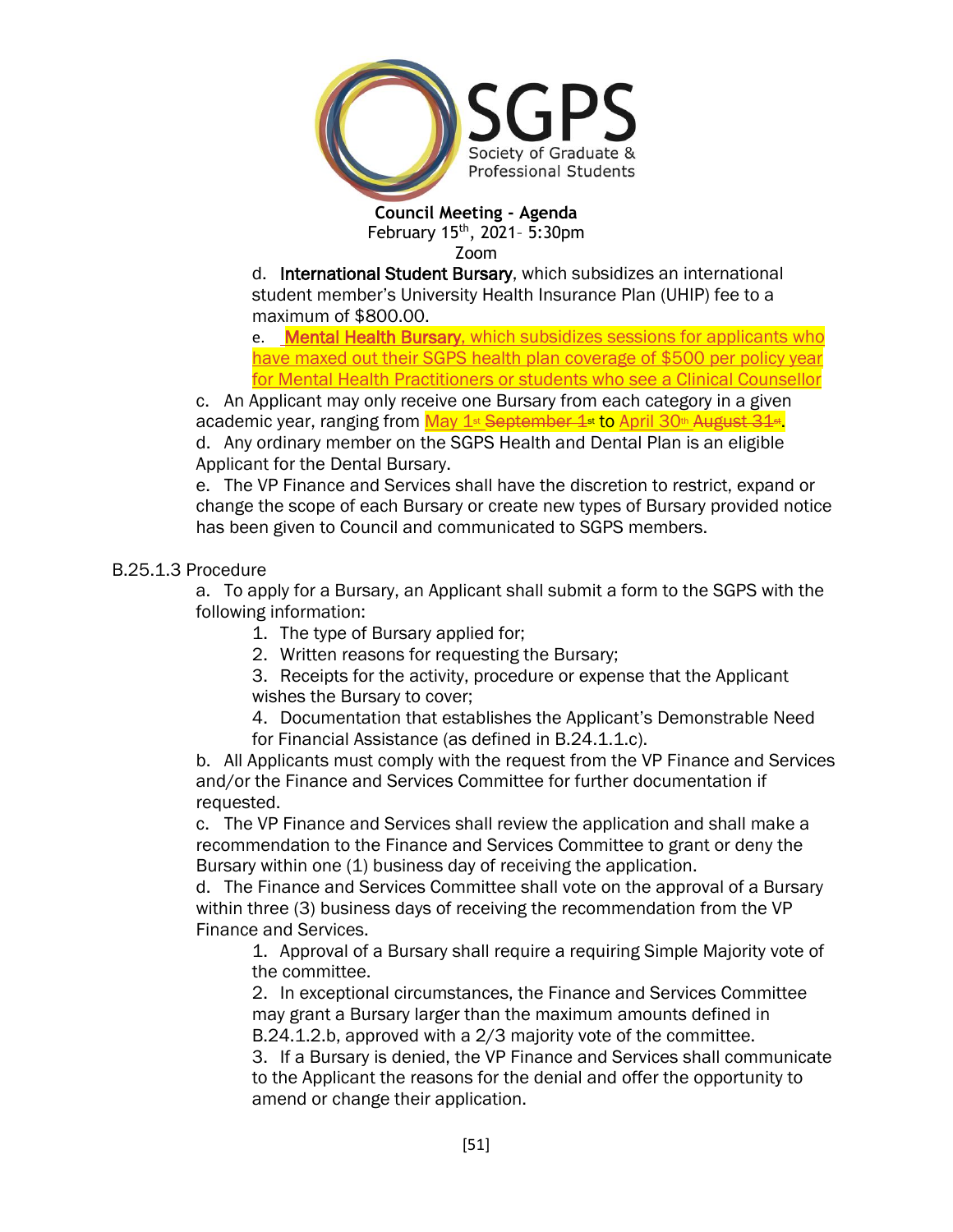

e. Upon approval of the application by the committee, the SGPS shall disburse the approved Bursary amount within **fourteenseven** (147) business days.

B.25.2 Grants and Sponsorship

B.25.2.1 Definitions

a. "Grant": A disbursement of funds to an Applicant for the purposes of Enhancing Student Life.

b. "Sponsorship": A disbursement of funds to an Applicant external to the Queen's Community for the purpose of advertising and promoting the SGPS to the Kingston Community.

c. "Enhancing Student Life": Any project, event, or activity that adds to the student experience at Queen's or in Kingston that involving SGPS members in research, advocacy, or other opportunities on campus.

d. "Department Student Council": A student council, association, or society that represents students in a department or faculty that is under the purview of the SGPS.

B.25.2.2 General

a. SGPS Grants provide assistance for events or projects that enhance student life by reimbursing Applicants for expenses needed to organize the project, event, or activity. The four (4) grants are:

- a. Department Student Council Grant
- b. Accessibility Grant
- c. Sustainability Grant
- d. Diversity and Inclusion Grant

b. Any member of the SGPS, an SGPS club, or external organization that involves or supports SGPS students shall be eligible for support from the Grants Program.

c. An Applicant may receive a maximum of two grants for two separate projects or events in a given academic year, ranging from  $\frac{\text{May } 1 \text{st}}{2}$ September 1st to April 30<sup>th</sup> August 31st.

d. The amount of money allocated to SGPS Grants and Sponsorships shall be determined in the Society's annual operating budget, as approved by Council.

e. The VP Finance and Services will present a report at the Fall and Winter GM that states the amounts given in sponsorships to each successful Applicant.

f. The VP Finance and Services shall have the discretion to restrict, expand or change the scope of each Grant or create new types of Grants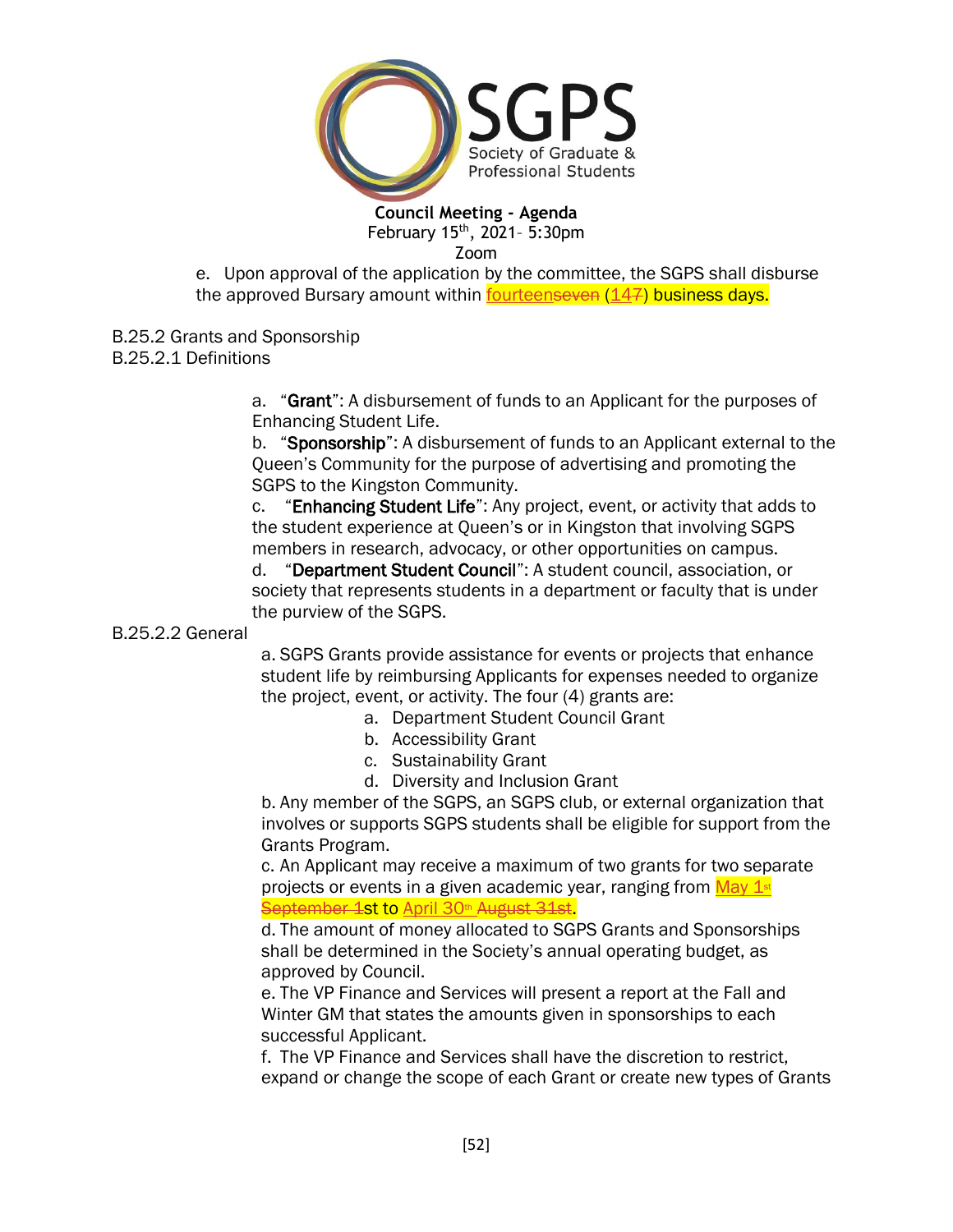

Zoom

provided notice has been given to Council and communicated to SGPS members.

#### B.25.2.3 Procedure

a. To apply for a grant or sponsorship, an Applicant shall submit a form to the SGPS with the following information:

1. The name and contact information of the Applicant;

2. A written explanation of the project, event, or activity not to exceed three hundred (300) words;

3. The date and time of the event or activity, or the completion date for the project;

4. For grants, written reasons explaining how the project, event, or activity will *enhance student life* for SGPS members (as defined in P.1.7.1.c) not to exceed three hundred (300) words;

5. A detailed budget for the project, event or activity, that includes all receipts for purchased materials;

6. The date that the Applicant expects to use the funds disbursed. b. All Applicants must comply with any request from the VP Finance and Services and/or the Finance and Services Committee for further documentation if requested.

c. The VP Finance and Services shall review the application and shall make a recommendation to the Finance and Services Committee to approve or deny the grant within  $three$   $(34)$  business days</u> of receiving the application.

d. The Finance and Services Committee shall vote on the approval of a grant within three (3) business days of receiving the recommendation from the VP Finance and Services:

1. Approval of a grant shall require a requiring Simple Majority vote of the Finance and Services Committee.

2. In exceptional circumstances, the Committee may approve an amount larger than the maximum amounts defined in P.1.7.2.b, approved with a 2/3 requiring a Simple Majority vote of the Finance and Services Committee.

3. If a Bursary is denied, the VP Finance and Services shall communicate to the Applicant the reasons for the denial and offer the opportunity to amend or change their application.

e. Upon approval of the application by the Finance and Services Committee, the SGPS shall disburse the approved grant amount within fourteenseven (147) business days.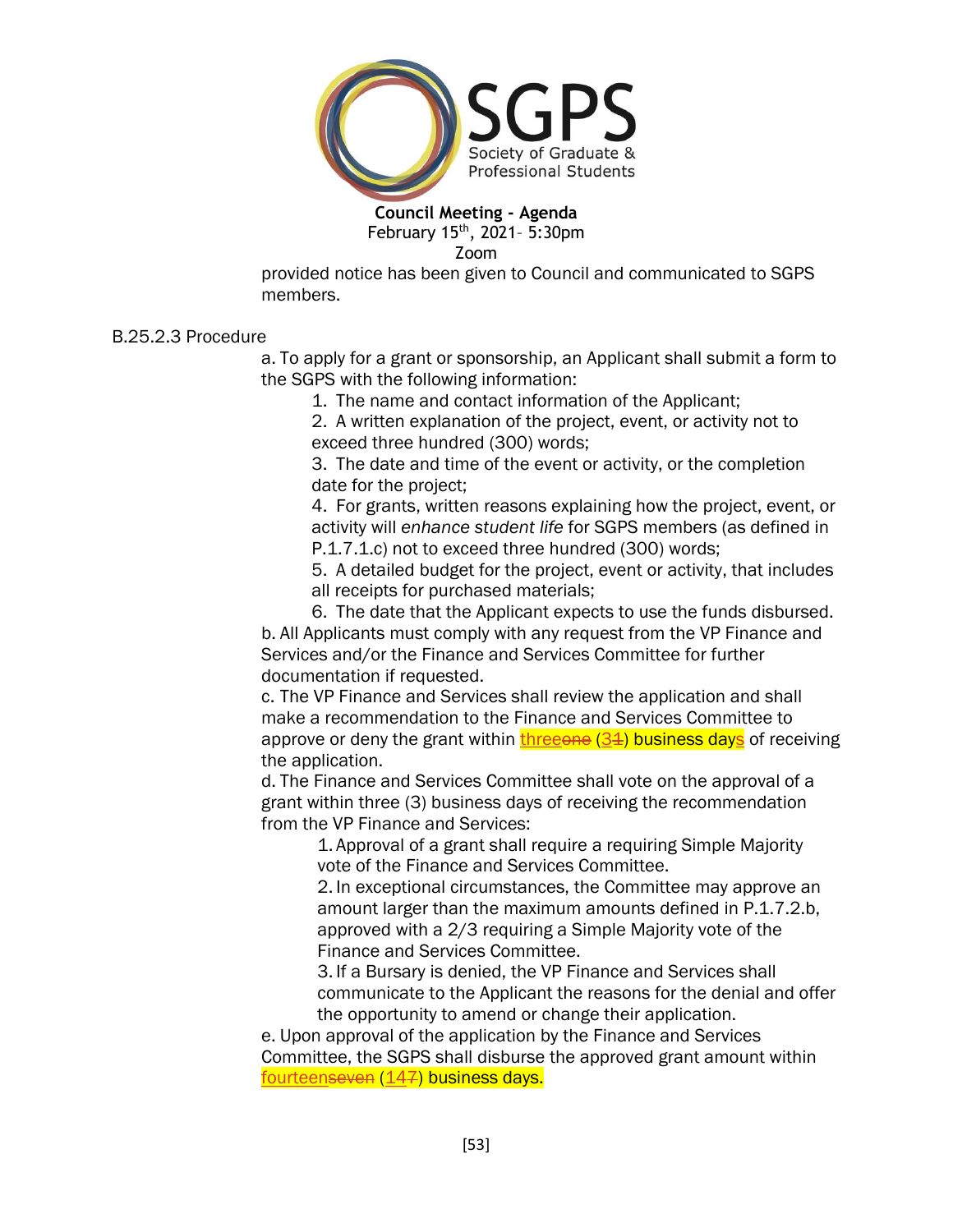

f. Further Restrictions on the Scope of Grants – The following conditions further restrict the scope of the Grants Program:

1. Events and projects must have significant SGPS membership involvement as organizers and participants.

2. Organizers must abide by P.11.1.

3. Funding shall not be awarded for travel, accommodations, or registration.

4. Funding shall not be awarded to groups that represent a political party.

g. SGPS Sponsorship of Organizations, Projects and Events – Upon the request of the Finance and Services Committee, a successful Applicant shall abide by any of the following conditions in the completion of their project, event, or activity:

> 1. Promotional materials such as, but not limited to, posters, website, flyers, postcards, etc., shall list the SGPS as a sponsor and include the SGPS logo.

2. A member of the SGPS Executive shall be given the chance to address attendees gathered for a project, event or activity.

3. If the project creates a research product, the final product shall include a forward submitted by the SGPS.

# Other Business



VIV.

# Notices of Motion & Announcements



## Adjournment

Adjournment **MOTION 02/15/22:28** 

BIRT this meeting of SGPS Council be adjourned.